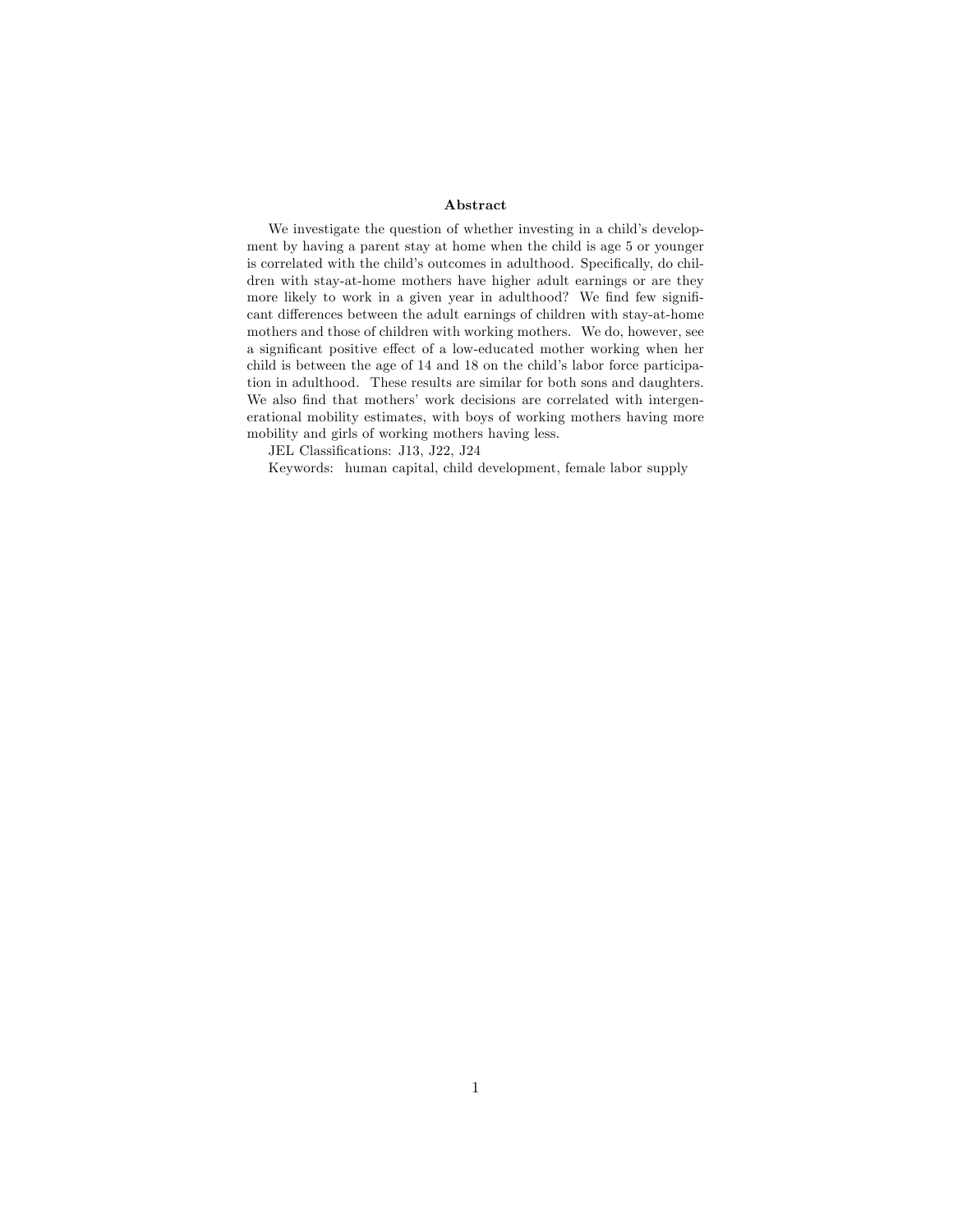# Is There an Advantage to Working? The Relationship between Maternal Employment and Intergenerational Mobility

Peter Gottschalk and Martha Stinson<sup>†</sup>

October 30, 2014

# 1 Introduction

The rise in the labor force participation rate of women, including women with young children, has led to a sharp increase in the proportion of children being raised by working parents<sup>1</sup>. As a result, parents have increasingly relied on purchased inputs, such as day care, as substitutes for the time they would have devoted to their children had they been stay at home parents. Whether the increased reliance on market inputs has had a long term effect on these children is the question we investigate in this paper.

A large body of literature has found a range of results on the impact of a mother working. Some studies have shown that the children of working mothers have lower mean outcomes on a variety of indicators of later success, such as reading and math scores in early elementary school (Ruhm (2004), Baker, Gruber, Milligan (2008), Waldfogel, Han, and Brooks-Gunn (2002) )

We would like to thank Jonathan Rothbaum, Gary Benedetto, Graton Gathright, Christopher Wignall, and Mahdi Sundukchi for helpful comments and suggestions. This report is released to inform interested parties of ongoing research and to encourage discussion of work in progress. Any views expressed on statistical, methodological, technical, or operational issues are those of the authors and not necessarily those of the U.S. Census Bureau. All data used in this paper are confidential. The U.S. Census Bureau supports external researchers' use of some of these data through the Research Data Center network (www.census.gov/ces). For public-use data please visit www.sipp.census.gov/sipp/ and click "Access SIPP Synthetic Data.<sup>n</sup>

yPeter Gottschalk is professor of economics at Boston College. Contact information: Economics Department, Boston College, Chestnut Hill MA 02467; peter.gottschalk@bc.edu. Martha Stinson is an economist at the U.S. Census Bureau, Social, Economic, and Housing Statistics Division. Contact information: 4600 Silver Hill Road, Washington, D.C. 20233; martha.stinson@census.gov.

<sup>1</sup> BLS statistics published in "Women in the Labor Force: A Databook" show a steady increase in the number of employed women with children under the age of six, ranging from 33% in 1975 to 43% in 1982 to 58% in 2012, the latest year for which data are available.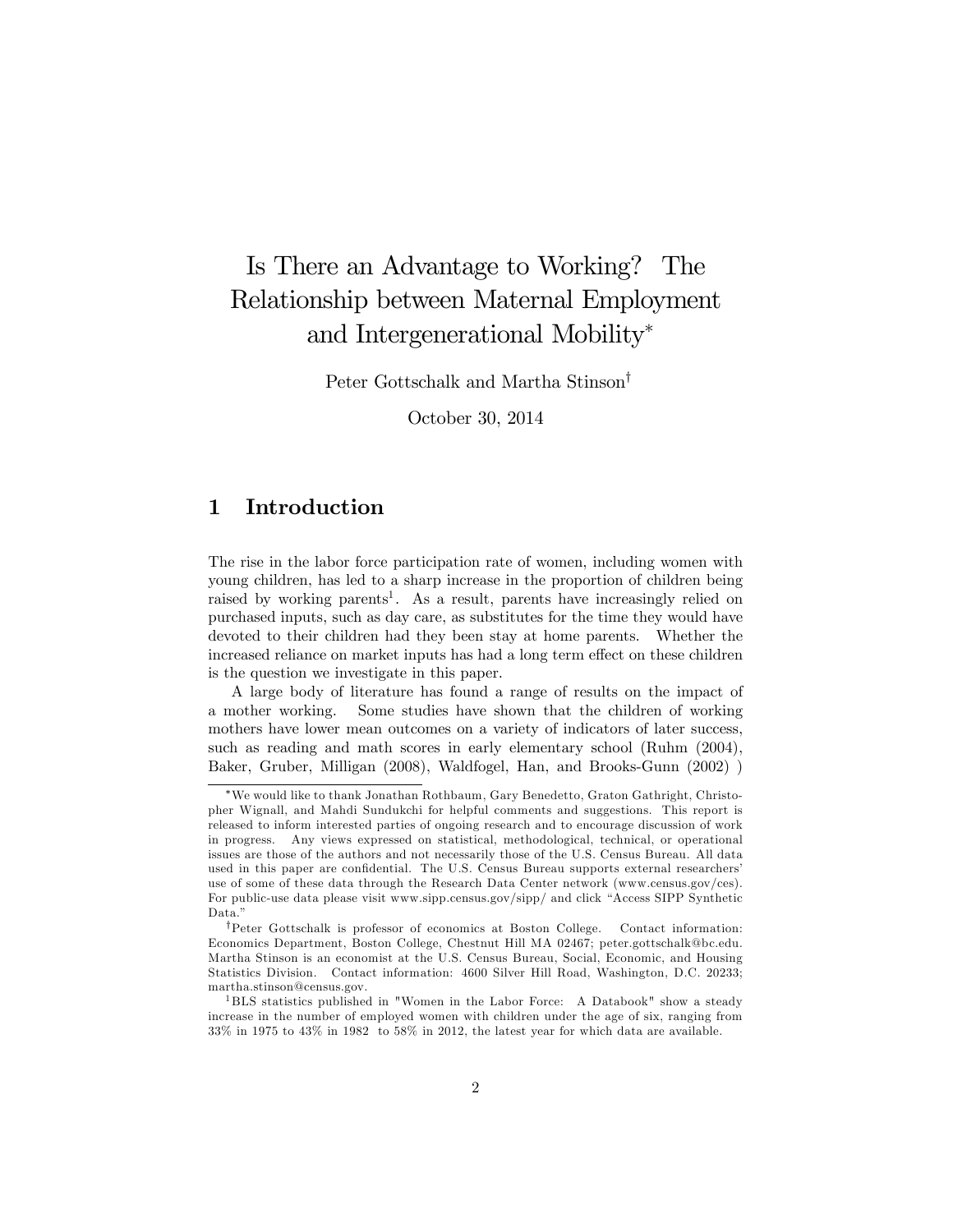while others have found limited or no effect (Blau and Grossberg  $(1992)$ , Baker and Milligan (2010), Dustmann and Schonberg (2012)). But this evidence on the sign and magnitude of changes in indicators of later success, such as test scores in school, is not evidence on the sign and magnitude of later success itself, as measured by adult outcomes, such as labor supply or earnings. Our paper fills this gap by using a longitudinal data set that is sufficiently long to allow us to measure the mother's work history before the child was born, during the preschool years (0-5 years old), and throughout the K-12 education period, as well as the child's earnings 30 years after birth. These rich data allow us to examine the relationship between the mother's work history and the child's adult labor market outcomes directly rather than having to rely on intermediary child outcomes as predictors of the child's adult outcome.

As with all papers in this literature, estimating the causal impact of the mother's work behavior on the child's adult outcomes when maternal employment is almost certainly endogenous is challenging. High ability mothers presumably command a higher wage in the labor market and hence are more likely to work. However, they might also be more likely to have high ability children. This will produce a spurious correlation between the mother's work behavior when the child is young and the child's adult earnings. We follow the literature by conditioning on a rich set of observables, including family income of the parents and estimated parameters classifying each parent in the earnings distribution based on their earnings history<sup>2</sup>. We also estimate a within-mother fixed-effects model that relies on variation in mother employment choices over time that differentially impacts siblings and an IV model that uses geographic variation in child care costs and female labor force participation rates to instrument for maternal employment. We consider as well the impact of mother job characteristics such as industry and firm size and the role of birth order and maternal attachment to the labor force prior to the child's birth. We find positive effects on child labor supply in adulthood that are statistically significant but we find few significant effects of a mother working on the child's adult earnings.

These unique longitudinal data also allow us to put our study in the context of the broader literature on intergenerational mobility. As we have argued, the rapid increase in the labor force participation of mothers may have had a causal impact on the adult earnings of their children. If so, then the higher earnings of the working mothers and the higher earnings of their children would lead to a decline in intergenerational mobility. In the limit, children of high earning mothers would become high earners themselves. Children's earnings would be completely determined by parent's earnings, with the result that there would be no intergenerational mobility.

But even if mothers' work had no causal impact on their children's' adult outcomes, the recent rapid increase in labor force participation of mothers could

 $2$ These parameters are random effects, estimated from log linear earnings regressions using REML. These random effects are not the typical random effects used by economists but rather are predicted values resulting from solutions to Henderson (1953) mixed effects equations. See Appendix A and Searle, Casella, and McCuloch (1992) for details. The appendix to this paper summarizes this literature.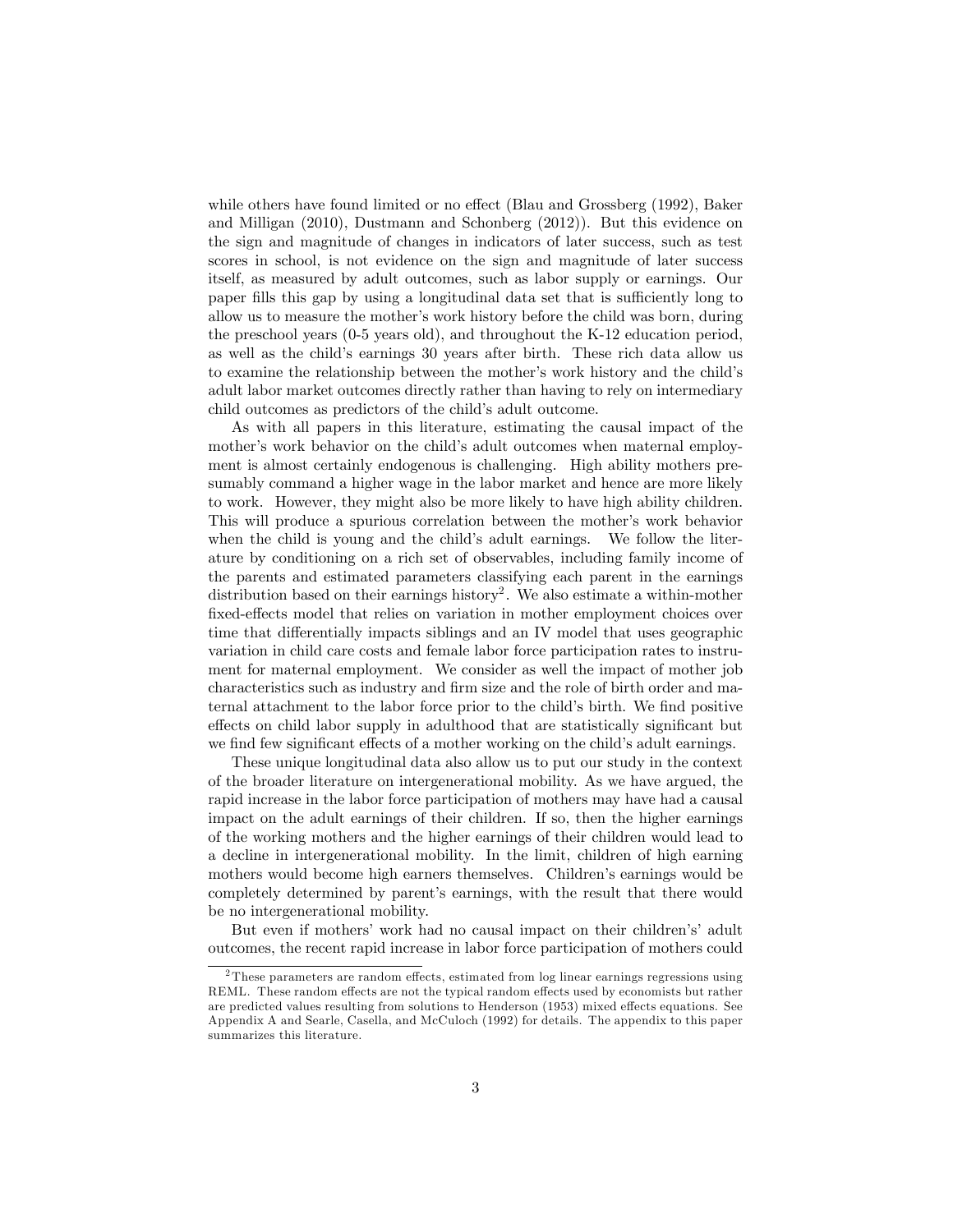also have a purely mechanical impact on intergenerational mobility. Whether standard measures of intergenerational mobility would increase or decrease as a result of the increased labor force participation of mothers, depends on which mothers started to work. If the mothers who entered the labor market were the mothers of children who would grow up to have high earnings (whether or not the mother worked), then this would look like an decline in intergenerational mobility. The distribution of working mothers and their children would again include a greater proportion of parent-children pairs with similar earnings. If, on the other hand, it was mothers with disadvantaged children who increased their labor force participation, then this would lead to an increase in intergenerational mobility. Our ability to measure the childrenís adult earnings with our dataset allows us to estimate this purely mechanical impact on intergenerational mobility as well as attempt to identify behavioral links between the mother's increased labor force participation and the child's adult earnings.

Our results are mixed. For girls with working mothers at age 1-5, there is a stronger relationship between daughter and father earnings, meaning less mobility. This may be related to labor supply issues. Girls with working mothers are more likely to work themselves which induces a higher correlation with father earnings. For boys of working mothers, the relationship between father and son earnings is not statistically different than the relationship for boys of non-working mothers. However, the relationship between family and son earnings is different for families with varied mother labor force participation. Sons who had steadily employed mothers during their early childhoods had lower correlation with family earnings, meaning increased mobility.

Our paper proceeds as follows: first, we discuss the relevant literature and our contributions; second, we present a simple analytical framework that focuses on the factors that ináuence the parentís decision whether to invest their own time in their child's future earnings or to rely more heavily on bought inputs; third, we describe our statistical methods for handling endogenous mother labor force participation and for estimating intergenerational mobility; fourth, we describe our data; fifth, we discuss results. We conclude with an assessment of what we learn from this work.

## 2 Literature Review

This study builds on the vast literature on intergenerational mobility and specifically on that part of the literature that explores the impact of motherís work on childrenísílater outcomes. The literature on intergenerational mobility, reviewed recently in Jantti and Jenkins (2014) shows clearly that measurement error has a large impact on measures of intergenerational mobility. The seminal articles by Solon(1992) and Haider and Solon(2006) show the importance of having sufficiently rich data to correct for measurement error when constructing measures of intergenerational mobility. Measures of parental income must be adjusted for life cycle changes in income and for transitory fluctuations in income, which add noise to the data. For example, Solon shows that using a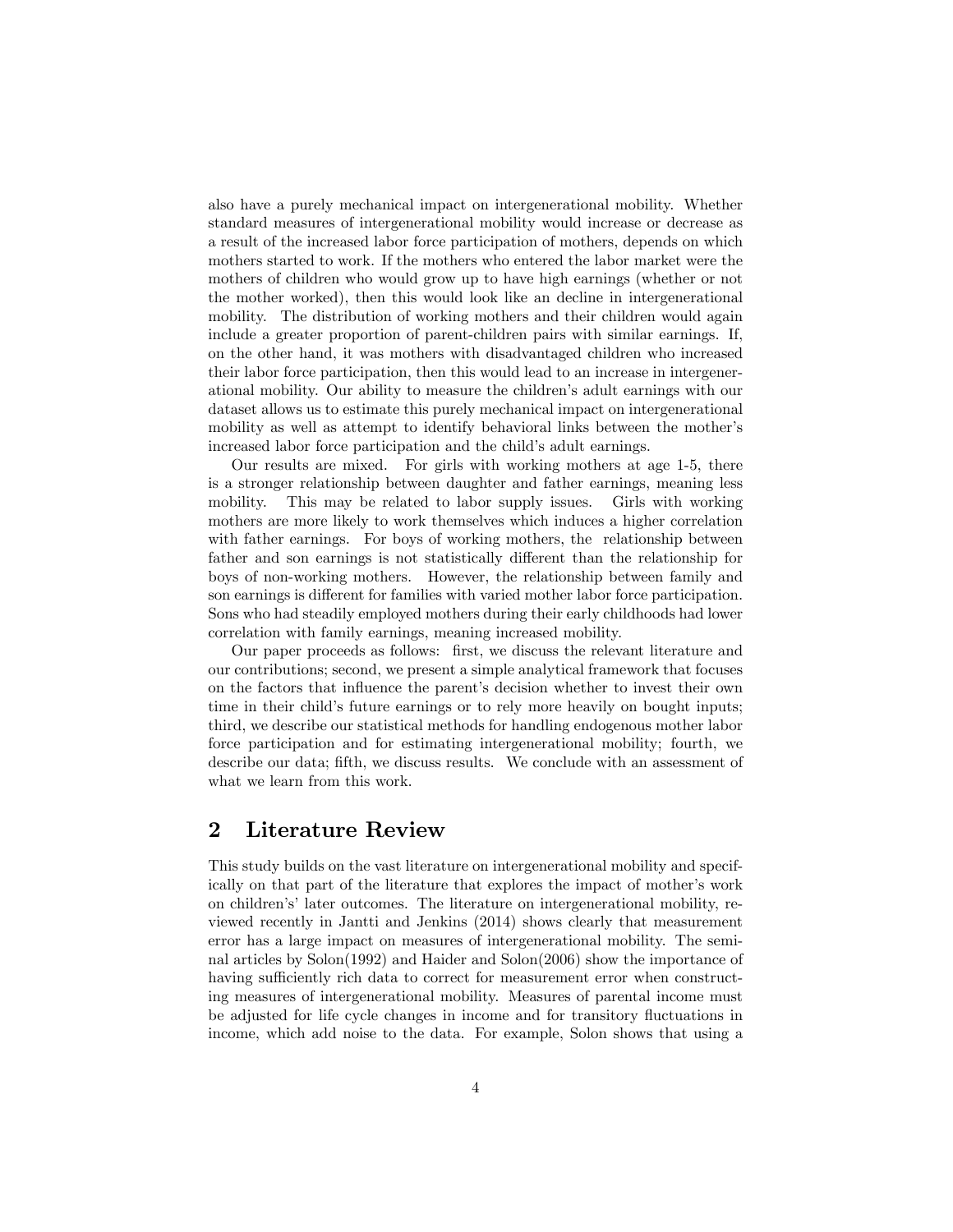Öve year average of parental income, rather than a single year, lowers estimates of intergenerational mobility by up to 70 percent.

Ideally one would have the full lifetime earnings of both the parent and the child to construct measures of intergenerational mobility. This would allow the researcher to adjust both for life-cycle changes in income and for transitory fluctuations. Recent work has begun to exploit administrative data to study intergenerational mobility in the United States. Chetty, Hendren, Kline, Saez, and Turner (2014, hereafter CHKST) use IRS tax returns to look at children born between 1971 and 1993 and linked to their parents as a dependent on the parentsí tax return. They rank children at age 30 and parents in the years the child was age 15-19 in the overall income distribution and then estimate the rank-rank correlation which is the slope coefficient from an OLS regression of child rank on parent rank. CHKST interpret this slope as the difference in income rank at age 30 for a child from the poorest family compared to a child from the wealthiest family. Their estimates are in the range of .3. We build on this ináuential analysis by considering the relationship between mobility and maternal employment using similar methods and data.

Our narrower focus on the impact of mothers working when their children are young also builds on prior studies. Time spent at home by the mother in the early years of a childís life provides more opportunity for direct parental involvement in child human capital production but comes at the cost of lower family earnings. Much recent literature (see Almond and Currie (2010) for a summary) has focused on whether early childhood investment (or negative shocks) produces effects that can be measured later in life. Some of this work, such as Conti and Heckman (2012), suggests that all human capital investments are not equal and investments early in life are particularly effective at producing good long term outcomes for children. The benefit of early investment in children is supported by many studies that find small negative effects of maternal employment in the first five years of a child's life on early childhood educational outcomes. For example, Bernal and Keane (2010), Berger, Hill, and Waldfogel (2005), Ruhm (2004), Baker, Gruber, and Milligan (2008), Han, Waldfogel, and Brooks-Gunn (2001), Waldfogel, Han, and Brooks-Gunn (2002), and Gregg, Washbrook, Propper, and Burgess (2005) all find small negative impacts of maternal employment during preschool years on the cognitive test scores of children into their early elementary school years while Blau and Grossberg (1992) and James-Burdumy (2005) find negative effects of employment in the first year of the child's life. Baker and Milligan  $(2010)$  is an exception and finds no effect of early maternal employment. Blau and Currie  $(2004)$  find a positive effect of maternal employment on school-age children if those children participate in high-quality after school care. The major drawback of all these studies is that they are only able to follow children for a relatively short amount of time and leave unanswered what the long term effects of maternal employment are. Only Ruhm (2008) follows children as far as age 11 and finds mixed results of maternal employment depending on the education of the mother.

In contrast, the effect of income on child development is also generally found to be positive as reported by Blau (1999), Baum (2003), and Dahl and Lochner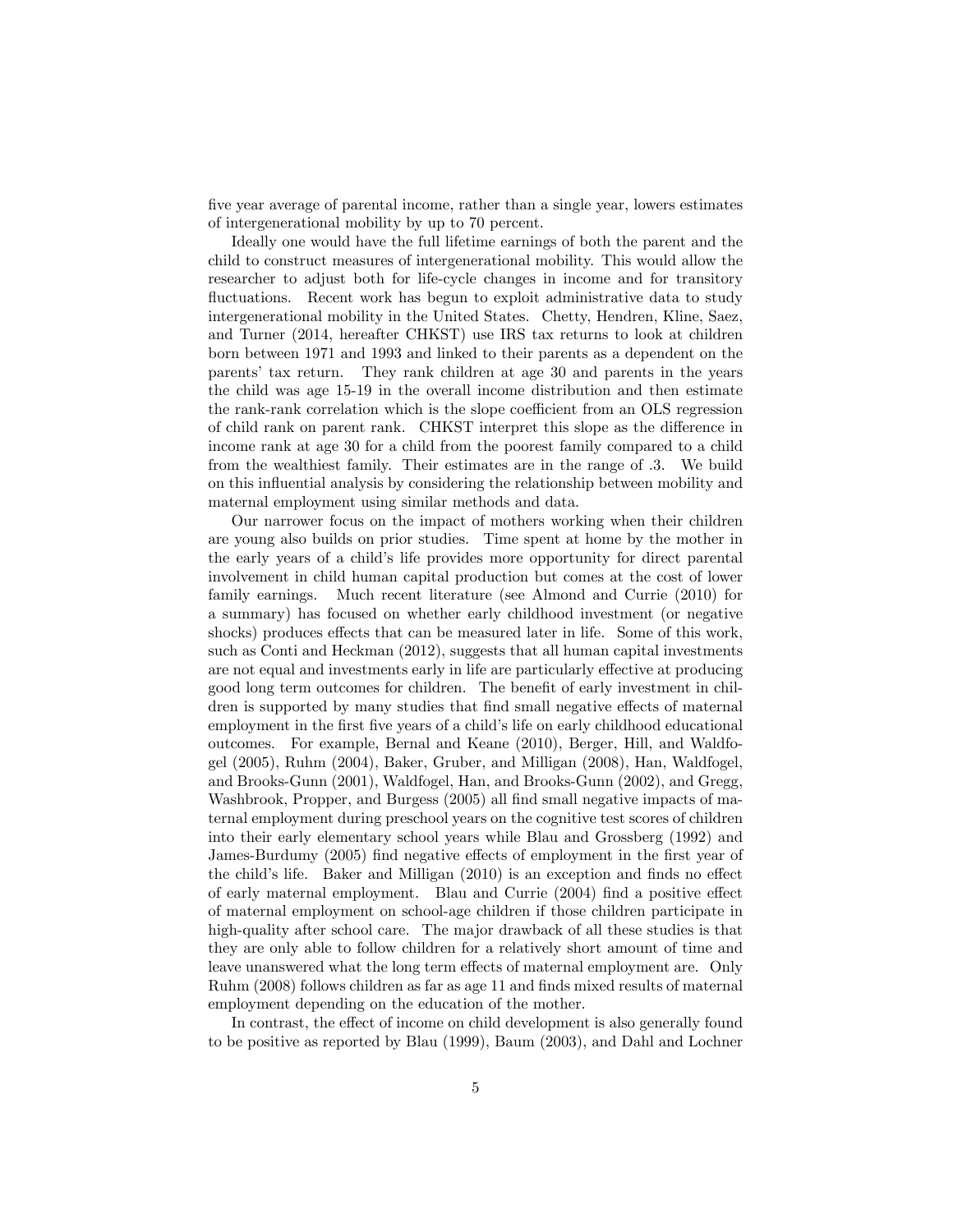(2012). This is not surprising as higher income means more resources to spend on purchasing inputs into child human capital production. However some of the effects estimated in these studies are quite small, which may explain why maternal employment is almost never reported to have a positive effect. It is possible, though, that maternal income loss does not affect early childhood outcomes but does have a longer lasting effect as children age. If the mother is absent from the labor market for a significant number of years and reduces her earnings potential by lowering her experience levels, family resources may be lower when the child is in high school or college, when purchased inputs are more important. Many maternal employment studies may not extend long enough to capture the full effect.

Interest in longer run outcomes has given rise to recent papers using European data to follow children late into high school, with heavy reliance on changes in maternity leave laws and administrative data. Rasmussen (2010), Liu and Skans (2010), Carneiro, Loken, and Salvanes (2011), Dustmann and Schonberg (2012), and Bettinger, Haegeland, and Rege (2014) all use variation in maternal employment caused by changes in length of time and cash benefits allowed for maternity leave in Denmark, Sweden, Norway, Germany, and Norway, respectively, to estimate the effect on child high school GPA and graduation rates. Dunifon, Hansen, Nicholson, and Nielsen (2013) also use Danish administrative data but rely on various econometric techniques to estimate the casual effect of mothers working on high school outcomes. The results of these studies are mixed, with Rasumussen  $(2010)$  and Dustmann and Schonberg finding no effects of maternal employment, Liu and Skans (2010), Carneiro, Loken, and Salvanes  $(2011)$ , and Bettinger, Haegeland, and Rege  $(2014)$  finding benefits to mothers staying home, and Dunifon, Hansen, Nicholson, and Nielsen (2013) finding positive effects of mothers working. We build on this literature by looking at children's labor market outcomes in their early thirties and by using administrative data from the United States. We control for maternal employment and family income at every stage of the child's life and make use of firm-level administrative data to better classify the type of job held by the mother. Our primary contribution is to estimate a relationship between maternal employment and a measure of adult well-being directly and to consider the impact on intergenerational mobility.

## 3 Analytical Framework

#### 3.1 Endogeneity Concerns in a Basic Model

In a static household utility maximization framework, mothers choose amounts of time to spend at home with their children and in paid employment, conditional on the wage they are able to earn in the labor market and their childhuman-capital production abilities<sup>3</sup>. The solution to the utility maximization

<sup>3</sup> In a dynamic framework, a mother will base her labor supply decisions not only on the current period wage but also on the effect of working this period on future wages. This makes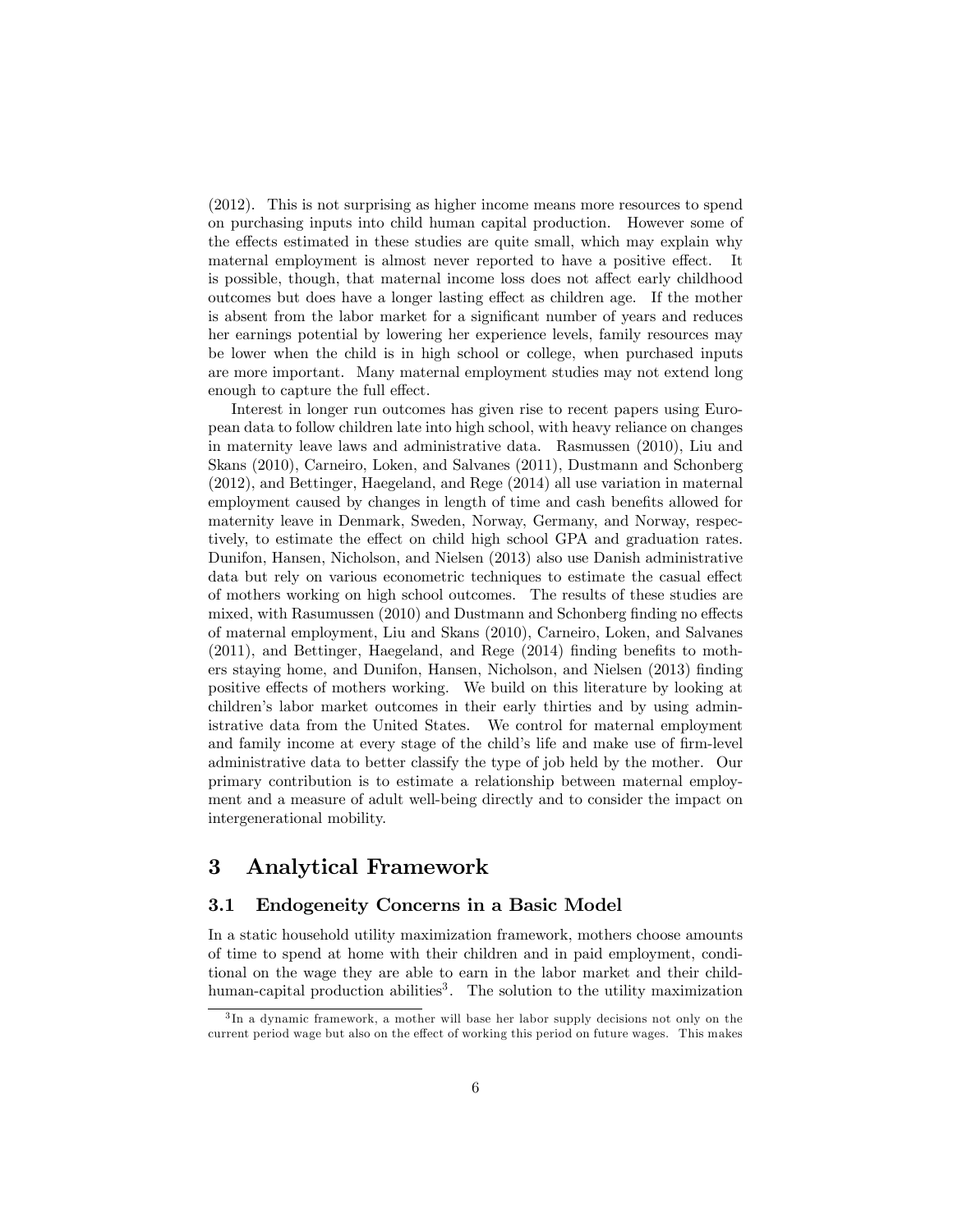problem stipulates that the marginal utility of the marginal increase in child human capital will equal the cost of that increase, the mother's foregone wages. Likewise, market inputs into the child's human capital production function will be expanded until the marginal gain is equal to the marginal cost, subject to the amount of money available to spend given the labor supply decision and money earned by other household members. A mother will work until the marginal return of an additional hour would not buy adequate market goods to replace her time in the production of child human capital. Likewise, a mother will spend time with her child until the increase in child human capital is too small to compensate for the lost consumption. Thus labor supply will vary across mothers in a cross section due to differences in the wage a mother can earn, differences in child raising ability, differences in the mother's utility from child human capital, and differences in the utility of consumption. Parents who are highly productive in the labor market will tend to substitute away from own time spent with children towards purchased inputs which include day care arrangements and also extra activities such as SAT prep classes, music lessons, and academic enrichment activities. Other parents who earn less in the labor market but are equally productive in child care will stay at home with their children since their opportunity cost of staying home is low.

Ideally we would like to estimate how much money a woman needs to earn to compensate for lost time at home working in child human capital production. However this is not straight forward because child human capital also has a genetic component and we expect a positive correlation between parent and child ability, independent of time inputs. Since parent ability is largely unobserved and is correlated with labor market participation, there is likely to be a spurious correlation between working and child outcomes. Considering how to hold unobserved ability constant is thus the thrust of any econometric specification that uses cross-sectional covariation in mother's work choices and eventual labor market outcomes of the child.

Another confounding factor in measuring the return to maternal time investment is the ability and earnings of the father. A father's unobserved ability both helps to determine his earnings and exacerbates the problem of unmeasured genetic transmission of ability to the child. The father's earnings in turn produce variation in the mother's work choices due to income constraints. If the father's earnings are sufficiently high that the marginal benefit of additional consumption has been driven below the benefit of increased child human capital, the mother will choose not to work. If we could control for men and women's abilities, we could compare high-earning men who have a wife who stays at home to men with working wives who together earn the same amount and could estimate the maternal time/earnings trade-off in relation to eventual child outcomes. A negative relationship between women working and child outcomes would mean that family income needs to rise in order to compensate for the mother being gone from home. However without such controls, any type of marriage sort-

the utility maximization problem more complicated but does not change the fundamental trade-off the mother faces between producing child human capital and earning money for consumption.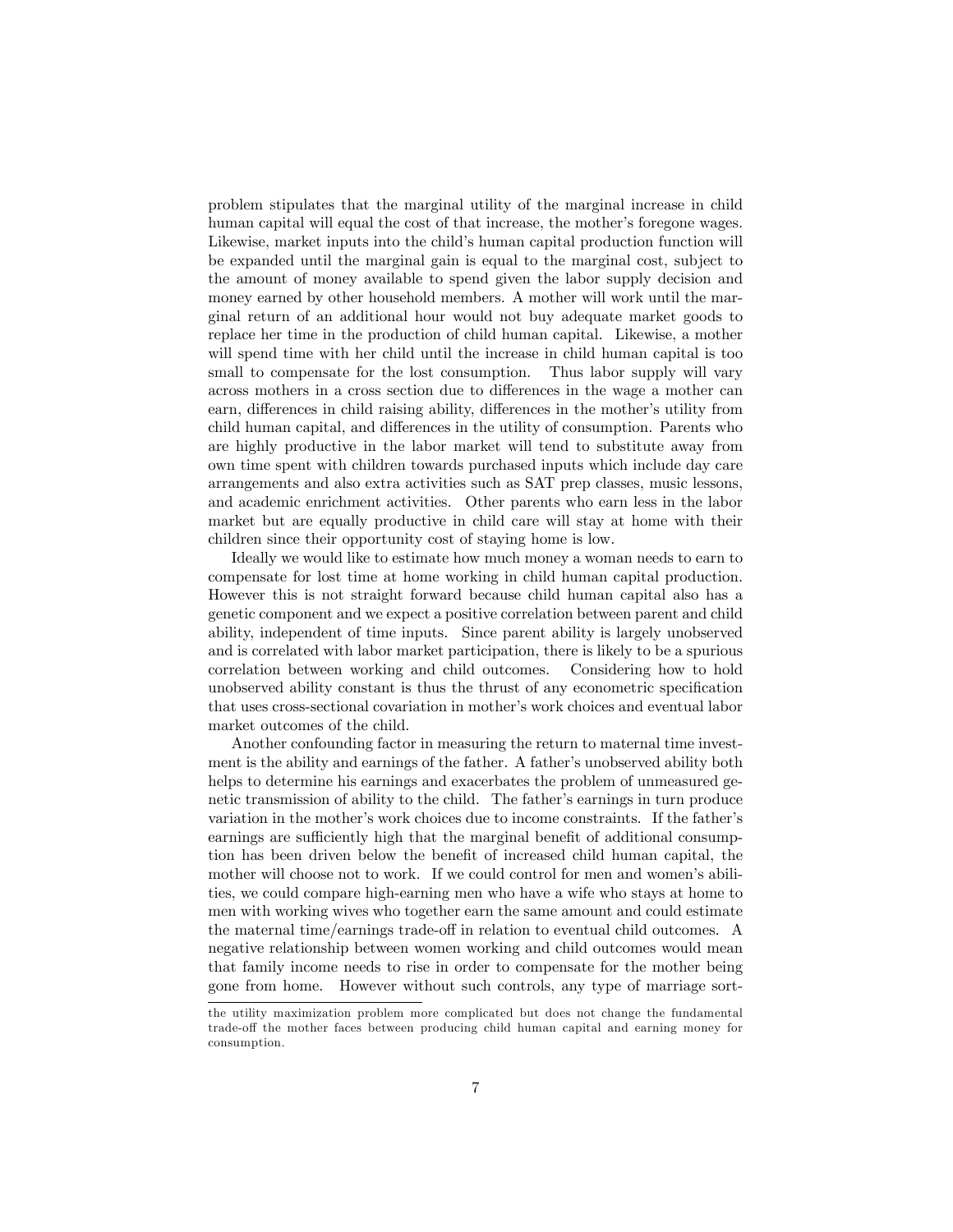ing pattern that tends to link women of a particular ability level to men of a particular ability level (for example assortive mating) causes this comparison to break down. Taken together, these issues make it essential to also account for father unobserved ability and family income in addition to mother unobserved ability when estimating returns to the mother's time at home.

#### 3.2 Identification Strategies

We hypothesize the following linearized version of the relationship between the child's adult earnings,  $Y_{it}$ , and mother labor force participation when the child is young,  $W_i$  :

$$
Y_{it} = X_{it}\beta + \gamma W_i + \theta_i + \eta_{it} \tag{1}
$$

where  $X_{it}$  represents time-varying characteristics of the child,  $\theta_i$  represents timeinvariant unobserved child characteristics, and  $\eta_{it}$  captures time-period specific variation. The key to obtaining consistent estimates of  $\gamma$ , the effect of the mother working, is to control for parents' ability in some way which takes account of likely correlation between  $W_i$  and the unobserved  $\theta_i$ . In other words, we need to find variation in parent work patterns that is independent of the parents', and hence the child's, unobservable traits. We describe four methods that we employ, each commonly used in the literature on maternal employment.

First, as described in equation 2, we control for parent characteristics, specifically mother and father education levels, average family earnings during segments of the child's life, and an estimate of parental ability from a parent earnings equation.

$$
Y_{it} = X_{it}\beta^{c} + \gamma W_{i} + \beta^{1} MotherEducation + \beta^{2}\widetilde{\theta_{i}^{m}} + \beta^{3} FatherEducation + \beta^{4}\widetilde{\theta_{i}^{f}} + AverageFamilyEarnings + \eta_{it}
$$
\n(2)

To create parental ability estimates, we first use a mixed-effects model of the following form to estimate earnings equations for mothers and fathers:

$$
Y^m = X^m \beta + Z\theta^m + \eta \tag{3}
$$

$$
Y^f = X^f \beta + Z \theta^f + \eta \tag{4}
$$

We describe mixed-effects models in detail in Appendix  $A$ . These models are more general than the fixed effects or random effects models common in the econometrics literature. In particular they do not impose orthogonality between X and Z and they not only provide  $\widehat{\beta}$  but also  $\widehat{\theta}_i^m$  and  $\theta_i^f$ . We treat these predicted values of the random effects,  $\tilde{\theta_i^m}$  and  $\theta_i^f$ , as measures of mother and father unobserved ability. By definition they are centered at zero and rank mothers and fathers relative to each other in terms of earnings that are not explained by observable characteristics. For fathers we use all earnings years from 1978 to 2011 to estimate these effects. For mothers, we use earnings from years between when the youngest child turned 11 and 2011 in order to try to mitigate the impact of unobserved part-time work which deflates earnings in a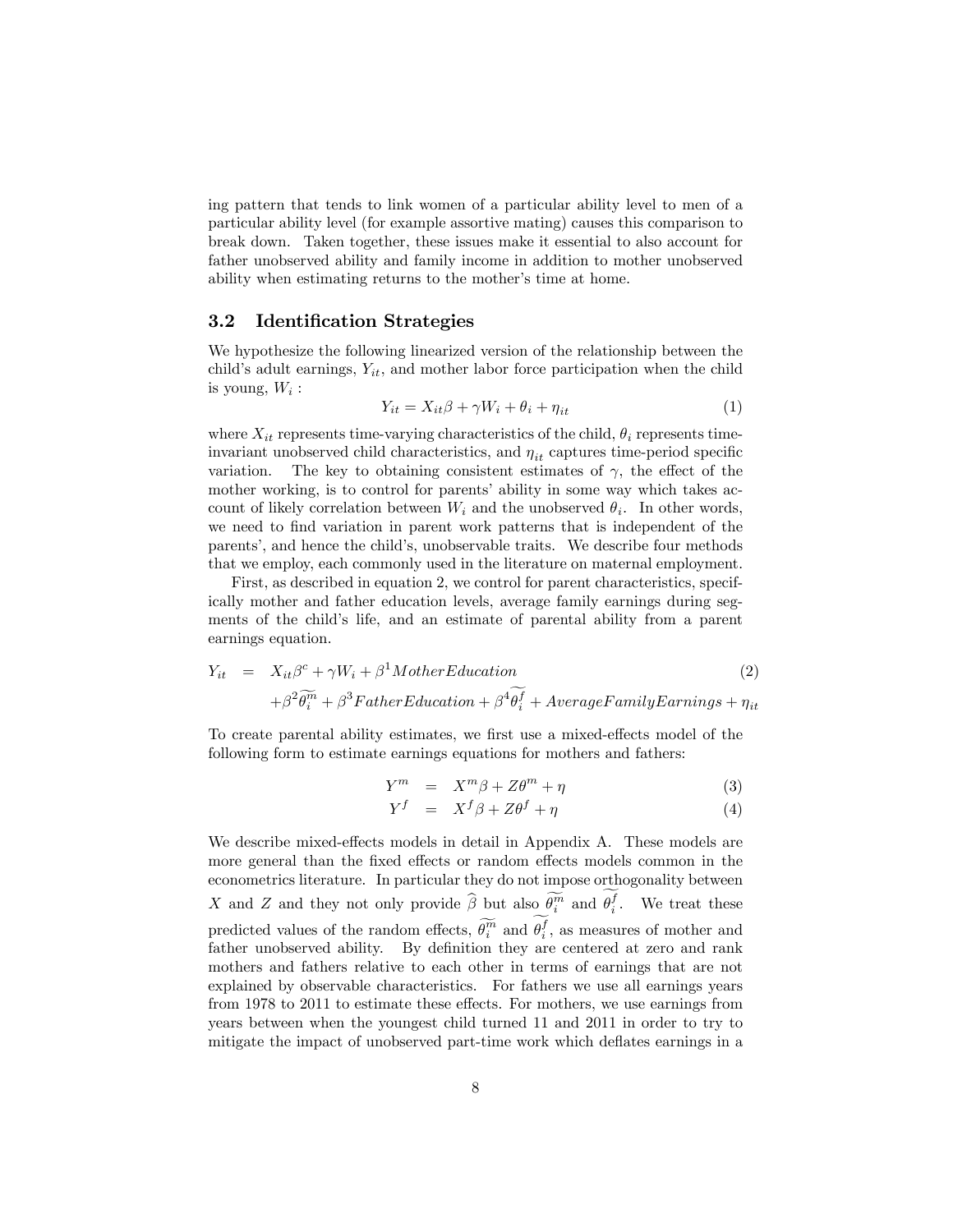way unrelated to ability. We control for parent age, race, education, labor force experience, industry, firm size, and calendar year in  $X$ . Our end year of 2011 was chosen due to the availability of the firm size and industry information. More detail about the firm characteristics data is given in Section 4.

Next we consider an IV estimation strategy that relies on state-year-level female labor force participation rates, state-level per capita counts of child care facilities, and state-level averages of payroll per employee at child care facilities. These variables represent local conditions faced by the mother that may cause exogenous shifts in labor supply if mother geographic location is not correlated with mother and child unobserved ability. Our hypothesis is that if child care is more plentiful or cheaper or jobs are more plentiful and working is more common among a woman's peers, then she will be more likely to work.

Third, we consider sub-groups of parents and children that are likely to be more similar to each other than our sample in general. In order to compare parents with the same labor force attachment, we restrict our sample to children with fathers who worked every year when the child was between the ages of 1 and 5 and mothers who worked the year before the child was born. Next, we further restrict our sample to oldest children. For these children, the mother was already employed and faced the first decision of whether to stay home or work. The father was steadily employed and so the effect of the mother's decision can be looked at more independently.

We also attempt to make use of the birth of a younger sibling to identify some exogenous variation in mother labor supply. For example, consider a working mother who uses purchased inputs to replace some of her time when she has only one child. If she has an additional child the following year, there is the possibility that the marginal utility of her time in child human capital production now exceeds her wage because time at home helps two children and hence she will choose to stay home. This suggests that parents change their labor market behavior in response to the externalities from taking care of an additional child. Some parents gain greater externalities by expanding their own input into their childrenís future labor market outcomes than by expanding bought inputs. Hence working parents will decrease their labor market activity when the second child is born if the economies of scale for own inputs are sufficiently high relative to bought inputs. This variation, however, is only exogenous if parental decisions about spacing between births is unrelated to unobserved ability. If high ability mothers who are more likely to work tend to space their children further apart to diminish costs of purchasing care for preschoolers, the birth of a second child may not have an exogenous impact on mother labor supply.

In spite of this concern, we make use of the presence of a younger sibling in several ways. First we include in our IV model an indicator for presence of a sibling under age 5 for every year from age 1 to age 18 as another predictor of mother labor supply. This measure captures both older siblings not yet age 5 when the child in question is born and younger siblings who follow after the child's birth. Next, we consider the sample of oldest children whose mothers worked when the child was age 1 and whose fathers worked every year from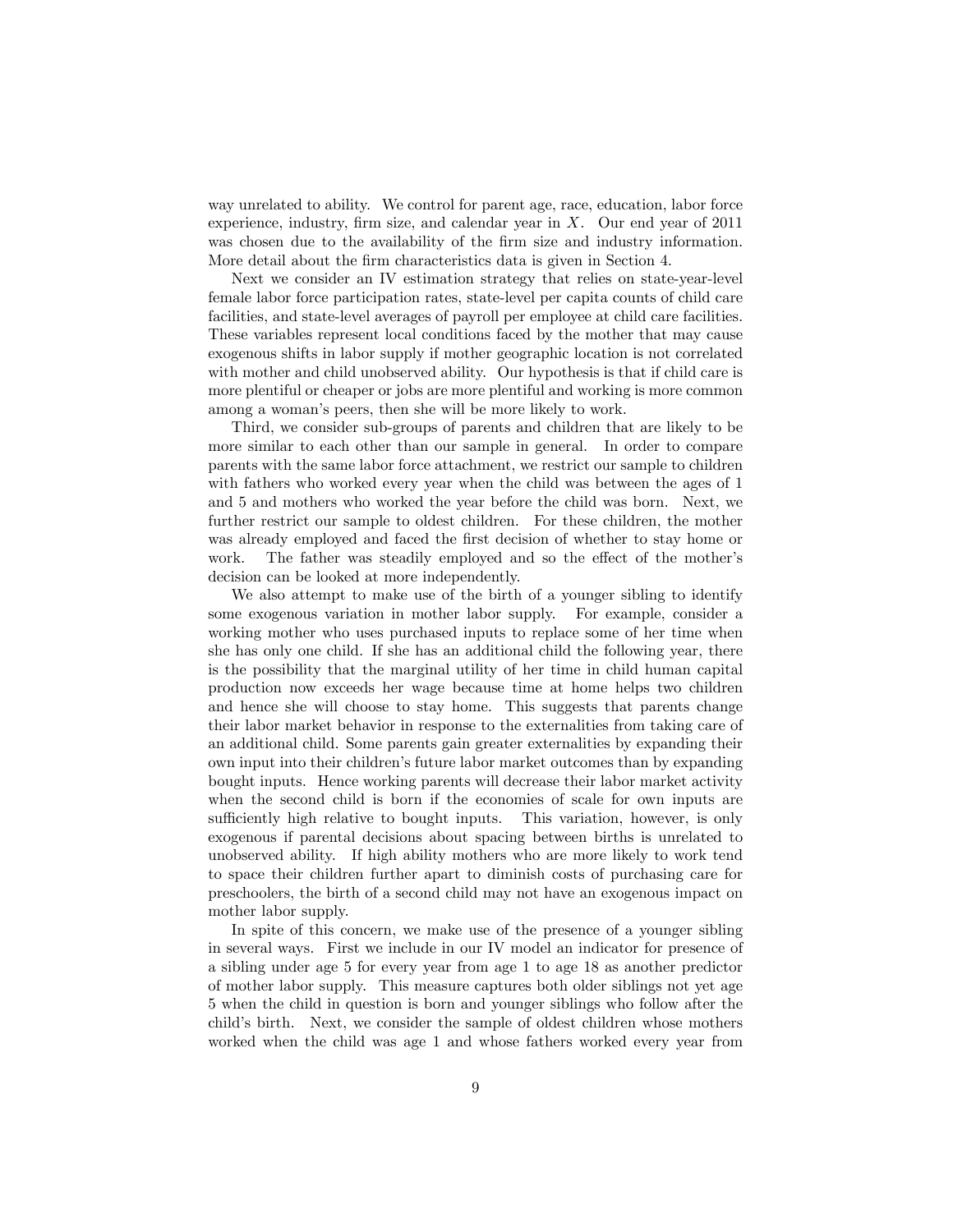when the child was age 1 to age 5. Among these, we select a sub-sample of children who had younger siblings born before they turned 5. We then include an indicator for whether the mother worked the full first 5 years of the oldest child's life or stopped sometime after age 1. While this model is not a natural experiment, it is in the spirit of Bettinger et al. (2014) who use a change in Norwegian maternity leave payments to look at what happens to older siblings when parents choose to stay home after the birth of a younger child. The large increase in government payments to stay-at-home mothers changed the relative costs of working and staying home and created an exogenous change in mother labor supply which the authors exploit to determine the effect on the older sibling. In our model, under the assumption that the birth of a second child when the first child is still under age 5 is not an endogenous event, we hypothesize that variation across states in child care costs might produce variation in mother labor supply which we can exploit to determine the impact on the oldest child.

Finally we use a mother fixed-effects model to estimate the effect of the mother working from within-family variation. We estimate this model using a sub-sample of sons with brothers and daughters with sisters also born in the window of five years when we have available a long enough time series to see the children turn 30 (see Section 4 for details). Having children born relatively close together is an advantage because family conditions in general were likely to have been similar for these siblings. However these restrictions do produce a small sample both for sons and daughters and hence this estimation strategy may suffer from lack of precision due to not enough observations. In this model, mother and father fixed-effects are one and the same as we observe families at a point in time when they were interviewed by the SIPP and use biological children who had lived with both parents their whole lives. Thus there is no possibility for the siblings to have different fathers.

In addition to earnings, we consider labor force participation as another child outcome variable. We estimate logistic models to predict annual participation from the childís 18th year to calendar year 2012. For these models we use the same parent controls and also split our sample into more homogeneous subgroups.

Our final analysis uses our longitudinal earnings history to estimate rankrank correlations between parent and children earnings in the same manner as CHKST (2014). We calculate average earnings between ages 28 and 32 and between ages 43 and 47 for both mothers and fathers<sup>4</sup>. We then rank the fathers of children in our sample relative to all SIPP 1984, 1990-1993, 1996 panel male respondents born in the same birth cohort and ever having children. We divide the men into cohorts born between 1923-1929, 1930-1935, 1936-1940, 1941-1947, 1948-1950,1951-1955, 1956-1966. For sons, we calculate average earnings between ages 28 and 30 and rank them relative to other male SIPP respondents born between 1978 and 1982. We follow the same process for

<sup>&</sup>lt;sup>4</sup>Since our time series begins in 1978, there are some parents who are already past the ages of 28-32 or 43-47 in this year. For these individuals we use their 1978-1982 earnings to replace the unavailable years.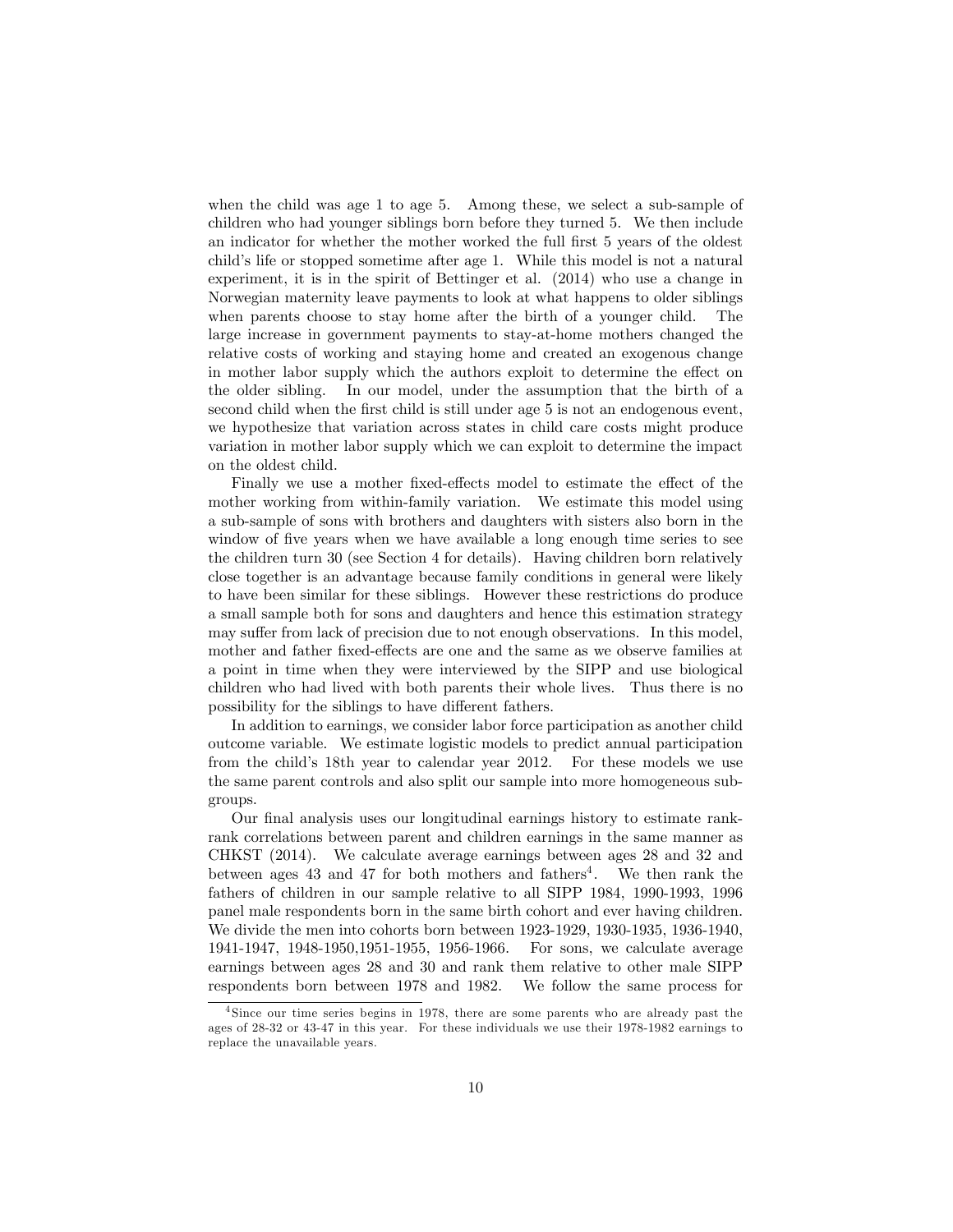mothers and daughters. Finally we create a measure of average family earnings by adding the mother and father earnings each year when the father was age 28 to 32 and age 43 to 47 and averaging. After obtaining each individualís rank, we regress the child's rank on the father's rank, the mother's rank, and the family earnings rank. We interact the parent/family rank with an indicator for whether the mother worked all years when the child was age 1 to 5 and with an indicator for whether the mother worked some but not all years when the child was age  $1$  to  $5$ . These interactions will allow us to determine the effect of the mother working on mobility measures.

## 4 Data

We use a previously unexploited source of data, the Survey of Income and Program Participation (SIPP) linked to the Social Security Administration (SSA) and Internal Revenue Service (IRS) Detailed Earnings Record Extract (DER) which contains W-2 earnings records from 1978-2012. These linked data provide the two essential pieces necessary to study our question. From the survey, we obtain links between parents and children and from the DER, we obtain a longitudinal history of labor market outcomes that spans much of the lives of the family members. For our sample, we select children born between 1978 and 1982 because, for this group, we can observe parentsí earnings from the year of the child's birth forward, and, at the same time, the children turn 30 by the end of our earnings time series in 2012. We also selected children who were observed to be living with both of their biological parents during a SIPP panel between 1984 and 1996 at which point they ranged in age from 5 to 18 years  $old^5$ . For children with step-parents, the SIPP does not interview the non-resident biological parent and thus we are unable to obtain a W-2 earnings history for this parent. This prevents us from calculating total family earnings prior to the survey and for this reason we exclude children with step-parents from our analysis. We also exclude children where either parent was less than 16 or the mother was 50 or older or the father was 56 or older at the time of the child's birth, out of concern for data error in the survey-reported family relationships.

We rely on the W-2 earnings to measure labor force participation and earnings for all family members before, during, and after the survey. We follow parents' earnings and labor force participation from the birth of the child through early adulthood and construct annual measures of maternal and paternal labor force participation and total family earnings from age 0 (birth year) to age 18 of the child. Children are also followed forward through 2012, and we construct

 $5$  For the 1984 panel we imposed one additional restriction and took only children who were born in 1978 and 1979. This restriction ensured that the kids were at least 5 years old at the beginning of the SIPP panel and that the family had not broken up during the first 5 years of the childís life. For the 1990 panel, kids range in age from 12 to 8, for the 1991 panel ages 13-9, for the 1992 panel ages 14-10, for the 1993 panel ages 15-11, and for the 1996 panel ages 18-14. An 18 year old child living with his or her parents in a SIPP panel conducted in the 2000s will not be 30 by 2012 so we did not use children from any later SIPP panels.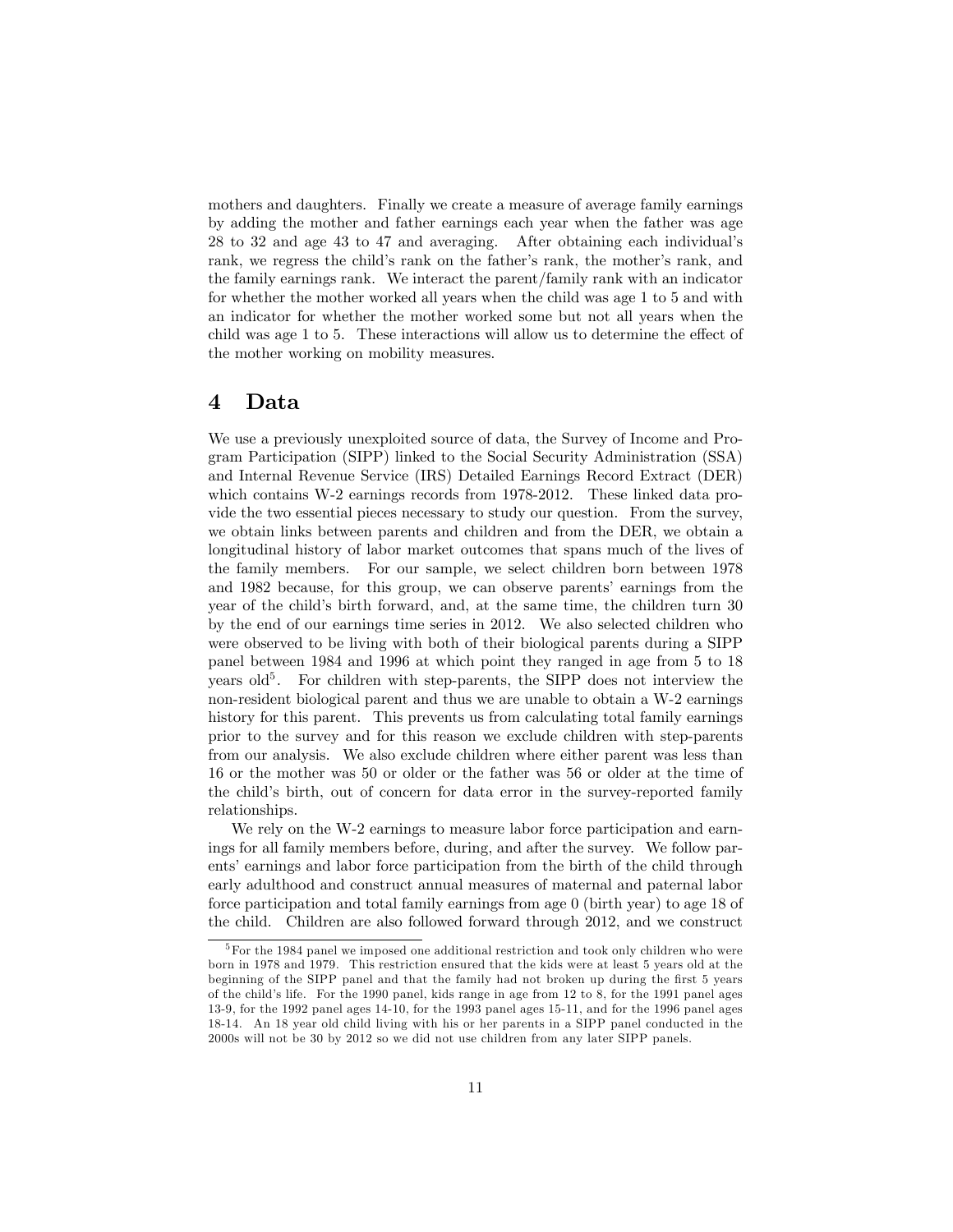the same labor force participation and earnings variables for them. Unfortunately we do not observe final schooling outcomes or eventual family formation decisions of the child because the SIPP panel ends before any child is older than 22 years old and we have no available administrative data for these topics.

Our linked survey-administrative database is an internal data product created by the Census Bureau and is called the SIPP Gold Standard File (GSF). It contains all SIPP respondents from the 1984, 1990, 1991, 1992, 1993, 1996, 2001, 2004, and 2008 SIPP panels. For a subset of the questions asked by the survey, consistent variables are created across all nine panels. For the panels we use in this paper, the Census Bureau asked each SIPP respondent at the time of the survey to provide a Social Security Number (SSN). SSA then compared demographic information (name, sex, race, and date of birth) from the survey reports and the Numident, an administrative database containing demographic information collected upon issuance of the SSN. If a respondent's name and demographics were deemed to match between the two sources, the SSN was declared valid. For individuals where a validated SSN was obtained, they were then linked to IRS and SSA administrative data on earnings, OASDI, and SSI benefits<sup>6</sup>. For individuals where no validated SSN was obtained, we multiplyimpute their earnings history to create four separate data sets with no missing values, called completed implicates. Results for this paper were obtained using the first completed Gold Standard implicate. A future draft will use the remaining three implicates to create more accurate measures of variance using the standard Rubin formulae for variance estimation using multiple implicates. In our sample, 18.6% of sons had missing SSNs, with 10.2% of their fathers, and 11.3% of their mothers also having missing SSNs. The corresponding percentages for daughters were 21.3%, 11.2%, and 11.8% respectively.

Parent and child relationships are taken from the household roster compiled at the time of the interview<sup>7</sup>. From the survey, we also make use of the mother's self-reported fertility history to determine if the child was the oldest, youngest, or a middle child. We use self-reported race of both the parents and the children and the self-reported education of the parents. For date of birth, we use the date recorded in the Numident, preferring this as the more reliable measure instead of the survey self-report. We define a person as working in a given year if he or she has positive W-2 annual earnings, and we create years of labor force experience measures by summing these work indicators over time. Mother's age at birth

 $6$ The SIPP GSF is the base file used to create the SIPP Synthetic Beta (SSB), a public-use product that uses data synthesis methods to protect the confidentiality of the linked data and provide access outside secure Census facilities.

For more information on the SSB and how to use these data, see http://www.census.gov/programs-surveys/sipp/methodology/sipp-synthetic-beta-dataproduct.html

 $^{7}$ In the 1984 - 1993 SIPP panels, the relationship between a child and one parent is reported in the core data files by including the parent person number on the child's record. Most commonly this parent identifier links to the mother. The second parent's information must be obtained from the topical module that reports household relationships in a matrix form, i.e. person Aís relation to person B, person C., etc. Beginning in 1996, links to both parents are included on a child's record in the core files and the topical module is not necessary for defining the parent-child relationship.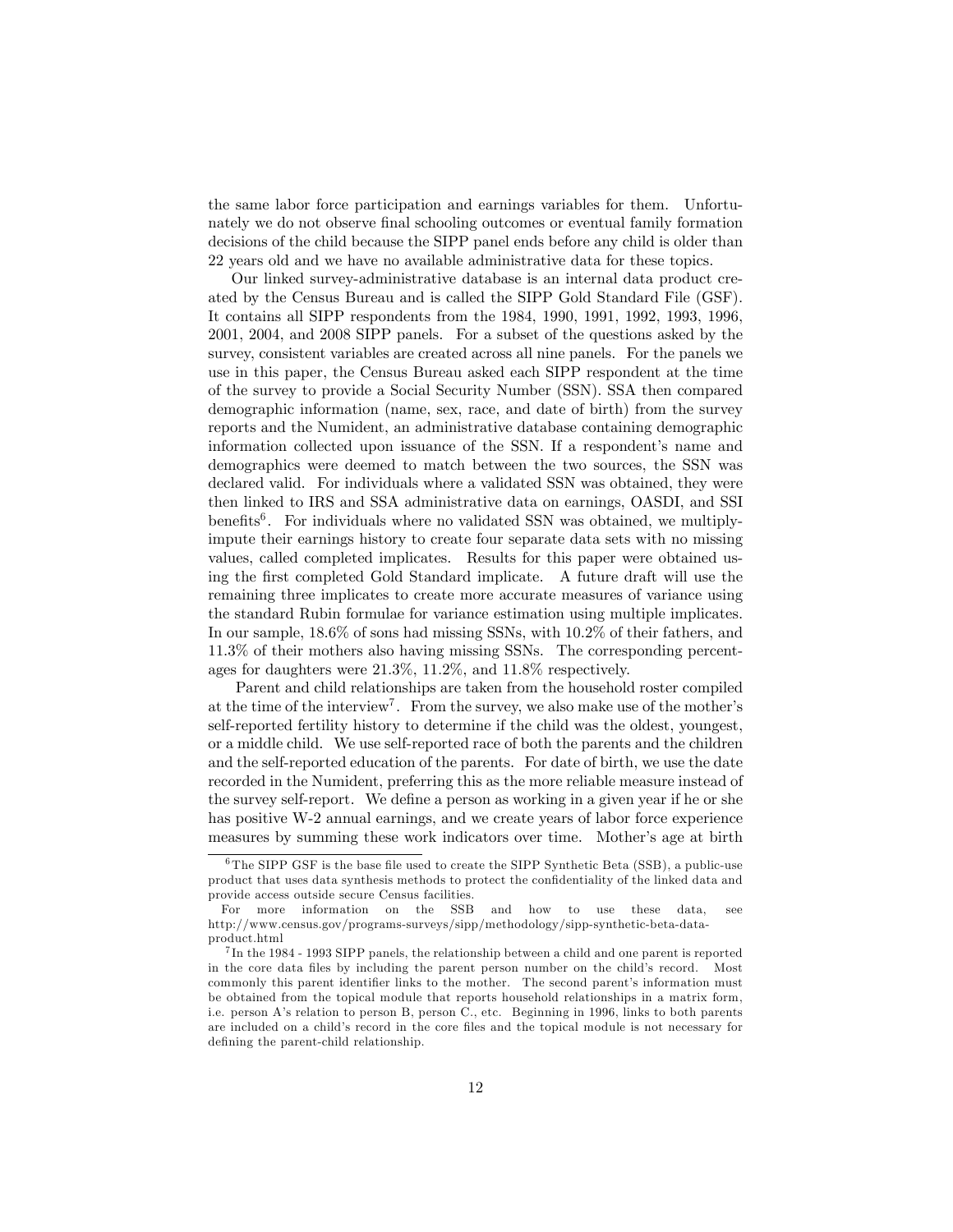of the child is the difference between the mother and child administrative birth dates.

Our final data source is the Longitudinal Business Database (LBD) which is a research version of the Census Business Register, edited to be longitudinally consistent over time. These data contain industry, Örm size, and payroll information for almost all of the businesses in the United States from 1976-2011. Firms are identified by an Employer Identification Number (EIN) which in turn links to the W-2 record of an individual worker. Utilizing this SSN-EIN link, we merge LBD data about firm characteristics onto the earnings histories of mothers and fathers in our sample and create an annual summary that measures percentage of earnings during the year in each Örm size and industry category. We use these for three purposes. First, annual measures of firm size and industry sector serve as control variables in the parent mixed effects models that we use to estimate the random parent effect that proxies for ability. Second we calculate the number of years a mother spent in various industry groups and firm size categories during the first 5 years of a child's life and include these more detailed work measures in the child outcome regressions. For individuals without SSNs, we are unable to match them to the LBD because we do not yet have a methodology to multiply impute assignment to a particular firm. Thus for the child outcome regressions, we drop children whose mothers do not have valid SSNs when we include LBD variables. For the parent earnings equations, we assign earnings-year observations without firm size or industry information to a "missing category." Finally we use the LBD to calculate the number of child care businesses (NAICS code  $= 62441$ ) per capita and average payroll per employee at these businesses by state for every year from 1978 to 2011. We merge this onto each parent's annual records using the state of the employer (EIN) where they worked in a year. If a parent worked at more than one employer we merge earnings-weighted average state values. If the state of the employer was unknown either due to missing information in the LBD or failure to link to the LBD due to missing parental SSN, then we used a state-female population weighted national average. These variables become the instruments in our IV estimation. For each child, we create a measure of local conditions for each age from 1 to 18 by choosing the state-level variables merged to the father's record for the appropriate year, or if they are missing, the mother's. If both parents are missing, we are then forced to use the population weighted national average. Just over 20% of sons at age 1 have parents with missing state of employment and so have the population weighted national average assigned.

In Table 1A we show summary statistics for our sample of boys with overall means and standard deviations given in the far right column. Of the almost 7,000 boys in our sample,  $8\%$  are black,  $38\%$  are the first-born child of their mother, and their mother's average age at the time of their birth was 26.9 years. Among these sons, 51% had mothers with only a high school degree or less, and 45% had fathers with a high school degree or less. Average total mother and father earnings when the boy was age five or under was approximately \$61,000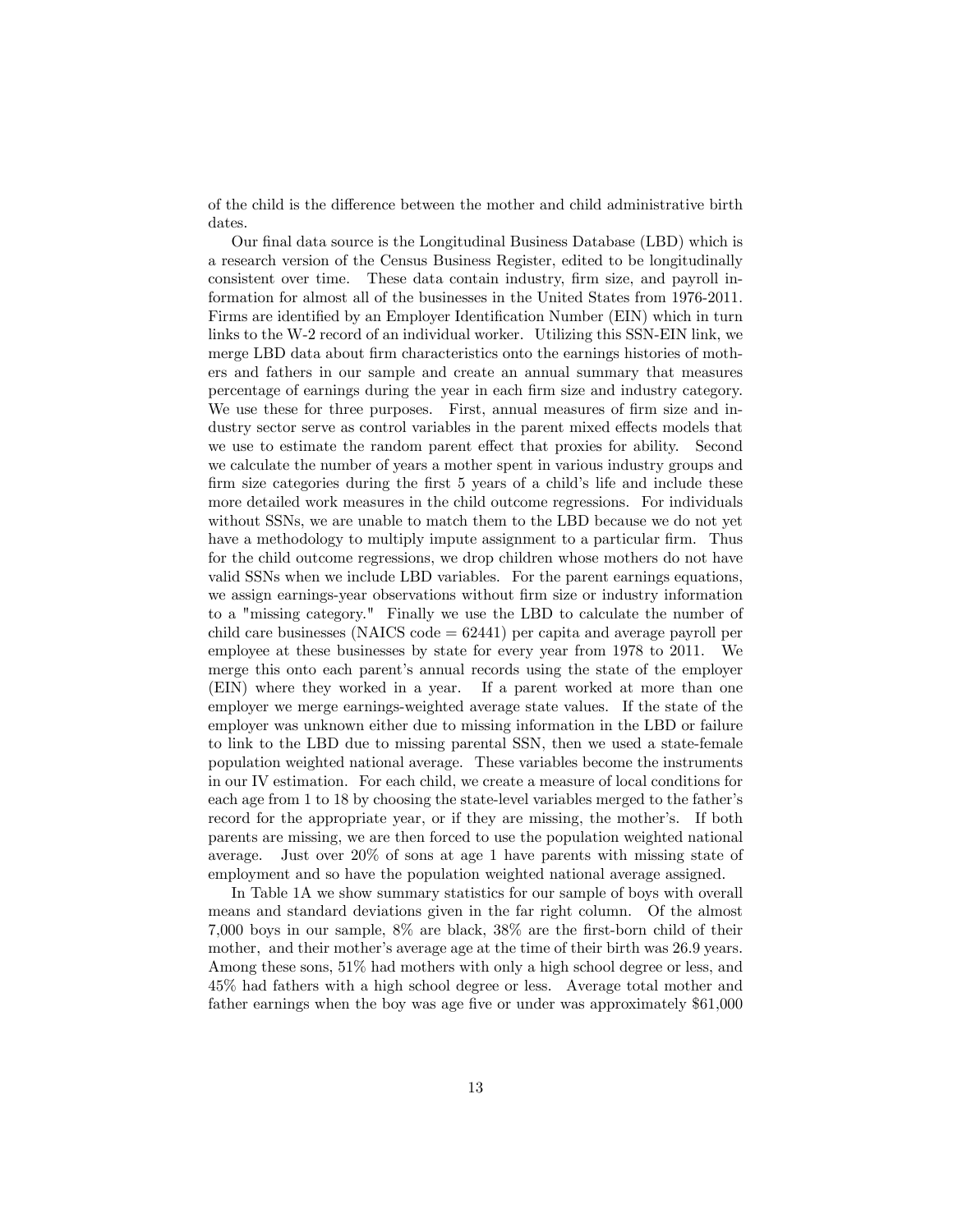in 2012 dollars.<sup>8</sup> At age 30, average total earnings of these boys was around \$45,000, in 2012 dollars, and average labor force experience was 12.7 years. The average predicted father random effects were .01 on average whereas the predicted mother random effects were just slightly below zero on average. By design in the mixed effects model, the estimated mother and father random effects have zero mean when averaged across mothers. However in this table we are averaging across sons and hence the average changes because some mothers and fathers have multiple sons in our sample, effectively re-weighting the random effects. This result means that mothers with lower  $\theta^m$  had more sons and fathers with higher  $\theta^f$  had more sons.

To see whether there are observable differences between sons with working mothers and those whose mothers stay home, we divide our sample into three groups: 1. sons with mothers who never worked when the son was age 5 and under; 2. sons with mothers who worked some years when the son was age 5 and under; 3. sons with mothers who worked all years when the son was age 5 and under. Hereafter we refer to these groups as No Work, Some Work, and All Work. We report means for boys in the No Work group and the differences in means between the Some Work group and the No Work group and between the All Work group and the No Work group. These comparisons highlight observable differences in a single dimension while allowing us to differentiate between different types of maternal working patterns. For most characterstics, sons in the Some Work and All Work groups are different from sons in the No Work group in statistically significant ways. They are more likely to be black, oldest children, have younger fathers, and have siblings under the age of 5. Their mothers are more educated but have lower random effects. Their mothers continue to work more years throughout the son's school-age years. Sons in the All Work group on average have higher family earnings when they are preschool age and sons in both the All Work and Some Work groups have higher family earnings on average when they are school age. The differences for father's education are more muted. Sons in the All Work group are more likely to have a father with at least some college whereas most of the differences in education levels for the Some Work group are not siginficant. However fathers of sons in both the All Work and Some Work groups have lower random effects on average. There are no statisically significant differences in average son earnings between the No Work group and either of the Work groups but sons in the All Work group have worked, on average, about half a year longer by age 30 than sons in the No Work group.

In Table 1B we report the same summary statistics for our sample of girls. The most noteworthy thing about this table is that our sample of approximately 6600 girls looks remarkably similar to the sample of boy in Table 1A in almost every respect. Race, oldest child status, mother age at birth of daughter, parental education, average combined parent earnings when the daughter was

<sup>8</sup>While this number for total family earnings may seem high, we remind the reader that our sample of boys comes from parents who remain together in the same household till the son is at least 5 years old and more often in his early teens.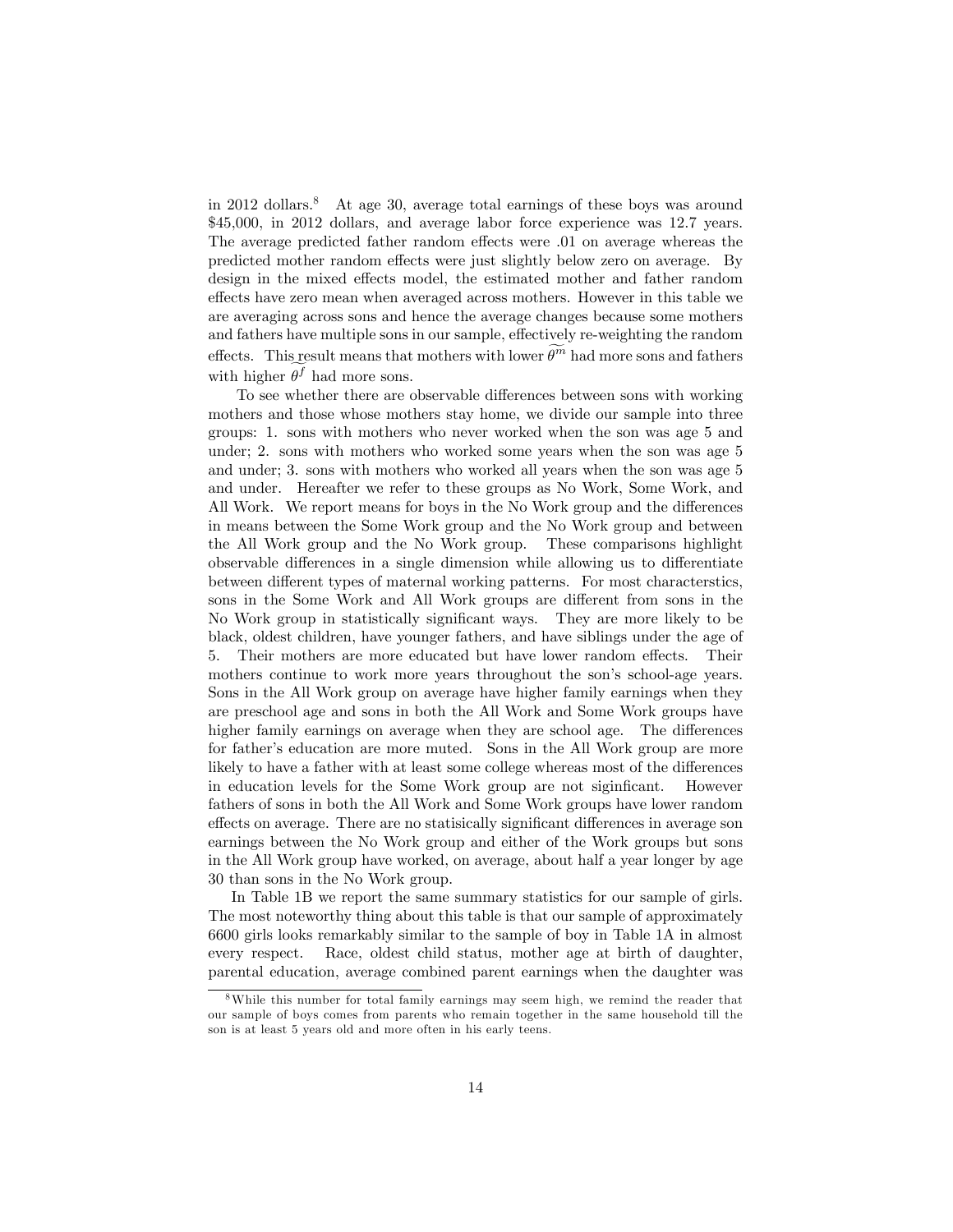under 5, and percentages of mothers who worked are very similar on average to boys. Similar trends hold that girls in the All Work and Some Work groups also have more highly educated mothers (14 and 6 percentage points difference in college degree category respectively) compared to the No Work group; slightly more educated fathers (6 and 5 percentage points difference in some college category); and fathers with lower unobserved ability. The only major disimilarity between the genders is in average earnings at age 30, where the mean is lower for girls than boys. This is true despite boys and girls having similar levels of work experience. We expect this result is probably due in part to unobserved labor supply differences. Girls may work fewer hours per week at age 30 than boys due to child care responsibilities. Unfortunately our administrative data do not contain labor supply measures so we cannot differentiate among various potential causes of lower earnings.

While our data set clearly expands our knowledge by providing the long time series on earnings necessary to observe the mother's labor market attachment when the child is young and to observe the child's labor market outcomes 30 years later, like all data sets this one has limitations. Like many previous studies, we are also not able to control for quality of purchased child care services. Furthermore, we cannot determine what happens to family structure after the end of the survey nor observe any other child outcomes besides labor market participation and earnings. There are currently no published weights for this sample because it is drawn from five different SIPP panels and hence our sample is not nationally representative and our estimates cannot be interpreted as applying broadly. We also have no sub-annual information available on labor supply. However, there is much to recommend these data. Our sample size is relatively large, we have long histories of earnings which are potentially more reliable than self-reports about earnings and work decisions from the far past, and we know a great deal about the history of the family over a time period that covers the important early years of a child's life.

## 5 Results

We begin in Table 2 with our first results from earnings regressions for sons. This sample of sons includes any who met our original sample restrictions and had positive earnings in at least one year at age 30 or older, which reduces our sample by about 900 boys. This leaves us with 6080 total sons with 16,731 earnings years at age 30 or older. In column one we show results from our most simple regression which, in addition to mother work indicators, includes only the following son characteristics: age, age squared, black, oldest child, youngest child, age at birth of the mother, and year indicators for 2008 through 2011. We specify the mother work variables as indicators for working at age 0, age 1, age 2, age 6, and age 13, and counts of the number of years worked between age 3 and 5, age 7 and 10, age 11 and 12, and age 14 to 18. We chose these grouping after examining an initial regression with separate indicators for each age from  $0$  to 18 and then grouping together the ages that had similar coefficients. These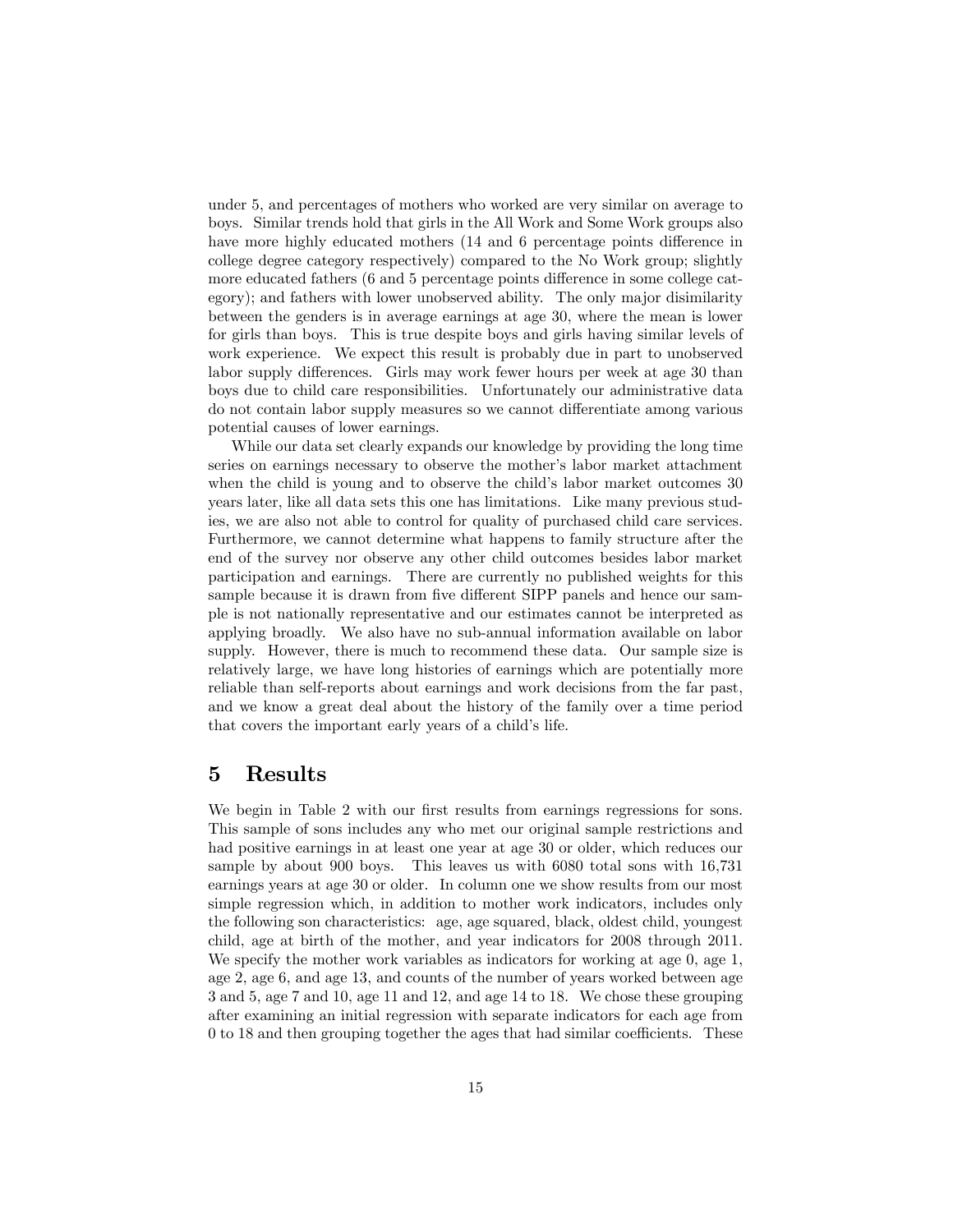coefficients on the number of years a mother worked in a certain child-age range can be thought of as the average effect of the mother working one year while the child was between these ages. The only significant effects for the mother working in column 1 are at age 6 and age  $14-18$ , with positive coefficients in both cases. The coefficient on years of work between age 1 and 5 for the dad is also significant and positive. However in column 2 when we add controls for parent education, random parent effects from our parent earnings regressions, and average family income at age 1 to 5, 6 to 10, 11 to 13, and 14 to 18, the work coefficients are no longer significant. This leads us to believe that these initial positive coefficients were indeed bias introduced by unobserved parental ability being correlated with unobserved son characteristics. The coefficients on the mother working at age 1 and 2 are negative in both columns and similar in magnitude but in neither case are they significant. The parental controls behave as expected with higher levels of education and higher random effects for both mothers and fathers being correlated with higher son earnings.

In Table 3 we show results from an IV estimation using the full sample. In order to successfully estimate the Örst stage equations, we had to combine the mother work variables into four categories: years worked when child age 1-5, when child age 6-10, when child age 11-13, and when child age 14-18. While again there are no mother work coefficients that are statistically significant, we see that the estimated relationship between mother work at child age 14-18 and child earnings is now negative, further strengthening our belief that the initial positive coefficient was the result of unobserved parent heterogeneity. Working when the child is preschool age also has a negative relationship and the point estimate is larger than for the age 1, age 2, and age 3-5 estimates of Table 2, column 2. However the standard errors are large enough that this difference is certainly not statistically signiÖcant and we cannot draw any certain conclusions from these IV results. We test for weak instruments using the standard F-test that measures the joint significance of the excluded exogenous variables (in our case female labor force participation, child care centers per capita, and payroll per employee at child care centers by state) in the Örst stage regression. While they are clearly significant, the F-statistic is not sufficiently high to alleviate all concerns about weak instruments as Stock, Wright, and Yogo (2002) argue that only values of 10 or higher reliably mean there is not a weak instrument problem.

In Table 4, we show results that are equivalent to Column 2 in Table 2 with the sample being split by mother education. Again, we see no significant coefficients on the mother work variables. The indicator for mother working at child age 1 has a positive coefficient for mothers with at least a college degree and a negative coefficient for mothers with only some college or a high school degree or less. However given the size of the standard errors, these differences are almost certainly not statistically significant. Again parental education and ability variables seem to be much more strongly correlated with son earnings than mother work indicators.

In Table 5, we show results from several sub-samples of sons in an effort to group sons who are more similar. In the first column, we restrict ourselves to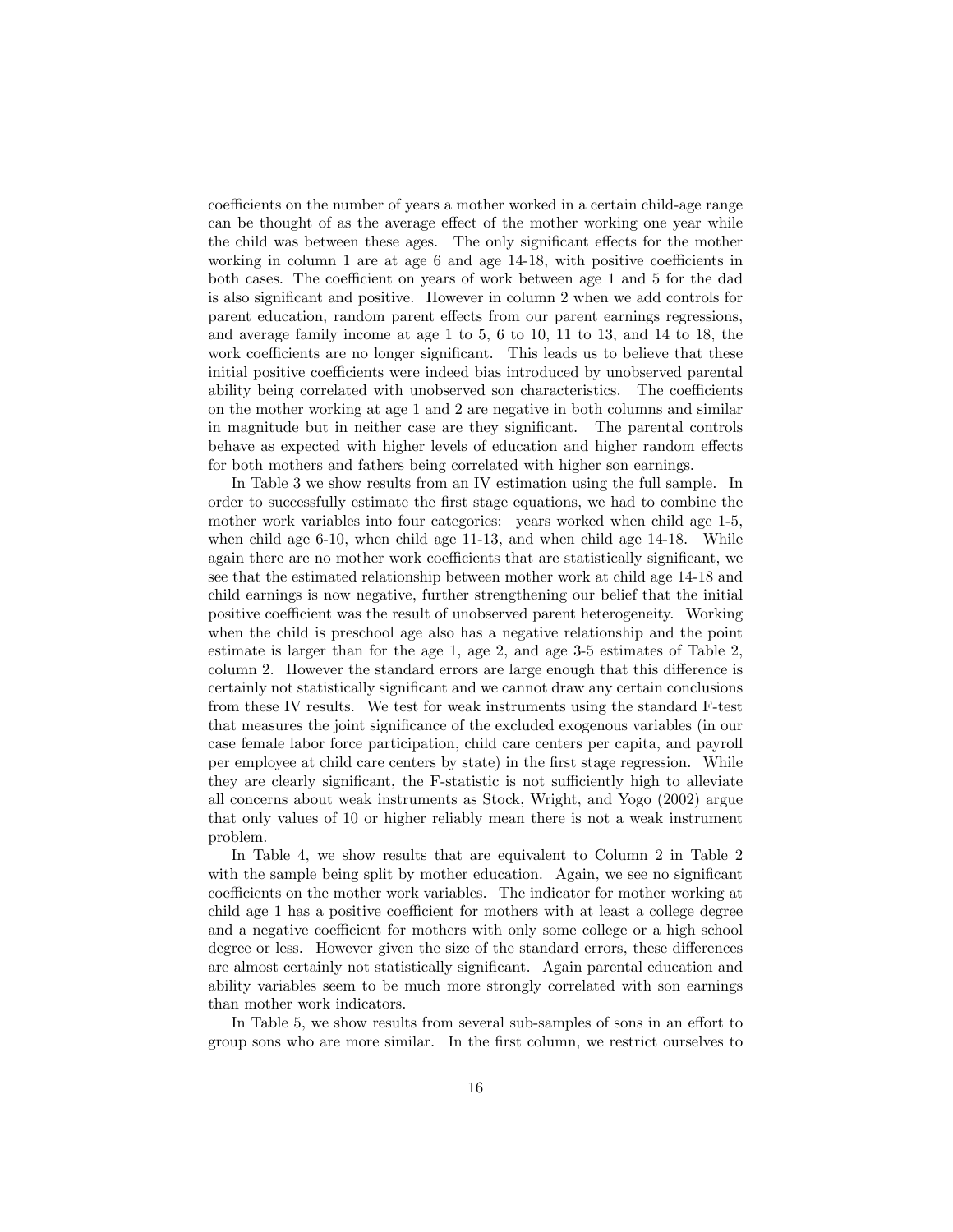sons of mothers who were working the year before the son was born and fathers who worked every year from when the son was age 1 to 5. The results are similar to those in Column 2 in Table 2. Although the sign on mother working at child age 1 has changed, there are no statistically significant effects. In Column  $2$ , we further restrict our sample to oldest children whose parents had strong labor force attachment. These coefficients have the same signs and similar magnitudes as Column 1, again with no significant effects. Finally in Column 4, we include oldest children whose mothers worked when the child was age 1, whose fathers worked every year when the child was age 1 to 5, and who had a younger sibling born before the child turned 5. We include an indicator for whether the mother worked all years between age 1 and 5 with the alternative being that the mother quit working at some point before the child reached age 5. Our hope was that the arrival of the second child might provide some exogenous variation in mother employment if different mothers face different costs of going back to work after having a second child. However, while the effect of the mother working when the child was under age 5 is negative and the largest point estimate of any of the specifications thus far, the uncertainty of the estimate is large enough that we cannot say with confidence that it is significantly different from zero.

In Table 6, we present results from our mother fixed-effects model where we use variation in mother work choices across brothers to identify the effect of maternal employment at young ages. The signs on all the coefficients are negative except for age  $1$  and age  $14$ -18 but again none of them are significant. Finally in Table 7, we show results from regressions where we include years of mother working in various industry and firm size categories when the son was age 1 to 5. This regression seeks to measure whether the effect of a mother working varies depending on what types of jobs she holds. The manufacturing group includes the NAICS sectors of agriculture and Öshing, mining, utilities, construction, manufacturing, wholesale trade, and transportation and warehousing; the service 1 group includes information, financial, insurance, real estate, professional, scientific, and technical service; education includes only the education sector; health includes only the health care sector (which also includes day care centers); service 2 includes retail, arts and entertainment, food and accommodations, and other; government includes public administration and actual government jobs; self-employment indicates the presence of earnings filed using IRS 1040 Form, Schedule C, and missing indicates lack of industry information on the LBD. The firm size categories are  $(1)$  under 10 employees,  $(2)$  10-25 employees,  $(3)$  26-50 employees, (4) 51-100 employees, (5) 101-200 employees, (6) 201-500 employees, (7) 501-1000 employees, and (8) more than 1000 employees. Generally the industry categories have positive coefficients and the firm size categories have negative coefficients but none of them are statistically significant.

All these results from son earnings equations lead us to believe that there is no significant correlation between mother labor force participation and son earnings outcomes, once we have controlled for parental characteristics correlated with mother, father, and son ability levels. There may be a number of reasons for this result. Perhaps our sample is too small, perhaps we have not been able to adequately identify exogenous variation in mother labor supply,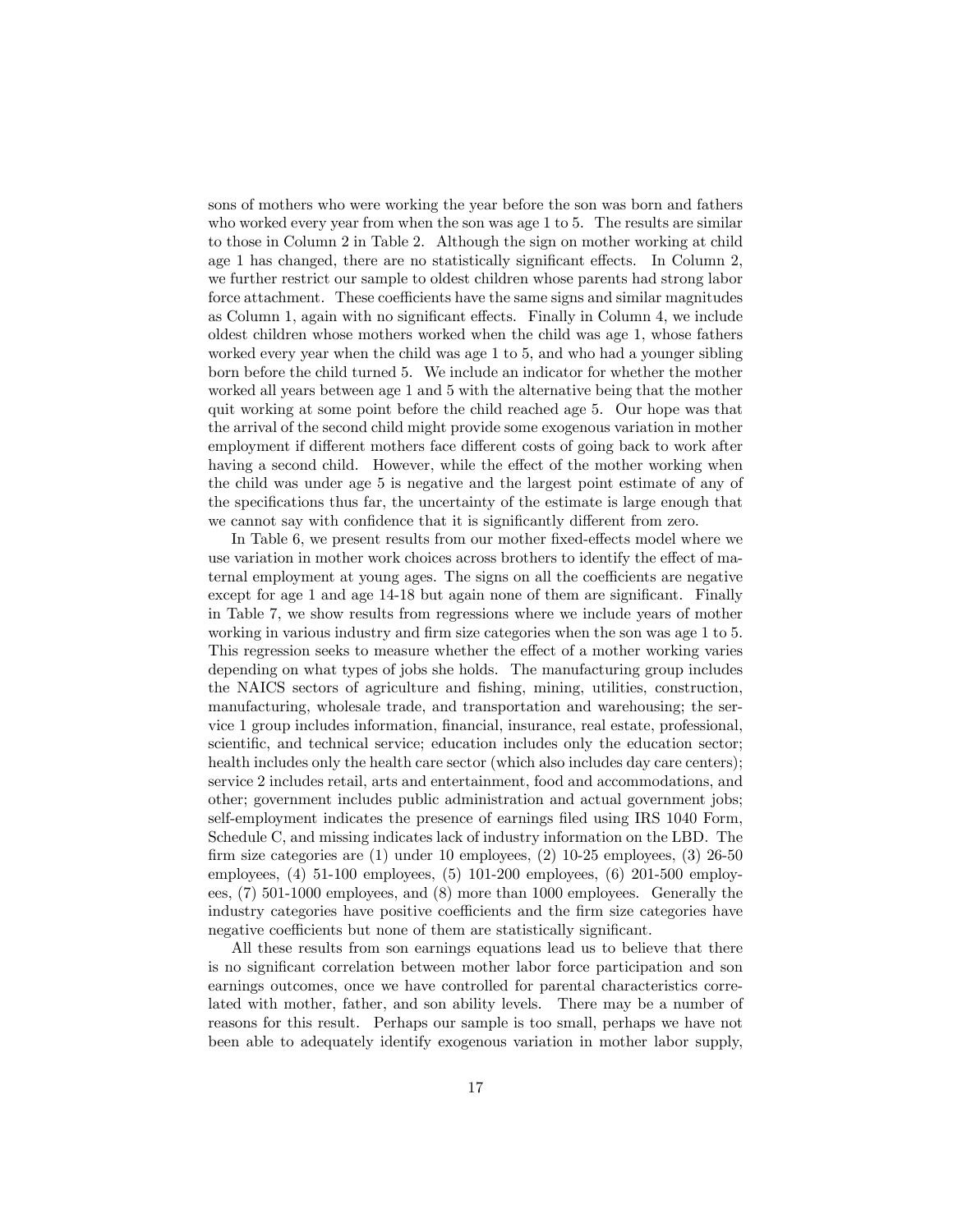or perhaps our annual measure of labor supply are too coarse to pick up effects. It is also possible that there truly are no effects of mother employment once we account for earnings. If mothers are truly optimizing their hours of work and their hours at home, one would expect that they would work until the benefit from additional income arising from another unit of time spent at a job would be equal to the benefit of additional production of child human capital from another unit of time spent at home and the net effect of working would be zero.

In Table 8 we consider the relationship between maternal employment and child labor force participation. We estimate a logistic regression using presence of W-2 earnings as an annual indicator for the son working between the ages of 18 and age in 2012. In our first simple model, analogous to column 1 in Table 2, we see that the mother working when the son was between the ages of 14 and 18 is correlated with an increased likelihood of the son working after the age of 18. Even when we add parental controls in Table 7, column 2, we see that this correlation persists. To get an idea of the magnitude of this effect, we exponentiate this coefficient to get an odds ratio of 1.06 meaning that boys are about 6% more likely to work if their mother worked when they were in high school. In Table 9, we see that this effect is only significant for sons of mothers with a high school degree or less. Of particular interest in Table 8 is the lack of significance of any parental controls. In Table 9, we see that father education is only significant for the sample of sons with mothers who have college degrees or higher level of education.

In Tables 10-17, we present results for daughters that are very similar to those for sons. An initial positive correlation between mother working when the daughter was age 14-18 and daughter earnings from age 30 onward becomes insignificant when parental controls are included. There is a significant negative correlation between working when the daughter is age 3-5 if the mother has a high school degree or less (Table 12), but for no other education groups are there any statistically significant effects. For the sub-sample of oldest-child daughters with mothers who worked at age 1, fathers who were continuously employed during the years the child was under the age of 5, and siblings who were born before the daughter turned Öve, the initial estimate of the impact of the mother working all  $5$  years is positive (Table 13, Column 3) although not significant. Future work will test to determine if the results change when endogeneity is taken account of through IV methods. In terms of labor force participation, the results are again very similar to those for boys. The mother working when the daughter is in high school is positively and significantly correlated with the daughter having positive earnings from age 18 onward (Table 16, Columns 1 and 2). However this effect is only significant for daughters who have a mother with a high school degree or less (Table 17). For mothers with some college education, mothers working at age 1 and age 2 are both significantly correlated with daughter work decisions. The net effect of these two coefficients is  $.016$ but the standard error of the sum is  $.152$  so this net effect is not significantly different from zero.

Finally, we report measures of intergenerational mobility in Table 18. As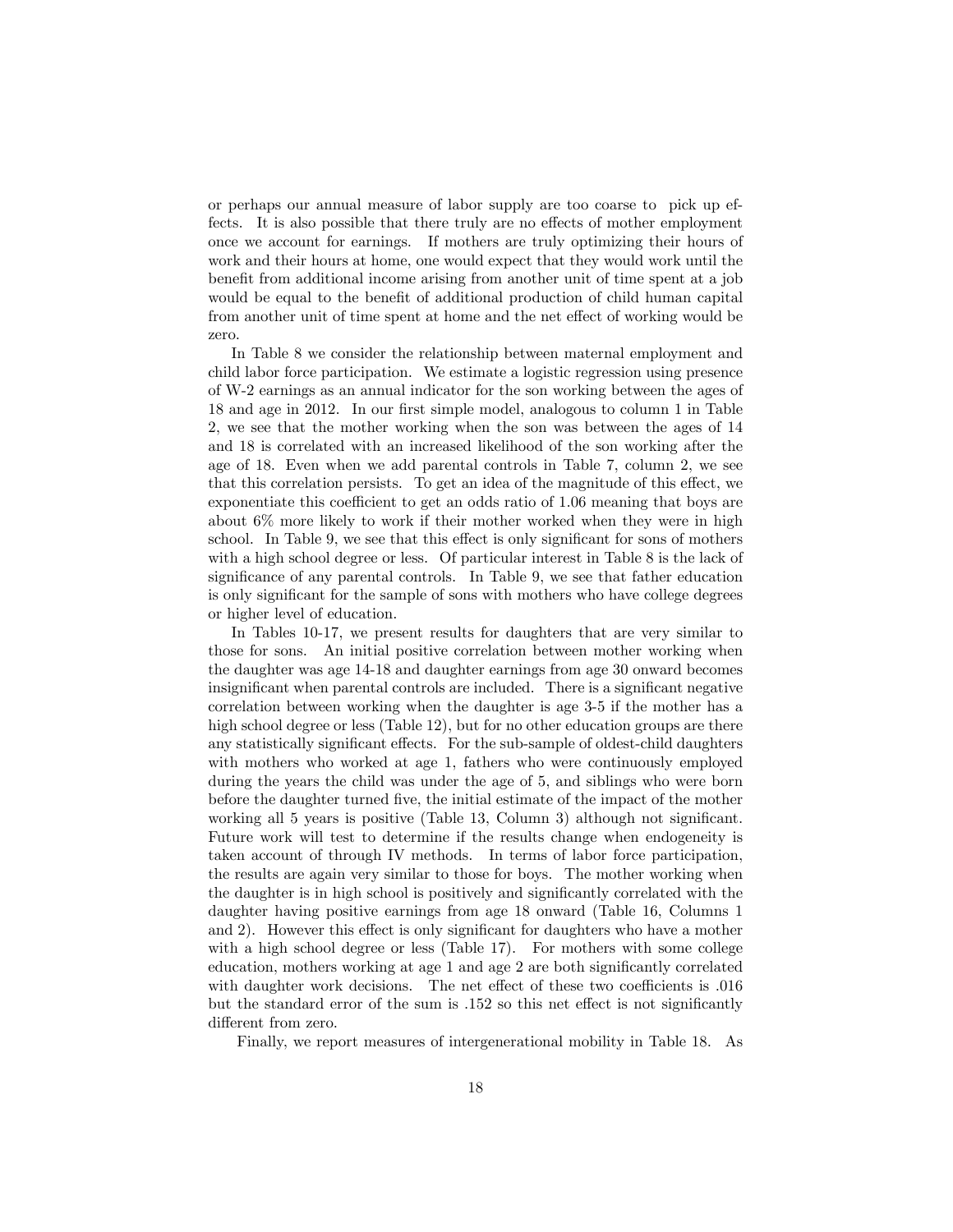one might expect, for sons, the correlation with father earnings in higher than the correlation with mother earnings. In fact the correlation between mother average earnings from ages 28 to 32 and average son earnings from 28 to 30 is not significantly different from zero. For both parents, the correlation is higher when earnings are measured at older ages for the parents. Having a working mother between the ages of 1 and 5 does not alter any of these correlations in a statistically significant way. However, when we consider family earnings, we do see differences by mother work status. If the mother worked every year when the son was ages 1 to 5, the correlation between family earnings and son earnings is reduced by between 3.4 and 4.6 percent. However if the mother only worked some years, there is no change in the rank correlation.

For daughters, there is again no significant correlation between their average earnings from age 28 to 30 and mother average earnings for ages 28 to 32, while there is a significant correlation with father average earnings at these ages. Unlike sons, the correlations between mother and father average earnings at ages 43 to 47 and daughter earnings are similar to each other and there is a significant difference in the correlation with father earnings if the mother worked every year during the first 5 years of the daughter's life. For daughters, having a working mother increases the correlation with father earnings, lowering mobility. This is likely the result of increased labor force participation on the part of daughters with working mothers, as we saw in Table 16. For daughters, there is no significant difference in the correlation between child and family earnings by mother work status.

Our rank slope estimates range from .13 to .24, lower estimates than the .3 found by CHKST  $(2014)$ . There are two likely reasons for this difference. First, we use only W-2 earnings and not total family income to measure our correlations. While income is a better measure of general well-being, we feel it is also important to consider specifically how children fare in the labor market relative to their parents. Second, our families are all intact families with both biological parents present at the time of the interview. Thus our families are likely somewhat advantaged relative to the sample used by CHKST and this may contribute to higher estimates of mobility. Given these differences, our highest correlation estimate of  $.24$  for family earnings and son earnings is closer than might have been expected to the CHKST estimate, which gives us some confidence that our SIPP sample is similar in other characteristics to the IRS tax-return population sample.

## 6 Conclusion

Given the dramatic increase in labor force participation of mothers with young children, it is not surprising that considerable attention has been paid to possible impacts on later outcomes of the children of these newly working mothers. Did these children benefit or were they harmed when mothers went to work and spent less time with them?

A very standard human capital model predicts that if mothers' work deci-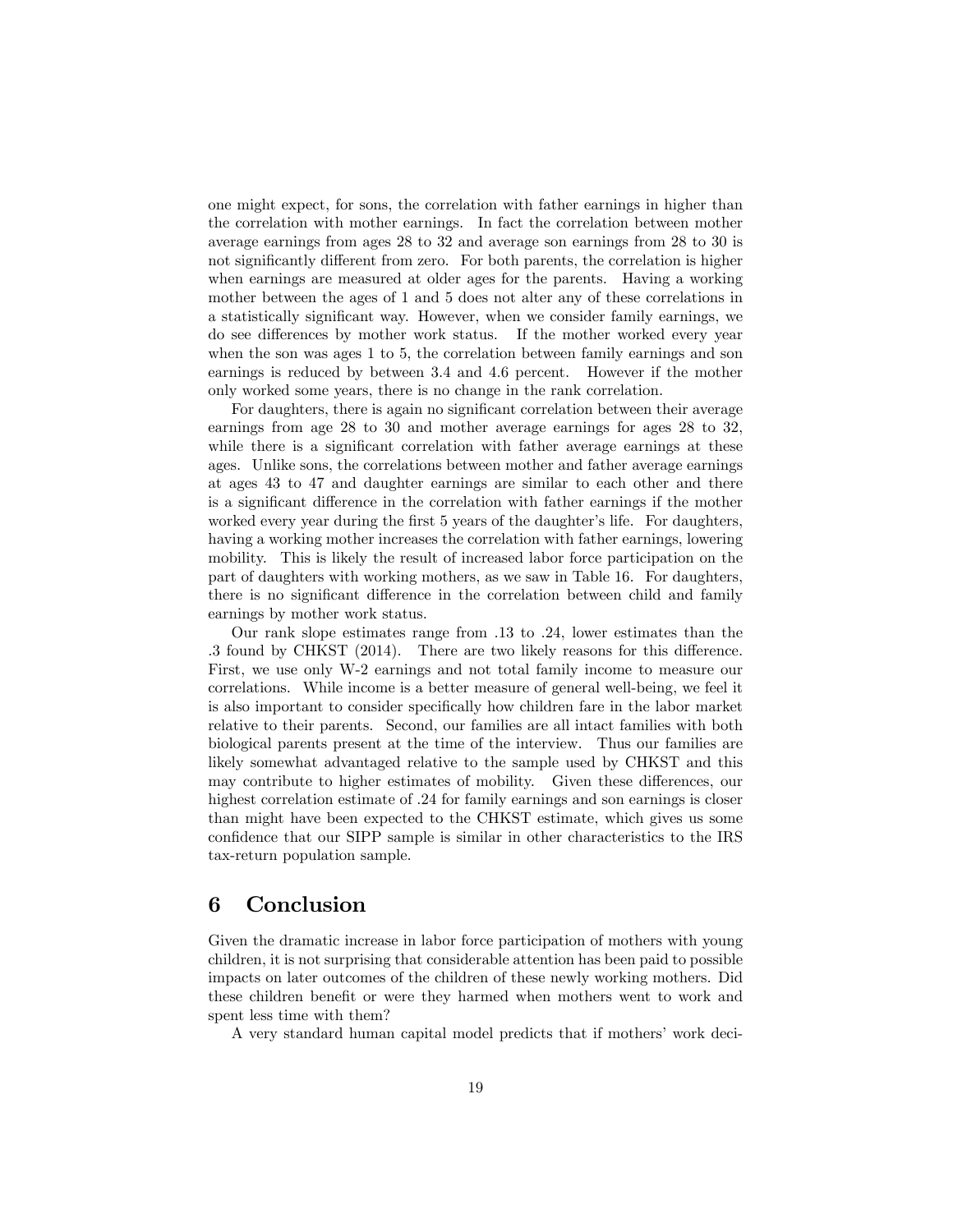sions were constrained by social norms or discrimination, then relaxing these constraints would lead some mothers to enter the labor market and substitute bought inputs for own time raising their children. If these mothers place value on better outcomes for their children then their decision to increase their labor force participation would lead to better outcomes for their children. While the argument is straightforward, the evidence is at best mixed. The existing literature spans the spectrum. Some studies show that children of working mothers have better outcomes than children of stay at home moms, while others report no difference or even mild declines.

A major limitation of all these studies has been that they cover relatively short time periods. Children's outcomes can only be measured a few years after their mothers' labor market activity. In this paper are able to overcome this major impediment to measuring children's outcomes when they become adults and their mothers labor force status when they were young. Our ability to link administrative earnings data to the mother and the child's records allows us to measures of the parental input and the child's adult outcomes many years apart.

With this data we were able to estimate standard models that deal explicitly with the endogeneity of the parents' work decision. Before controlling for correlated unobservables across generations, we find statistically significant correlations between the mother's work decisions and the child's labor outcome as an adult. However, once we control for endogeneity, these correlations largely disappear.

This finding is consistent with two possible interpretations. First, mother's inputs into the child's human capital production function when the child is very young may have little impact on the child's outcomes 30 years later. This explanation could be consistent with the large literature by Heckman and others that shows that early childhood investments do have an impact on children's pre-teen outcomes if these effects fade over time. Our ability to look at adult outcomes for the children suggests that these early childhood interventions may not have long term impacts.

An alternative interpretation of our empirical finding is that there is heterogeneity both in production functions and in mother's input. Some children benefit more from having a stay at home mom while others benefit more from having a working mother who buys child rearing goods and services. Mothers may also differ in their child rearing and market skills. This heterogeneity in production functions and in motherís skills may vary not only over children but also across time. For example, a mother may be particularly skilled at raising her children when they are very young but not when they are teenagers. This heterogeneity in production functions and mother's skills would lead to heterogeneity in optimal outcomes. Comparing outcomes of children with stay at home moms with the outcomes of children of working mothers, would show no difference even though mothers' work decisions did have an impact.

Our estimates of intergenerational mobility based on the rank correlation approach used by Chetty et al. tell a mixed story. For a son, it appears that having a working mother when he is young may help increase mobility, perhaps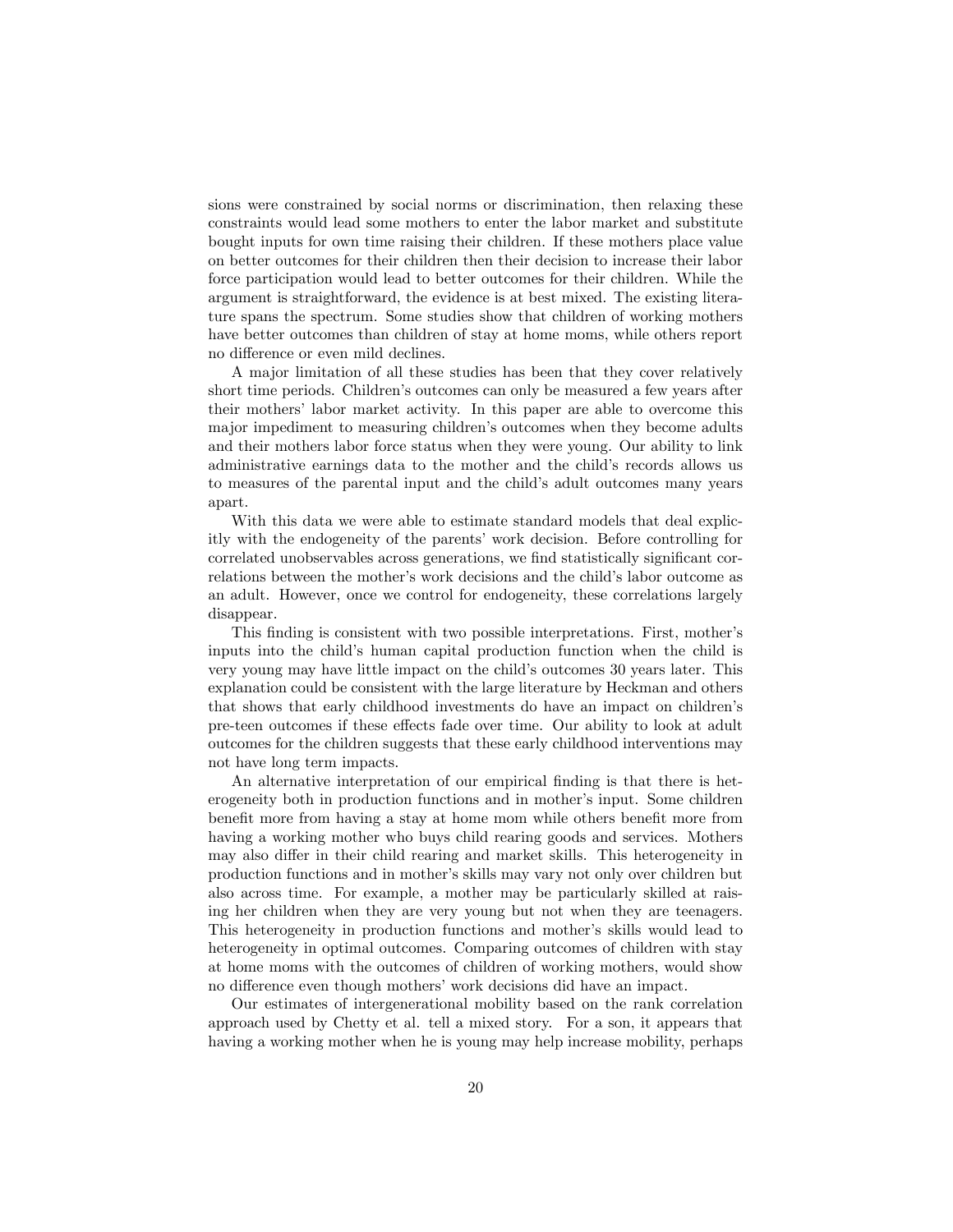by providing additional resources for human capital production. However for a daughter, her mother's decision to work early in her life is correlated with less mobility. More work is needed to disentangle the sample selection effects of which mothers are working, whether this is different for sons and daughters, and how this relates to mobility measures.

# 7 Bibliography

Almond. D. and J. Currie. (2010). "Human Capital Development before age 5," Handbook of Labor Economics, Vol. 4B, ed. Orley Ashenfelter and David Card: 1315-1486.

Baker, Gruber, Milligan. (2008). "Universal Child Care, Maternal Labor Supply, and Family Well-Being," Journal of Political Economy, Vol. 116, No. 4: 709-745.

Baker and Milligan. (2010). "Evidence from Maternity Leave Expansions of the Impact of Maternal Care on Early Child Development," Journal of Human Resources, Vol. 45, No. 1: 1-32.

Baum, Carles L. (2003). "Does early maternal employment harm child development? An analysis of the potential benefits of leave-taking," *Journal of* Labor Economics, Vol. 21, No. 2: 409-448.

Berger, L. M., J. Hill, and J. Waldfogel. (2005). "Maternity leave, early maternal employment, and child health and development in the U.S.," Economic Journal, Vol. 115, No. 501: 29-47.

Bernal, R. and M.P. Keane. (2010). "Quasi-structural estimation of a model of childcare choices and child cognitive ability production," Journal of Econometrics, Vol. 156, No. 1: 164-189.

Bettinger, E., R. Haegeland, M. Rege. (2014). "Home with Mom: The Effects of Stay-at-Home Parents on Children's Long-Run Educational Outcomes," Journal of Labor Economics, Vol. 32, No. 3: 443-467.

Blau, D. (1999). "The Effect of Income on Child Development," Review of Economics and Statistics, Vol. 81, No. 2: 201-276.

Blau, D. and J. Currie (2006), "Preschool, day care, and after school care: Who is minding the kids?" in *Handbook of the economics of education*, ed. Eric Hanushek and Finis Welch. Amsterdam: Elsevier.

Blau, F. and Grossberg, A. (1992). " Maternal Labor Supply and Children's Cognitive Development," Review of Economics and Statistics, Vol. 74, No. 3: 474-481.

Bureau of Labor Statistics (2013). "Women in the Labor Force: A Databook," www.bls.gov/cps/wlf-databook-2013.pdf.

Carneiro, P. M., K.V. Loken, and K. G. Salvanes. (2011). "A flying start or no effect? Long-term outcomes for mother and child," IZA Discussion Paper no. 6930, Institute for the Study of Labor, Bonn.

Chetty, R., N. Hendren, P. Kline, E. Saez, and N. Turner (2014). "Is the United States Still a Land of Opportunity? Recent Trends in Intergenerational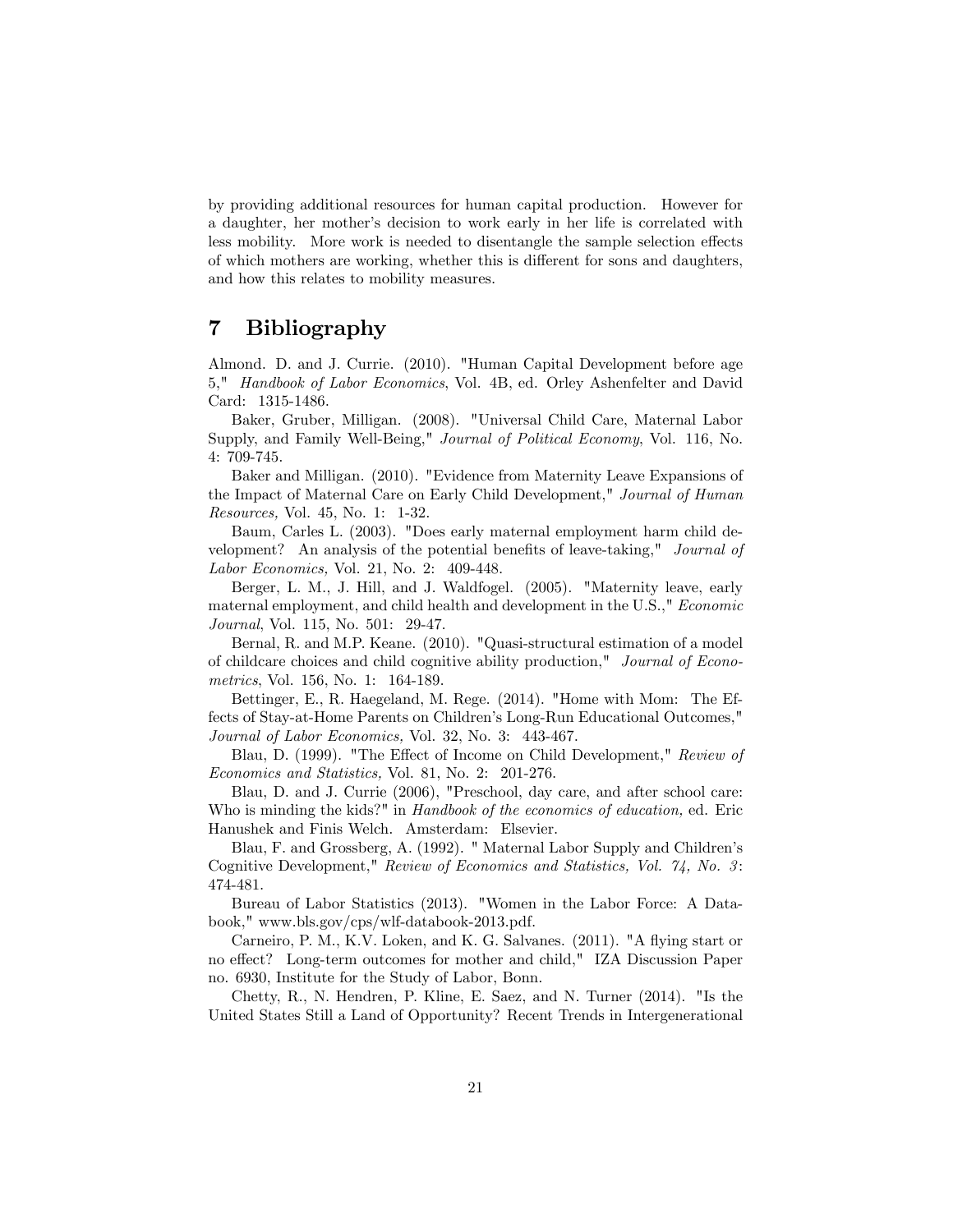Mobility," NBER Working Paper No. 19844, National Bureau of Economic Research, Cambridge, MA.

Conti, G. and J. Heckman. (2012). "The Economics of Child-Well Being," IZA Discussion Paper no. 6930, Institute for the Study of Labor, Bonn.

Dahl, G. B. and L. Lochner. (2012). "The impact of family income on child achievement: Evidence from the Earned Income Tax Credit," American Economic Review, Vol. 102, No. 5: 1927-1956.

Dunifon, R., A. T. Hansen, S. Nicholson, L. P. Nielsen. (2013). "The effect of maternal employment on childrenís academic performance," NBER Working Paper No. 19364, National Bureau of Economic Research, Cambridge, MA.

Dustmann, C. and U. Schonberg. (2012). "Expansions in Maternity Leave Coverage and Children's Long-Term Outcomes," American Economic Journal: Applied Economics, Vol. 4, No. 3: 190-224.

Gregg, P., E. Washbrook, C. Propper, and S. Burgess. (2005). "The Effects of a Mother's Return to Work Decision on Child Development in the UK." The Economic Journal, Vol. 115: F48-F80.

Han, Waldfogel, and Brooks-Gunn. (2001). "The Effects of Early Maternal Employment on Later Cognitive and Behavioral outcomes," Journal of Family and Marriage, Vol. 63, No.2: 336-354.

Henderson. (1953). "Estimation of Variance and Covariance Components," Biometrics, Vol. 9, 226-252.

James-Burdumy, S. (2005). "The effect of maternal labor force participation on child development," Journal of Labor Economics, Vol. 23, No. 1: 177-211.

Liu, Q. and O. N. Skans. (2010). "The Duration of Paid Parental Leave and Children's Scholastic Performance," The B. E. Journal of Economic Analysis and Policy, Vol. 10, No. 1: 1-33.

Rasmussen, A. W. (2010). "Increasing the Length of Parents' Birth-Related Leave: The Effect on Children's Long-Term Educational Outcomes," Labour Economics, Vol. 17, No. 1: 91-100.

Ruhm, C. (2004). "Parental Employment and Child Cognitive Development," Journal of Human Resources, Vol. 39, No. 1: 155-192.

Ruhm, C. (2008). "Maternal employment and adolescent development," Labour Economics, Vol. 15: 958-983.

Searle, S., G. Casella, C. McCulloch, Variance Components, John Wiley & Sons, (1992).

Stock, J. H., J. H. Wright, and M. Yogo (2002). "A survey of weak instruments and weak identification in generalized method of moments," *Journal of* Business and Economic Statistics Vol. 20: 518-529.

Waldfogel, Han, and Brooks-Gunn, "The Effects of Early Maternal Employment on Child Cognitive Development," Demography, Vol. 39, No. 2 (May 2002): 369-393.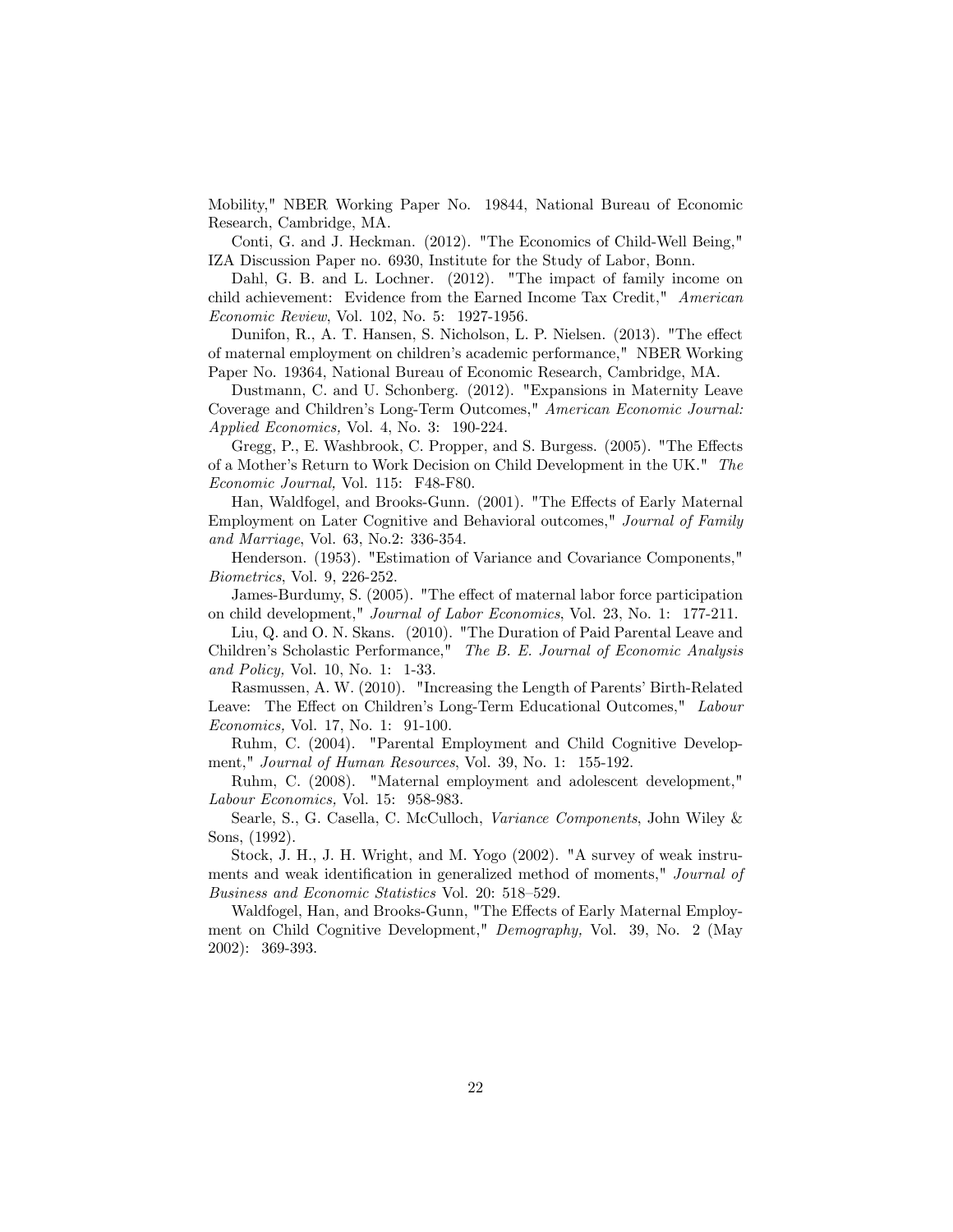# 8 Appendix A

In this Appendix we describe the estimation of the mother and father random effects that we use to control for unobserved heterogeneity of both parents in the child's equations. Our goal in estimating these effects is to exploit the long earnings history from the administrative data for each parent in order to create a measure of unobserved labor market heterogeneity, beyond what could be observed in terms of education and labor force experience of the parent. We treat these as random effects and estimate them using a mixed effects model. While such models are common in the statistics literature, especially biostatistics, they are not as common in the economics literature. Therefore, we begin by brieáy presenting the mixed model and then we explain why the mixed effects model does not suffer from some of the same problems that economists typically associate with random effects. We end with a brief description of our estimation method.

#### 8.1 Mixed Model

In their classic text on random and mixed effects models, Searle, Casella, and McCulloch begin by defining factor variables as information that classifies the data into categories. These factor variables have effects on variables of interest to a researcher and these effects can be either fixed or random. The authors define fixed effects as those which are "attributable to a finite set of levels of a factor that occur in the data." Random effects are unobserved factors with an infinite set of levels "of which only a random sample occur in the data." In each case there are multiple observations for each factor. For example, the data may be on housing prices which vary by city, neighborhood and block. Heterogeneity occurs at each level. The heterogeneity within blocks can be treated as random since the quality of homes has infinite support.

Note that the distinction in the statistics literature between random and fixed effects is based on whether the heterogeneity distribution is fully captured by covariates in the data (i.e. fixed effects) or whether the data only provides a sample of the heterogeneity distribution that has infinite support.

In our data, we treat mothers and fathers unobserved personal earnings heterogeneity,  $\theta$ , as random because there is an infinite number of types of mothers and fathers– the support for the unobserved heterogeneity is infinite. Therefore, the heterogeneity for the group of mothers and fathers present in our data is only a finite sample of all possible values. In contrast, we treat the unobserved heterogeneity associated with different levels of education as fixed since there is a finite and relatively small number of levels of education, each with its own heterogeneity component. If the unobserved heterogeneity distribution is fully captured by the observed education then this form of heterogeneity is fixed. Note that the distinction between the parental heterogeneity, which is random, and the educational heterogeneity, which is fixed, does not require any assumption about the independence of the unobserved heterogeneity.

One particularly appealing characteristic of mixed effects models is that both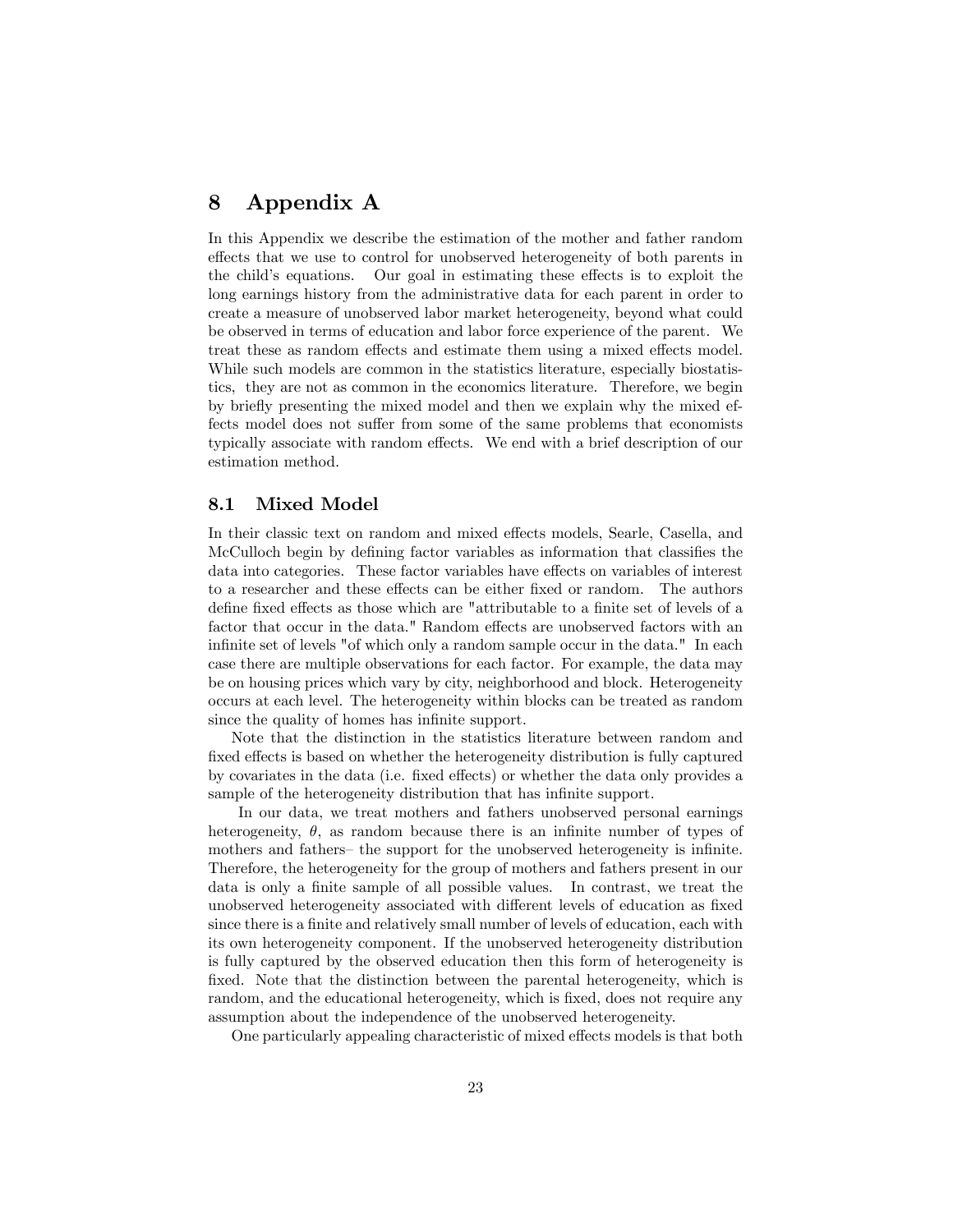fixed and random effects can be included. For example when estimating an earnings equation, one can include a set of dummies for a particular characteristic such as education that capture the mean of the heterogeneity distribution across time for individuals. These fixed effects control for time invariant attributes of the individual. A person random effect can also be included that captures the dispersion around this conditional means. This is in contrast with the standard fixed effects models where a person-level effect will soak up the effect of all time-invariant person characteristics.

#### 8.2 Estimation

The models we first estimate are a set of parental earnings models with parental characteristics such as age, labor force experience, race, education, and year time dummies included as explanatory variables. We estimate separate models for mothers and fathers but they are not qualitatively different. To aid the flow of our description, we use mothers as our example in what follows. Everything can be equivalently applied to fathers. First let  $I$  be the total number of mothers in the sample with T observations each for a total of  $N = I * T$  observations. Let  $Y_i$  be a Tx1 vector of annual earnings measures for mother i and let  $X_i$  be a Txk matrix of explanatory variables with coefficient vector  $\beta$  with dimensions kx1. Let  $d_i$  be a  $1 \times I$  design matrix of the effects associated with mother i and  $\theta$  be the Ix1 matrix of person effects such that  $d_i \theta = \theta_i$ . Finally let  $\eta_i$  be the  $Tx1$  vector of residuals. The linear model for mother i is given by

$$
Y_i = X_i \beta + d_i \theta + \eta_i
$$

and then stacked across all mothers to become

$$
Y = X\beta + Z\theta + \eta \tag{5}
$$

$$
Z = \begin{bmatrix} d_1 \\ \dots \\ d_I \end{bmatrix} = \begin{bmatrix} 1 & 0 & \dots & 0 \\ 0 & 1 & \dots & 0 \\ \dots & \dots & \dots & \dots \\ 0 & 0 & \dots & 1 \end{bmatrix}, \theta = \begin{bmatrix} \theta_1 \\ \dots \\ \theta_I \end{bmatrix}, Y = \begin{bmatrix} Y_1 \\ \dots \\ Y_I \end{bmatrix}, X = \begin{bmatrix} X_1 \\ \dots \\ X_I \end{bmatrix}, \eta = \begin{bmatrix} \eta_1 \\ \dots \\ \eta_I \end{bmatrix}
$$

Statisticians call Z the design matrix of the effects  $\theta$ . It is merely a set of dummies that assign  $\theta_i$  from the  $\theta$  vector to the  $i^{th}$  mother.

This model described by 5can be treated as what Greene calls the least squares dummy variable (LSDV) model (page 466) with the following commonly made assumptions:<sup>9</sup>

$$
\begin{array}{rcl}\n\eta & \sim & N(0, R) \\
R & = & \sigma_{\eta}^2 I\n\end{array}
$$

<sup>&</sup>lt;sup>9</sup>In all our descriptions here we will assume that the variance structure of the model error,  $\eta$ , is defined as  $R = \sigma_{\eta}^2$  but this assumption can be changed to a more complicated variance structure without substantially changing the model descriptions presented here.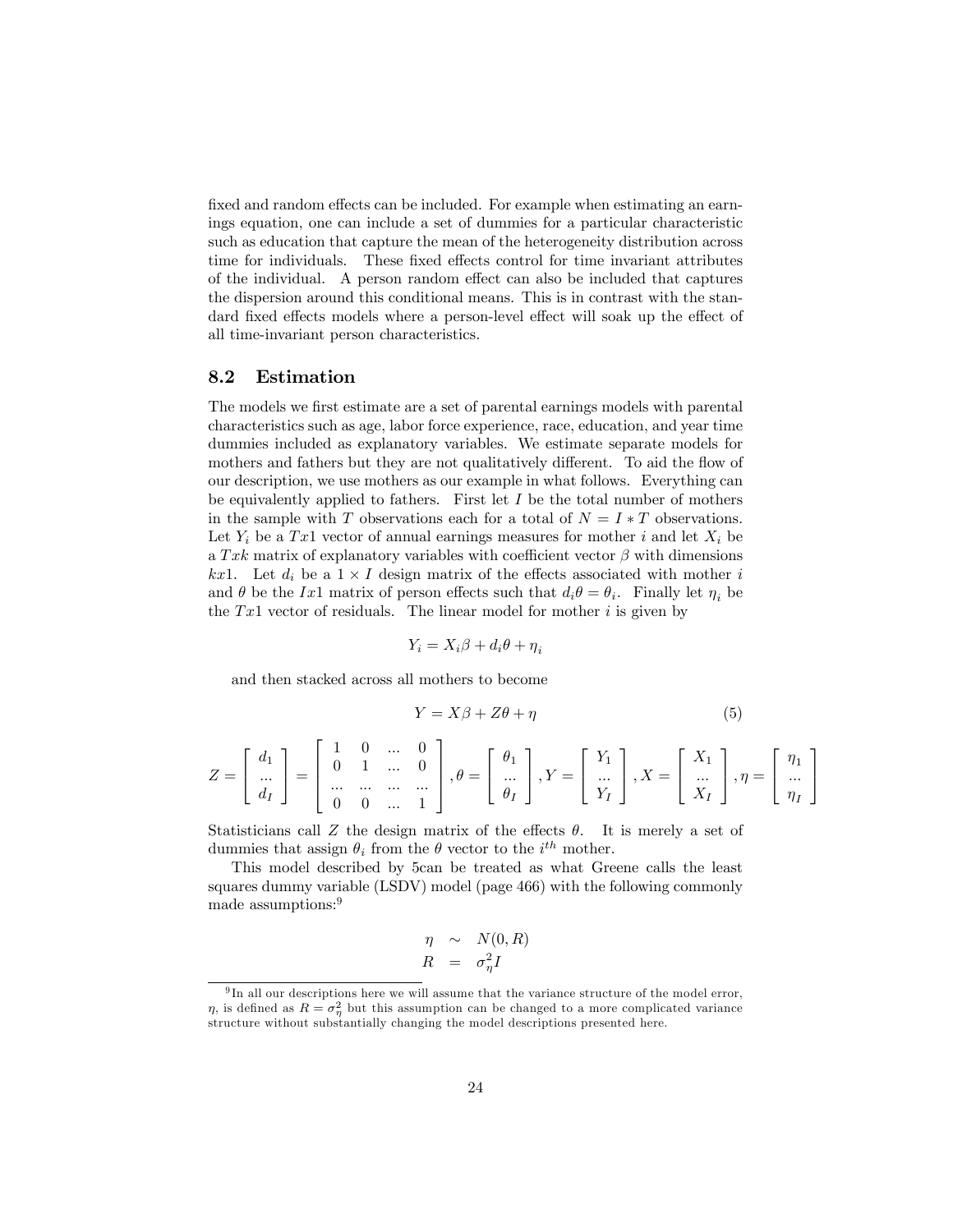where  $\beta$  and  $\theta$  are called fixed effects in the statistics literature if the unobservable and observable factors in the population  $(\theta_1 \dots \theta_l \text{ and } X_1 \dots X_l)$  are finite and cover all possible values in the population.

The standard normal equations for the OLS estimator are

$$
\left[\begin{array}{cc} Z'Z & Z'X \\ X'Z & X'X \end{array}\right] \left[\begin{array}{c} \theta \\ \beta \end{array}\right] = \left[\begin{array}{c} Z'Y \\ X'Y \end{array}\right] \tag{6}
$$

which are familiar to most economists. These can be solved to yield

$$
\beta = [X'(I - Z(Z'Z)^{-1}Z') X]^{-1} [X'(I - Z(Z'Z)^{-1}Z') Y]
$$
  
\n
$$
\theta = [Z'(I - X(X'X)^{-1}X') Z]^{-1} [Z'(I - X(X'X)^{-1}X') Y]
$$

using the general rules for obtaining solutions for partitioned regressions (Greene page 179). One characteristics of the LSDV method is that the solutions for  $(\theta, \beta)$  do not impose orthogonality between Z and X. In the terms used in the econometrics literature, one does not need to assume that the time invariant unobservables are independent of the  $X's$ .

The term "random effects" has a different meaning in the econometrics literature where unobserved heterogeneity is treated as a random effect in the following sense:

$$
Y = X\beta + \theta + \eta
$$
  
\n
$$
\eta \sim N(0, \sigma_{\eta}^{2}I)
$$
  
\n
$$
\theta \sim N(0, \sigma_{\theta}^{2}I)
$$
  
\n
$$
cov(\theta, \eta) = 0, cov(X, \eta) = 0, cov(X, \theta) = 0
$$
  
\n
$$
\Omega = var(y_i) = \begin{bmatrix} \sigma_{\eta}^{2} + \sigma_{\theta}^{2} & \sigma_{\theta}^{2} & \dots & \sigma_{\theta}^{2} \\ \sigma_{\theta}^{2} & \sigma_{\eta}^{2} + \sigma_{\theta}^{2} & \dots & \sigma_{\theta}^{2} \\ \dots & \dots & \dots & \dots \\ \sigma_{\theta}^{2} & \sigma_{\theta}^{2} & \dots & \sigma_{\eta}^{2} + \sigma_{\theta}^{2} \end{bmatrix}
$$
  
\n
$$
R = \begin{bmatrix} \Omega & 0 & \dots & 0 \\ 0 & \Omega & \dots & 0 \\ \dots & \dots & \dots & \dots \\ 0 & 0 & \dots & \Omega \end{bmatrix}
$$

In this model, the random effect is merely treated as a portion of the error term. The identity of the mother imposes additional structure on the variance/covariance matrix of the error term. This type of model does not estimate  $\theta$  directly but rather estimates  $\sigma_{\theta}^2$ . The solution for fixed effects,  $\beta$ , is

$$
\beta = (X'R^{-1}X)^{-1}X'R^{-1}Y
$$

which is the standard GLS estimator. There is no  $X'Z$  term in this model because of the assumption of orthogonality between the random effects and the observed characteristics in the  $X$  vector.<sup>10</sup>

<sup>&</sup>lt;sup>10</sup> The widely-used Hausman test is in fact a test of whether  $X'Z = 0$  and the frequent rejection of this hypothesis has left most economists skeptical of using random effects.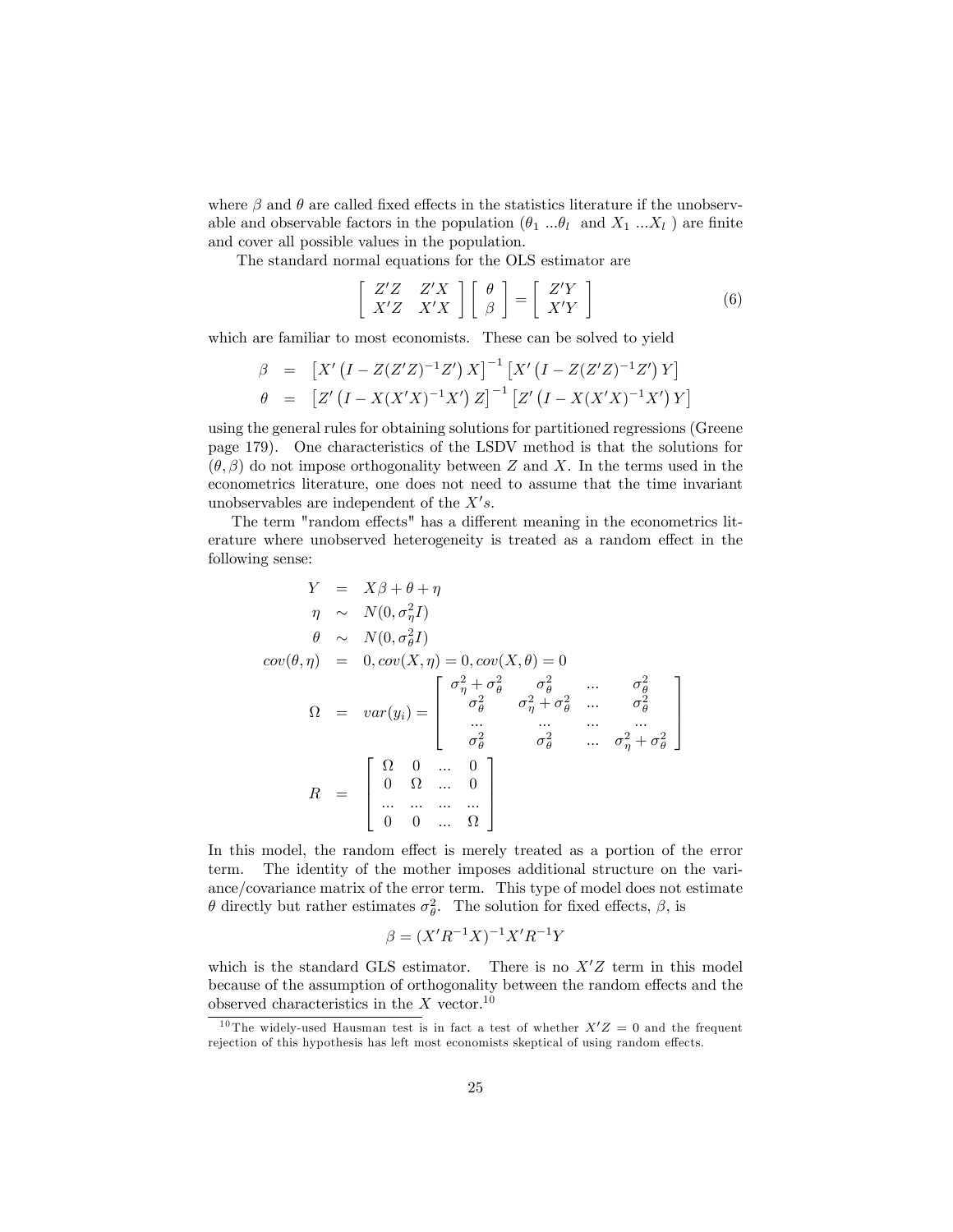In contrast to these two methods, mixed effects models allow  $\theta$  to be treated as a random effect but also allow  $\hat{\theta}_i$  to be estimated for each mother in the sample. These methods were pioneered by Henderson, a biostatistician interested in estimating genetic models that predicted milk production of cows as a function of the identity of their sires and dames. The goal of his models was to be able to predict parent effects for the milk production of a child cow, with the intent of identifying which bulls sired the best milk-producing daughters. He began with the same model as above, namely,

$$
Y = X\beta + Z\theta + \eta
$$

along with the assumptions (Searle, Casella, McCulloch page 275)

$$
\begin{bmatrix}\n\theta \\
Y\n\end{bmatrix} \sim N \begin{bmatrix}\n0 \\
X\beta\n\end{bmatrix}, \begin{bmatrix}\nG & GZ' \\
ZG & V\n\end{bmatrix}
$$
\n
$$
var(Y) = V = ZGZ' + R
$$
\n
$$
R = \sigma_{\eta}^{2}I
$$
\n
$$
var(\theta) = G = \sigma_{\theta}^{2}I
$$
\n
$$
cov(Y, \theta) = ZG
$$

Henderson shows that the pdf of the joint distribution is given by

$$
f(y, \theta) = f(y | \theta) f(\theta)
$$
\n
$$
= \frac{\exp \left\{-\frac{1}{2} \left[ (y - X\beta - Z\theta)' R^{-1} (y - X\beta - Z\theta) + \theta' G^{-1} \theta \right] \right\}}{(2\pi)^{1/2(N+1)} |R|^{1/2} |G|^{1/2}}
$$
\n(7)

By taking partial derivatives of 7 with respect to  $\beta$  and  $\theta$ , Henderson arrived at what are now known as the mixed model equations (MME) (Searle, Casella, McCulloch page 276).

$$
\begin{bmatrix} X'R^{-1}X & X'R^{-1}Z \\ Z'R^{-1}X & Z'R^{-1}Z + G^{-1} \end{bmatrix} \begin{bmatrix} \hat{\beta} \\ \hat{\theta} \end{bmatrix} = \begin{bmatrix} X'R^{-1}Y \\ Z'R^{-1}Y \end{bmatrix}
$$
 (8)

The important thing to notice in these equations is that  $X'R^{-1}Z \neq 0$ , and hence the standard economist concern about imposing orthogonality between the characteristics in  $X$  and the design of the random effects matrix is no longer an issue.

It is also informative to compare equation 8 to equation 6, the normal equations for the LSDV model. Without  $G^{-1}$  in the bottom right cell, the MME are simply the maximum likelihood versions of the normal equations for the LSDV model. As  $|G| \to \infty$ , the MME converge to the normal equations. Thus the LSDV model is a special case of the mixed effect model.

In estimating our mixed effect model we use Restricted Maximum Likelihood (REML). The basic concept of REML estimation is to maximize a marginal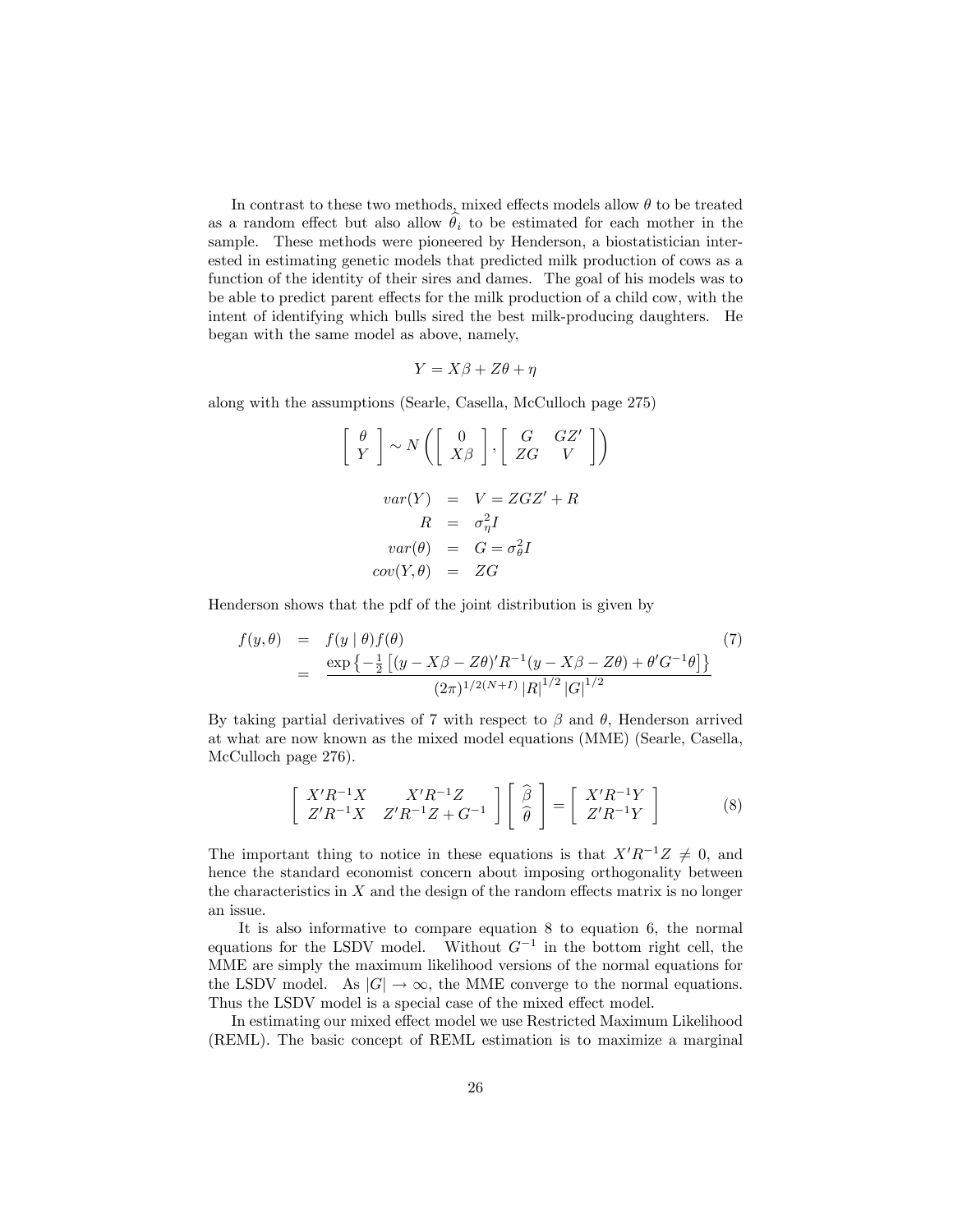likelihood. A set of linear error contrast equations are created that do not include  $\beta$  and these are used to create a likelihood function that contains only  $\sigma_{\eta}^2$  and  $\sigma_{\theta}^2$  from the variance matrices G and R (Searle, Casella, and McCulloch (1992)). These parameters are called variance components and are estimated by maximizing this marginal likelihood. Using these estimates of  $G$  and  $R$ , the mixed model equations are solved to give estimates for the fixed effects,  $\beta$ , and then the predicted random effects,  $\theta$ . For samples of our size and earnings equations with simple random effects, the Stata version of REML for mixed effects models (xtmixed) is sufficient to generate  $\hat{\theta}_i$  for each parent in our sample in a computationally feasible amount of time.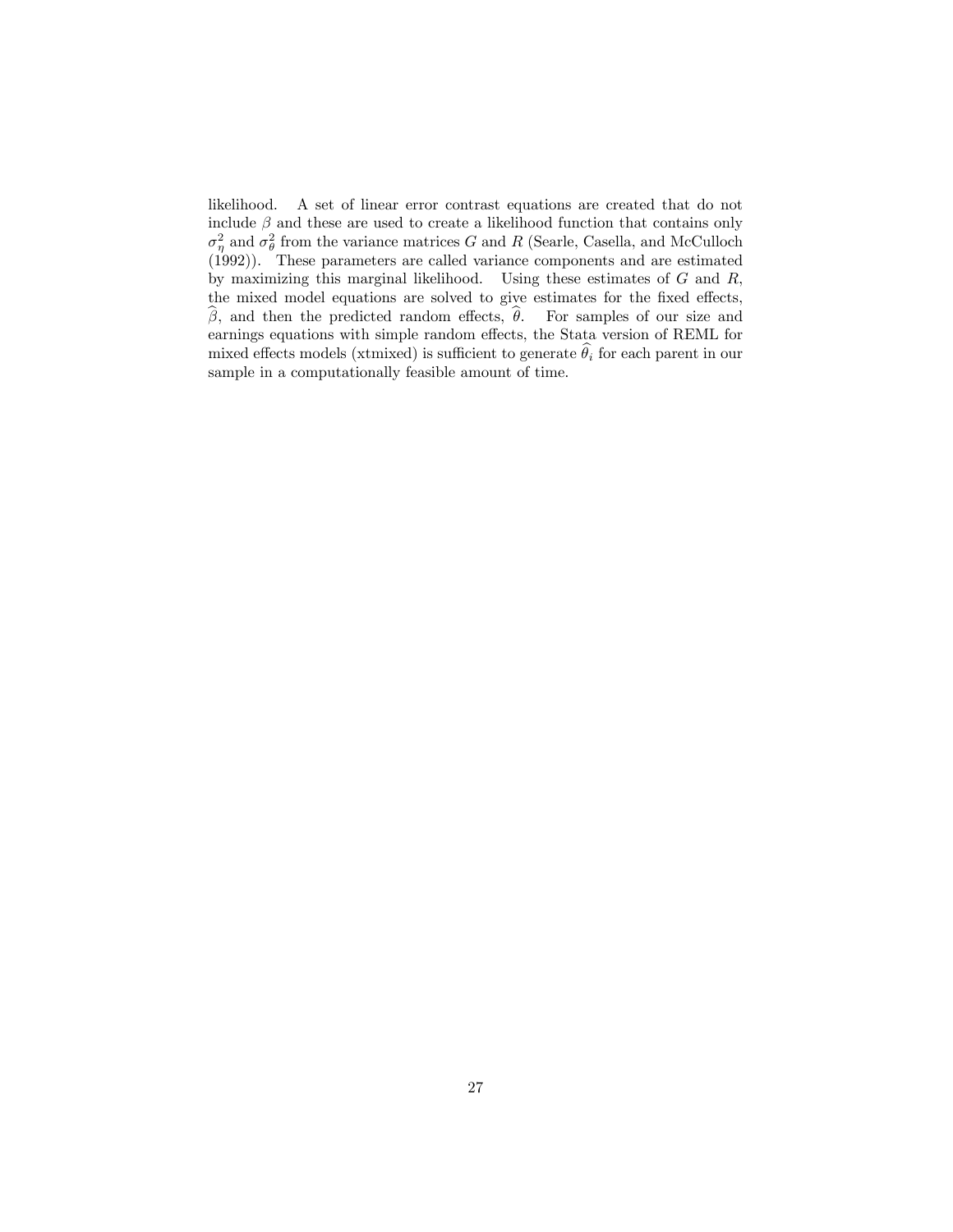|                                |         | <b>Overall</b> | Mother - no work | Mother - some work |                     | Mother - all work     |            |
|--------------------------------|---------|----------------|------------------|--------------------|---------------------|-----------------------|------------|
|                                | mean    | st. dev.       | mean             | diff               | st. err.            | diff                  | st. err.   |
| N                              |         | 6986           | 1885             | 2869               | for diff            | 2232                  | for diff   |
| black                          | 0.08    | 0.27           | 0.05             | $0.03***$          | (0.01)              | $0.07***$             | $(-6.10)$  |
| oldest child                   | 0.38    | 0.48           | 0.30             | $0.08***$          | (0.01)              | $0.15***$             | $(-7.82)$  |
| youngest child                 | 0.29    | 0.45           | 0.27             | 0.02               | (0.01)              | $0.03*$               | $(-1.39)$  |
| age of mother at birth         | 26.93   | 5.08           | 27.30            | $-0.82***$         | (0.15)              | $-0.08$               | $(-3.30)$  |
| age of father at birth         | 29.44   | 5.80           | 30.13            | $-1.16***$         | (0.18)              | $-0.68***$            | $(-0.13)$  |
| younger sibling before age 5   | 0.51    | 0.50           | 0.55             | $-0.05***$         | (0.01)              | $-0.08***$            | (4.11)     |
| <b>Mother Educ. Indicators</b> |         |                |                  |                    |                     |                       |            |
| high school or less            | 0.51    | 0.50           | 0.61             | $-0.08***$         | (0.01)              | $-0.21***$            | (13.22)    |
| some college                   | 0.28    | 0.45           | 0.23             | $0.04***$          | (0.01)              | $0.10***$             | $(-5.94)$  |
| college or more                | 0.21    | 0.41           | 0.16             | $0.03**$           | (0.01)              | $0.12***$             | $(-8.83)$  |
| <b>Father Educ. Indicators</b> |         |                |                  |                    |                     |                       |            |
| high school or less            | 0.45    | 0.50           | 0.48             | $-0.00$            | (0.01)              | $-0.08***$            | (6.04)     |
| some college                   | 0.27    | 0.44           | 0.24             | $0.03*$            | (0.01)              | $0.05***$             | $(-3.09)$  |
| college or more                | 0.28    | 0.45           | 0.28             | $-0.02$            | (0.01)              | 0.03                  | $(-3.48)$  |
| Mother no random effect        | 0.06    | 0.24           | 0.14             | $-0.10***$         | (0.01)              | $-0.13***$            | (13.44)    |
| Mother random effect           | $-0.01$ | 0.77           | 0.06             | $-0.14***$         | (0.03)              | $-0.02$               | $(-3.42)$  |
| Father no random effect        | 0.01    | 0.08           | 0.01             | $-0.01***$         | (0.00)              | $-0.01***$            | (4.24)     |
| Father random effect           | $-0.00$ | 0.61           | 0.06             | $-0.05**$          | (0.02)              | $-0.12***$            | (5.96)     |
| Avg. family earnings           |         |                |                  |                    |                     |                       |            |
| Son ages 1-5                   | 61,307  | 72,204         | 54,322           | 1075.37            |                     | (1985.99) 19764.09*** | $(-10.73)$ |
| Son ages 6-10                  | 74,165  | 113,522        | 63,131           | 10021.01**         |                     | (3360.42) 21179.62*** | $(-6.69)$  |
| Son ages 11-13                 | 82,858  | 114,293        | 71,851           | 10050.20**         |                     | (3241.47) 21015.04*** | $(-5.41)$  |
| Son ages 14-18                 | 90,520  | 113,584        | 80,797           | 8905.27*           |                     | (3804.89) 18643.20*** | $(-5.27)$  |
| Age 30+ positive earnings      | 0.87    | 0.34           | 0.87             | 0.00               | (0.01)              | $-0.00$               | (0.42)     |
| Age 30 earnings (\$2012)       | 45,463  | 50,319         | 44,675           | -8.49              | $(1483.44)$ 2462.44 |                       | $(-1.67)$  |
| Age 30 yrs labor force exp.    | 12.70   | 3.16           | 12.45            | $0.20*$            | (0.10)              | $0.51***$             | $(-4.94)$  |
| Mom work year before birth     | 0.61    | 0.49           | 0.29             | $0.32***$          | (0.01)              | $0.59***$             | $(-39.61)$ |
| Mom work age 0                 | 0.54    | 0.50           | 0.16             | $0.35***$          | (0.01)              | $0.73***$             | $(-53.22)$ |
| Mom work age 1                 | 0.49    | 0.50           |                  |                    |                     |                       |            |
| Mom work age 2                 | 0.51    | 0.50           |                  |                    |                     |                       |            |
| yrs mom work age 3-5           | 1.63    | 1.32           |                  |                    |                     |                       |            |
| yrs mom work age 6-10          | 3.27    | 1.96           | 1.59             | $1.73***$          | (0.05)              | $3.02***$             | $(-55.42)$ |
| yrs mom work age 11-13         | 2.19    | 1.20           | 1.55             | $0.65***$          | (0.04)              | $1.16***$             | $(-31.43)$ |
| yrs mom work age 14-18         | 3.87    | 1.81           | 3.05             | $0.85***$          | (0.06)              | $1.48***$             | $(-25.27)$ |
| yrs dad work age 1-5           | 4.48    | 1.27           | 4.04             | $0.55***$          | (0.05)              | $0.69***$             | $(-13.08)$ |

Sample is boys who were: 1. born between 1978 and 1982; 2. living with both biological parents at time of SIPP panel (1984, 1990‐1993, 1996); Means for overall sample; Means for sons with NO WORK mothers; Diff=Mean(SOME WORK mothers) - Mean(NO WORK mothers); Diff=Mean(ALL WORK mothers) - Mean(NO WORK mothers); Standard errors in parentheses; \* p<.05 \*\* p<0.01 \*\*\*p<0.001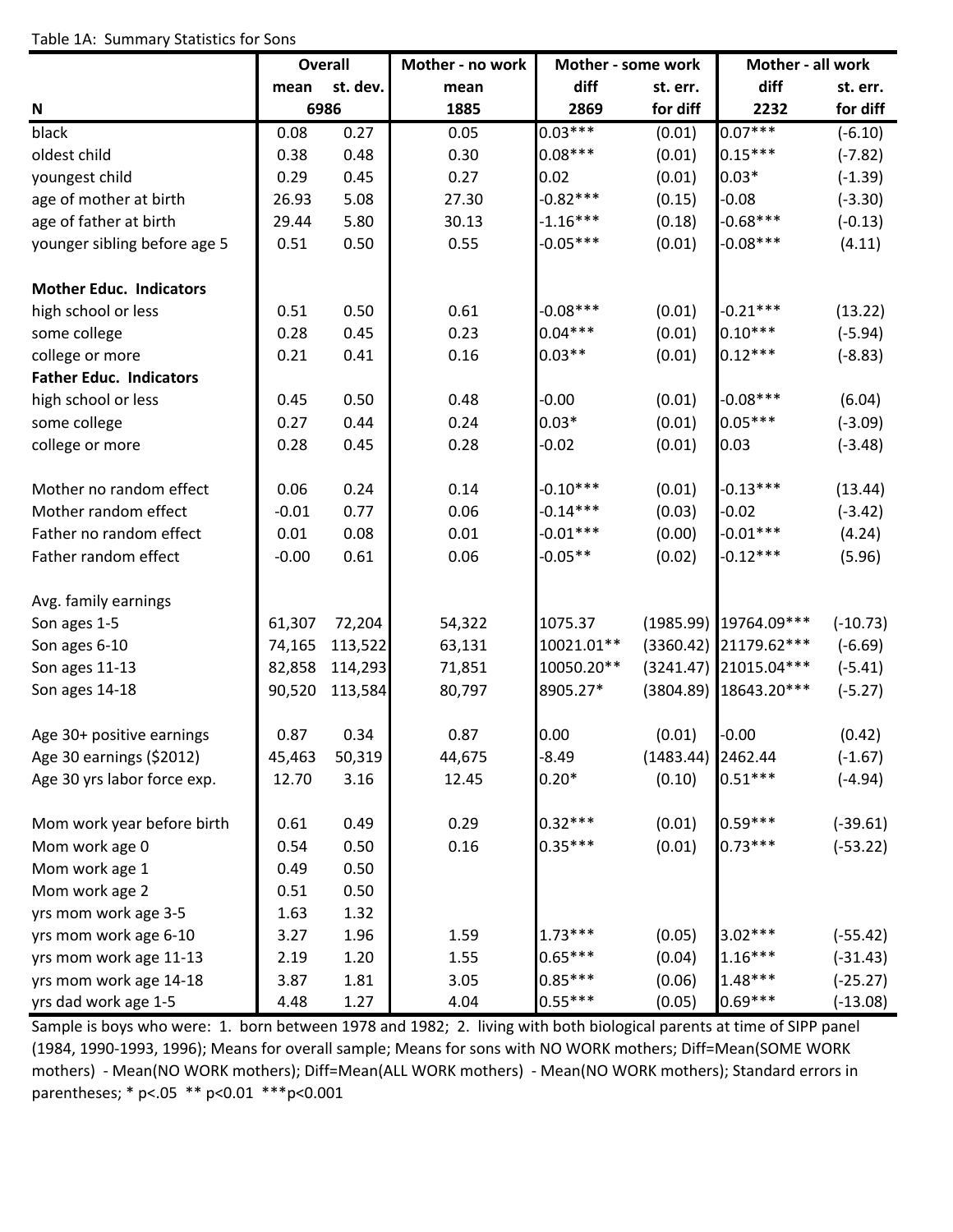### Table 1B: Summary Statistics for Daughters

|                                | <b>Overall</b> |          | Mother - no work | Mother - some work |                     | Mother - all work     |           |
|--------------------------------|----------------|----------|------------------|--------------------|---------------------|-----------------------|-----------|
|                                | mean           | st. dev. | mean             | diff               | st. err.            | diff                  | st. err.  |
| N                              | 6662           |          | 1844             | 2695               | for diff            | 2123                  | for diff  |
| black                          | 0.08           | 0.28     | 0.05             | $0.03***$          | (0.01)              | $0.08***$             | (0.01)    |
| oldest child                   | 0.38           | 0.49     | 0.32             | $0.06***$          | (0.01)              | $0.11***$             | (0.02)    |
| youngest child                 | 0.28           | 0.45     | 0.26             | 0.03               | (0.01)              | $0.03*$               | (0.01)    |
| age of mother at birth         | 26.82          | 5.05     | 27.39            | $-1.17***$         | (0.16)              | $-0.30$               | (0.16)    |
| age of father at birth         | 29.35          | 5.89     | 30.30            | $-1.65***$         | (0.18)              | $-0.89***$            | (0.19)    |
| younger sibling before age 5   | 0.50           | 0.50     | 0.57             | $-0.06***$         | (0.02)              | $-0.11***$            | (0.02)    |
| <b>Mother Educ. Indicators</b> |                |          |                  |                    |                     |                       |           |
| high school or less            | 0.52           | 0.50     | 0.63             | $-0.11***$         | (0.01)              | $-0.22***$            | (0.02)    |
| some college                   | 0.28           | 0.45     | 0.23             | $0.05***$          | (0.01)              | $0.08***$             | (0.01)    |
| college or more                | 0.21           | 0.41     | 0.14             | $0.06***$          | (0.01)              | $0.14***$             | (0.01)    |
| <b>Father Educ. Indicators</b> |                |          |                  |                    |                     |                       |           |
| high school or less            | 0.46           | 0.50     | 0.50             | $-0.04*$           | (0.02)              | $-0.08***$            | (0.02)    |
| some college                   | 0.27           | 0.44     | 0.23             | $0.05***$          | (0.01)              | $0.06***$             | (0.01)    |
| college or more                | 0.27           | 0.44     | 0.27             | $-0.02$            | (0.01)              | 0.02                  | (0.01)    |
| Mother no random effect        | 0.07           | 0.25     | 0.15             | $-0.10***$         | (0.01)              | $-0.14***$            | (0.01)    |
| Mother random effect           | $-0.00$        | 0.76     | 0.08             | $-0.16***$         | (0.03)              | $-0.05$               | (0.03)    |
| Father no random effect        | 0.01           | 0.08     | 0.01             | $-0.01**$          | (0.00)              | $-0.01***$            | (0.00)    |
| Father random effect           | 0.01           | 0.61     | 0.08             | $-0.08***$         | (0.02)              | $-0.13***$            | (0.02)    |
| Avg. family earnings           |                |          |                  |                    |                     |                       |           |
| Daughter ages 1-5              | 60,554         | 48,250   | 56,596           | $-4311.76**$       | (1522.92)           | 17445.91***           | (1769.63) |
| Daughter ages 6-10             | 72,981         | 67,090   | 65,052           | 2824.75            | (2045.38)           | 20897.96***           | (2395.07) |
| Daughter ages 11-13            | 81,304         | 84,414   | 73,223           | 4095.46            |                     | (2461.79) 19795.28*** | (2777.14) |
| Daughter ages 14-18            | 88,582         | 93,190   | 81,647           | 2459.78            | (3015.57)           | 18424.50***           | (3179.48) |
| Age 30+ positive earnings      | 0.84           | 0.37     | 0.82             | 0.02               | (0.01)              | $0.04**$              | (0.01)    |
| Age 30 earnings (\$2012)       | 34,899         | 32,090   | 35,428           | -2299.87*          | $(1104.93)$ 1214.34 |                       | (1218.26) |
| Age 30 yrs labor force exp.    | 12.58          | 3.10     | 12.08            | $0.53***$          | (0.10)              | $0.89***$             | (0.10)    |
| Mom work year before birth     | 0.61           | 0.49     | 0.29             | $0.31***$          | (0.01)              | $0.62***$             | (0.01)    |
| Mom work age 0                 | 0.53           | 0.50     | 0.17             | $0.32***$          | (0.01)              | $0.74***$             | (0.01)    |
| Mom work age 1                 | 0.49           | 0.50     | 0.00             | $0.42***$          | (0.01)              | 1.00                  | (0.00)    |
| Mom work age 2                 | 0.51           | 0.50     | 0.00             | $0.47***$          | (0.01)              | 1.00                  | (0.00)    |
| yrs mom work age 3-5           | 1.62           | 1.32     | 0.00             | $1.63***$          | (0.02)              | 3.00                  | (0.00)    |
| yrs mom work age 6-10          | 3.23           | 1.98     | 1.46             | 1.88***            | (0.05)              | $3.17***$             | (0.04)    |
| yrs mom work age 11-13         | 2.17           | 1.21     | 1.44             | $0.76***$          | (0.04)              | $1.30***$             | (0.04)    |
| yrs mom work age 14-18         | 3.83           | 1.82     | 2.92             | $0.97***$          | (0.06)              | $1.60***$             | (0.06)    |
| yrs dad work age 1-5           | 4.48           | 1.28     | 4.05             | $0.54***$          | (0.05)              | $0.67***$             | (0.05)    |

Sample is girls who were: 1. born between 1978 and 1982; 2. living with both biological parents at time of SIPP panel (1984, 1990‐1993, 1996); Means for overall sample; Means for daughters with NO WORK mothers; Diff=Mean(SOME WORK mothers) - Mean(NO WORK mothers); Diff=Mean(ALL WORK mothers) - Mean(NO WORK mothers); Standard errors in parentheses; \* p<.05 \*\* p<0.01 \*\*\*p<0.001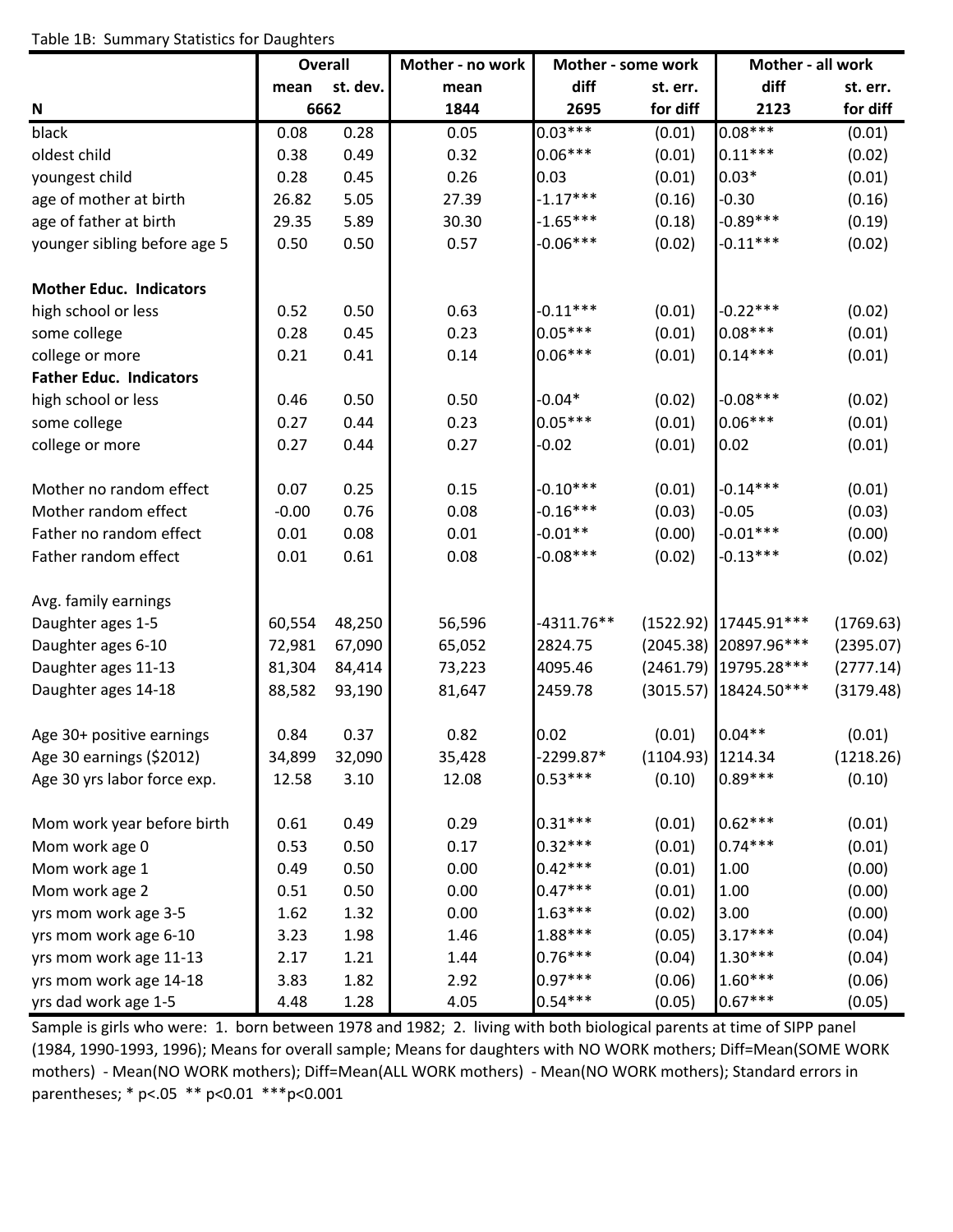Table 2: Annual W‐2 Earnings of Sons at age 30 and older

|                 | <b>Parental Work Variables</b> | (1) Simple | (2) Full Controls |
|-----------------|--------------------------------|------------|-------------------|
| mom work age 0  |                                | 0.028      | 0.016             |
|                 |                                | (0.037)    | (0.036)           |
| mom work age 1  |                                | $-0.034$   | $-0.022$          |
|                 |                                | (0.042)    | (0.041)           |
| mom work age 2  |                                | $-0.019$   | $-0.019$          |
|                 |                                | (0.041)    | (0.040)           |
|                 | years mom work age 3-5         | 0.009      | 0.015             |
|                 |                                | (0.017)    | (0.016)           |
| mom work age 6  |                                | $0.080*$   | 0.063             |
|                 |                                | (0.040)    | (0.039)           |
|                 | years mom work age 7 - 10      | $-0.026$   | $-0.020$          |
|                 |                                | (0.014)    | (0.014)           |
|                 | years mom work age 11-12       | 0.010      | 0.011             |
|                 |                                | (0.028)    | (0.028)           |
|                 |                                | $-0.067$   | $-0.051$          |
| mom work age 13 |                                | (0.051)    | (0.050)           |
|                 |                                | $0.027*$   | 0.016             |
|                 | mom work age 14-18             |            |                   |
|                 |                                | (0.012)    | (0.013)           |
|                 | years dad work age 1-5         | $0.047***$ | 0.019             |
|                 | <b>Parental Controls</b>       | (0.012)    | (0.021)           |
|                 |                                |            |                   |
| Mother          | <b>HS</b> degree               |            | $0.110*$          |
|                 |                                |            | (0.052)           |
| Mother          | Some College                   |            | 0.049             |
|                 |                                |            | (0.058)           |
| Mother          | College degree                 |            | 0.115             |
|                 |                                |            | (0.068)           |
| Mother          | Graduate degree                |            | $0.205*$          |
|                 |                                |            | (0.081)           |
| Father          | HS degree                      |            | $0.126*$          |
|                 |                                |            | (0.052)           |
| Father          | Some College                   |            | $0.255***$        |
|                 |                                |            | (0.055)           |
| Father          | College degree                 |            | $0.284***$        |
|                 |                                |            | (0.065)           |
| Father          | Graduate degree                |            | $0.443***$        |
|                 |                                |            | (0.074)           |
| Mother          | no RE                          |            | $0.168*$          |
|                 |                                |            | (0.071)           |
| Mother          | Random Effect                  |            | $0.058**$         |
|                 |                                |            | (0.020)           |
| Father          | no RE                          |            | 0.026             |
|                 |                                |            | (0.194)           |
| Father          | Random Effect                  |            | $0.178***$        |
|                 |                                |            | (0.031)           |
| N sons-years    |                                | 16731      | 16731             |
| N sons          |                                | 6080       | 6080              |

Sample is boys who were: 1. born between 1978 and 1982; 2. living with both biological parents at time of SIPP panel (1984, 1990-1993,1996); 3. had positive earnings at age 30 or older; Other regression controls not reported in both columns: age, age squared, black, oldest child, youngest child, mother age at child birth, year indicators (2008‐2011; 2012 excluded year); in column 2: log of average family earnings child age 1‐5, age 6‐10, age 11-13, age 14-18 in levels, squared, cubed; Standard errors in parentheses; \* p<.05 \*\* p<0.01 \*\*\* p<0.001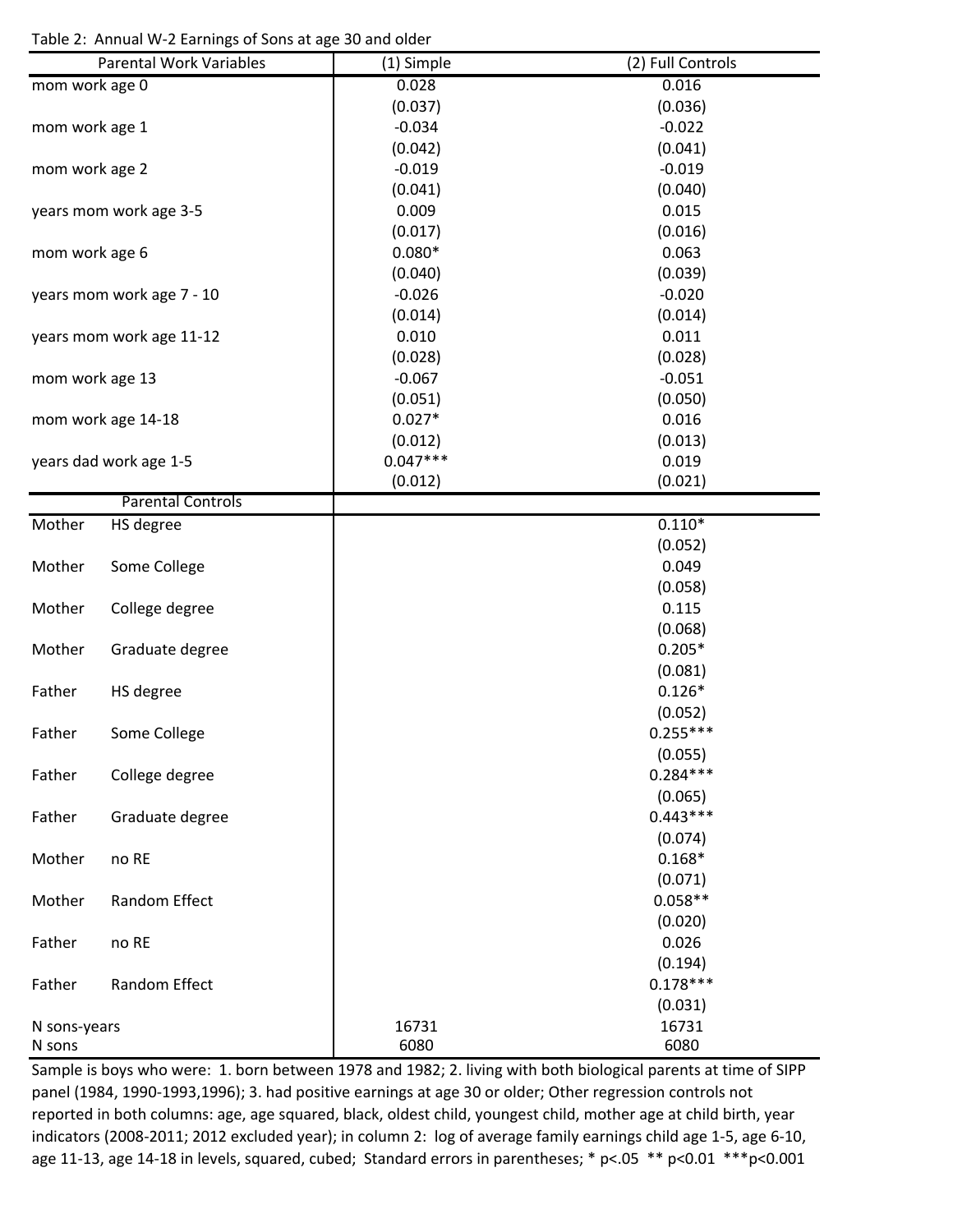|                | <b>Parental Work Variables</b> | (1) Full Controls | F-stat |
|----------------|--------------------------------|-------------------|--------|
| mom work age 0 |                                | 0.545             | 5.55   |
|                |                                | (0.394)           |        |
|                | mom work age 1 - 5             | $-0.061$          | 7.39   |
|                |                                | (0.104)           |        |
|                | years mom work age 6 - 10      | 0.047             | 10.00  |
|                |                                | (0.124)           |        |
|                | years mom work age 11-13       | $-0.229$          | 6.86   |
|                |                                | (0.333)           |        |
|                | mom work age 14-18             | $-0.022$          | 4.27   |
|                |                                | (0.204)           |        |
|                | years dad work age 1-5         | 0.017             |        |
|                |                                | (0.038)           |        |
|                | <b>Parental Controls</b>       |                   |        |
| Mother         | HS degree                      | $0.163*$          |        |
|                |                                | (0.077)           |        |
| Mother         | Some College                   | 0.125             |        |
|                |                                | (0.088)           |        |
| Mother         | College degree                 | 0.190             |        |
|                |                                | (0.107)           |        |
| Mother         | Graduate degree                | $0.303*$          |        |
|                |                                | (0.130)           |        |
| Father         | HS degree                      | 0.101             |        |
|                |                                | (0.063)           |        |
| Father         | Some College                   | $0.228**$         |        |
|                |                                | (0.073)           |        |
| Father         | College degree                 | $0.243*$          |        |
|                |                                | (0.097)           |        |
| Father         | Graduate degree                | $0.342**$         |        |
|                |                                | (0.128)           |        |
| Mother         | Random Effect                  | $0.112*$          |        |
|                |                                | (0.048)           |        |
| Father         | Random Effect                  | 0.125             |        |
|                |                                | (0.092)           |        |
| N sons-years   |                                | 16731             |        |
| N sons         |                                | 6080              |        |

Table 3: IV Estimate: Annual W‐2 Earnings of Sons at age 30 and older

Sample is boys who were: 1. born between 1978 and 1982; 2. living with both biological parents at time of SIPP panel (1984, 1990‐1993,1996); 3. had positive earnings at age 30 or older; Other regression controls not reported in both columns: age, age squared, black, oldest child, youngest child, mother age at child birth, year indicators (2008‐2011; 2012 excluded year), log of average family earnings child age 1‐5, age 6‐10, age 11‐13, age 14‐18 in levels, squared, cubed; Excluded instruments are: presence of sibling under age 5 at child age 1, 5, 10, 14; female labor force participation rate in state of employment at child age 1, 5, 10, 14; number of child care establishments per capita in state of employment at child age 1, 2, 3; average total payroll/employment at child care estabs. in state of employment at child age 1, 2, 3. F-stat reports significance of excluded instruments in each first‐stage regression; Standard errors in parentheses; \* p<.05 \*\* p<0.01 \*\*\*p<0.001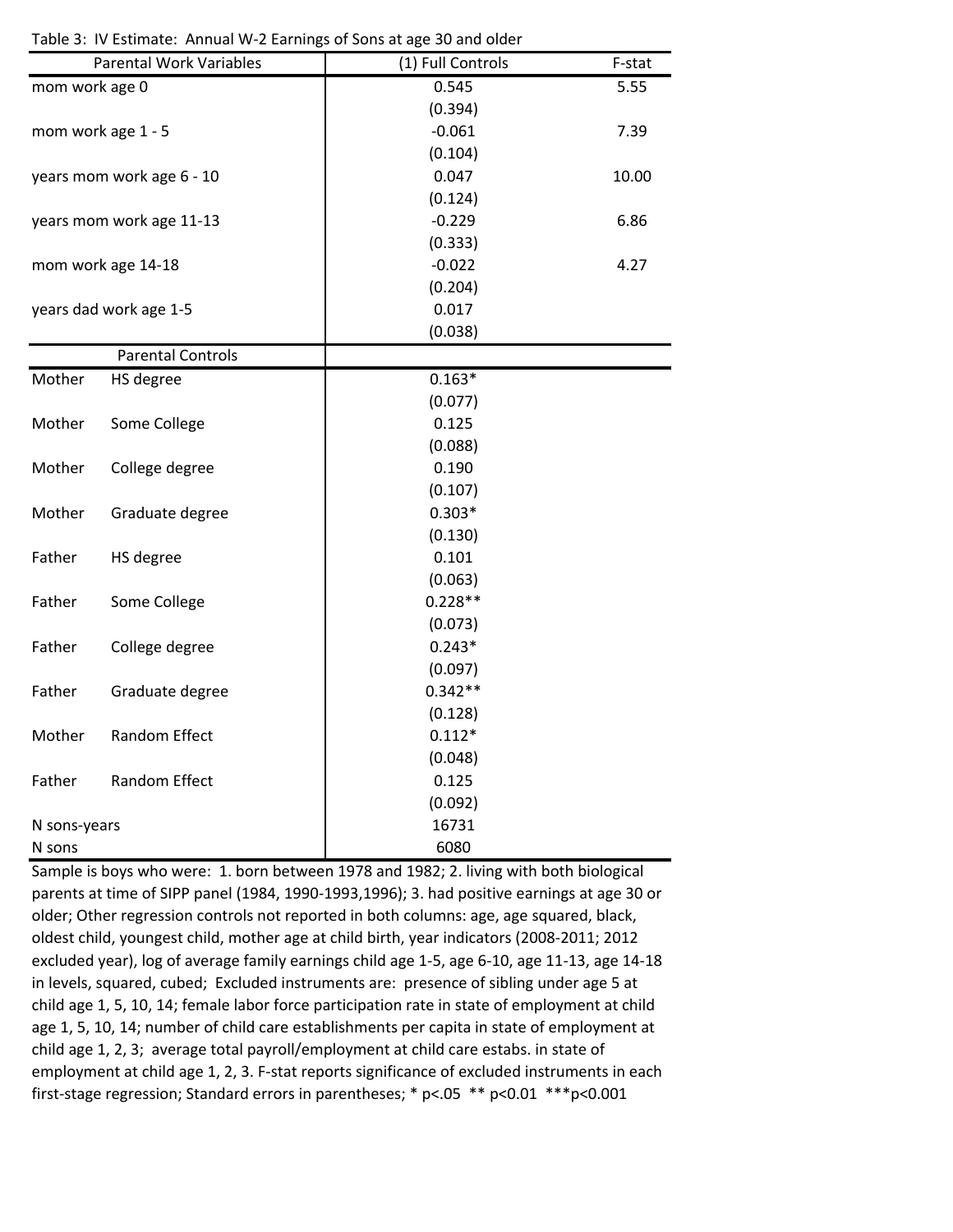Table 4: Annual W‐2 Earnings of Sons at age 30 and older, By Mother Education Category

|                 | <b>Parental Work Variables</b> | $\overline{(1)}$ College or more | (2) Some College         | (3) High School or less |
|-----------------|--------------------------------|----------------------------------|--------------------------|-------------------------|
| mom work age 0  |                                | $-0.060$                         | 0.058                    | 0.015                   |
|                 |                                | (0.085)                          | (0.066)                  | (0.049)                 |
| mom work age 1  |                                | 0.052                            | $-0.030$                 | $-0.040$                |
|                 |                                | (0.101)                          | (0.074)                  | (0.057)                 |
| mom work age 2  |                                | $-0.021$                         | $-0.001$                 | $-0.034$                |
|                 |                                | (0.099)                          | (0.077)                  | (0.054)                 |
|                 | years mom work age 3-5         | 0.021                            | 0.012                    | 0.012                   |
|                 |                                | (0.038)                          | (0.031)                  | (0.022)                 |
| mom work age 6  |                                | 0.079                            | 0.027                    | 0.078                   |
|                 |                                | (0.099)                          | (0.077)                  | (0.051)                 |
|                 | years mom work age 7 - 10      | $-0.014$                         | $-0.038$                 | $-0.012$                |
|                 |                                | (0.037)                          | (0.027)                  | (0.019)                 |
|                 | years mom work age 11-12       | 0.031                            | 0.031                    | 0.006                   |
|                 |                                | (0.077)                          | (0.051)                  | (0.037)                 |
| mom work age 13 |                                | $-0.222$                         | 0.061                    | $-0.051$                |
|                 |                                | (0.140)                          | (0.102)                  | (0.065)                 |
|                 | mom work age 14-18             | 0.043                            | $-0.012$                 | 0.021                   |
|                 |                                | (0.031)                          | (0.024)                  | (0.017)                 |
|                 | years dad work age 1-5         | 0.049                            | $-0.014$                 | 0.008                   |
|                 |                                | (0.049)                          | (0.044)                  | (0.029)                 |
|                 | <b>Parental Controls</b>       |                                  |                          |                         |
| Mother          | HS degree                      | ÷                                | $\overline{\phantom{a}}$ | $0.141**$               |
|                 |                                |                                  |                          | (0.055)                 |
| Mother          | Graduate degree                | 0.064                            |                          |                         |
|                 |                                | (0.065)                          |                          |                         |
| Father          | HS degree                      | $-0.563*$                        | $0.408*$                 | 0.104                   |
|                 |                                | (0.221)                          | (0.161)                  | (0.056)                 |
| Father          | Some College                   | $-0.427*$                        | $0.494**$                | $0.249***$              |
|                 |                                | (0.214)                          | (0.158)                  | (0.063)                 |
| Father          | College degree                 | $-0.482*$                        | $0.660***$               | $0.190*$                |
|                 |                                | (0.214)                          | (0.170)                  | (0.092)                 |
| Father          | Graduate degree                | $-0.264$                         | $0.692***$               | $0.386**$               |
|                 |                                | (0.220)                          | (0.182)                  | (0.133)                 |
| Mother          | no RE                          | 0.158                            | $-0.003$                 | $0.219*$                |
|                 |                                | (0.203)                          | (0.170)                  | (0.087)                 |
| Mother          | Random Effect                  | 0.049                            | 0.031                    | $0.067*$                |
|                 |                                | (0.045)                          | (0.037)                  | (0.028)                 |
| Father          | no RE                          | $-0.091$                         | $-0.209$                 | 0.121                   |
|                 |                                | (0.862)                          | (0.237)                  | (0.241)                 |
| Father          | Random Effect                  | 0.126                            | $0.213***$               | $0.191***$              |
|                 |                                | (0.071)                          | (0.059)                  | (0.043)                 |
| N sons-years    |                                | 3499                             | 4691                     | 8541                    |
| N sons          |                                | 1289                             | 1733                     | 3058                    |

Sample is boys who were: 1. born between 1978 and 1982; 2. living with both biological parents at time of SIPP panel (1984, 1990-1993,1996); 3. had positive earnings at age 30 or older; Other regression controls not reported in both columns: age, age squared, black, oldest child, youngest child, mother age at child birth, year indicators (2008‐2011; 2012 excluded year), log of average family earnings child age 1‐5, age 6‐10, age 11‐13, age 14‐18 in levels, squared, cubed; Standard errors in parentheses; \* p<.05 \*\* p<0.01 \*\*\*p<0.001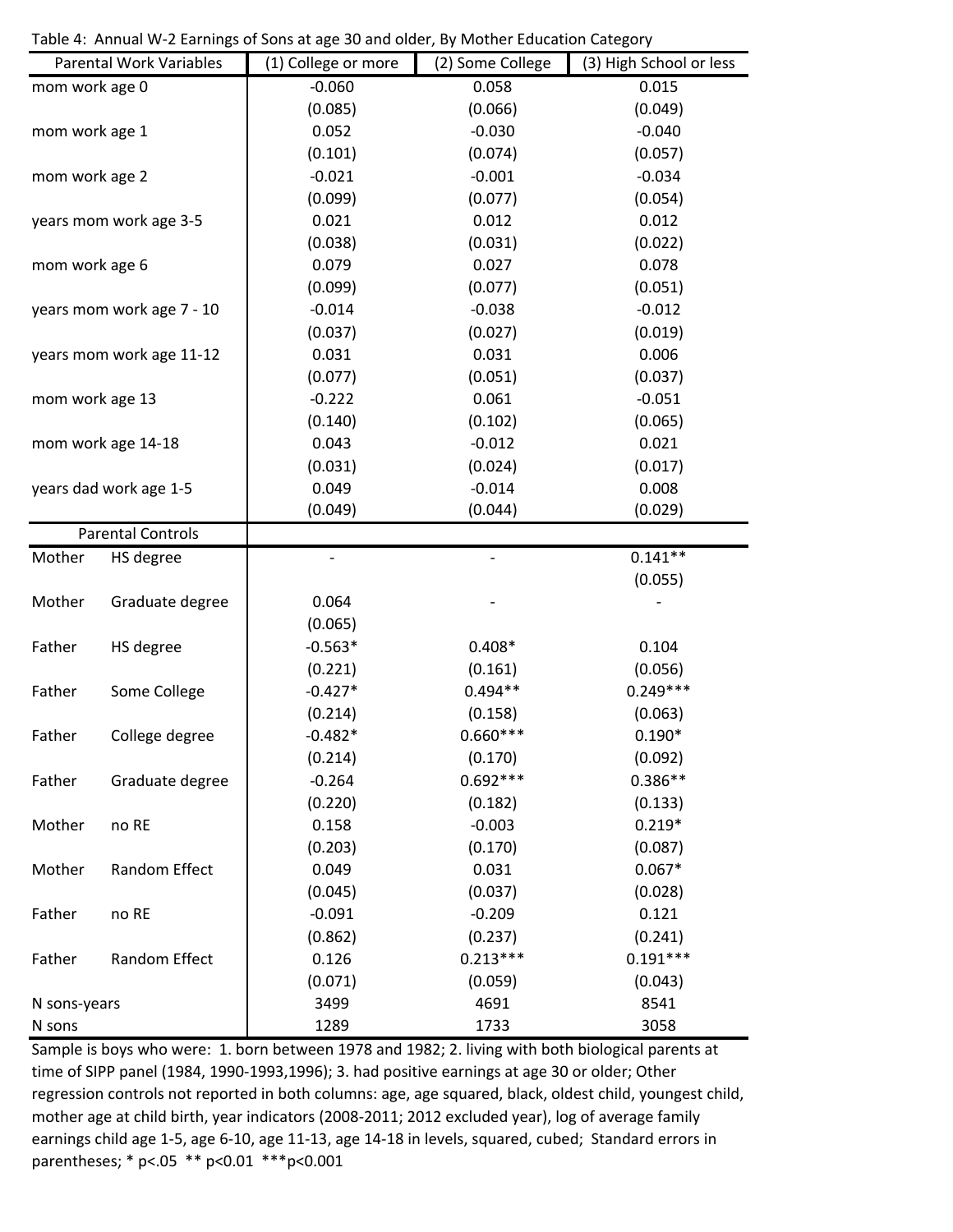Table 5: Annual W‐2 Earnings of Sons at age 30 and older, Restricted Samples

| mom work all years age 1-5<br>$-0.070$<br>(0.080)<br>0.010<br>0.078<br>mom work age 0<br>(0.051)<br>(0.083)<br>0.026<br>0.045<br>mom work age 1<br>(0.049)<br>(0.068)<br>$-0.038$<br>$-0.038$<br>mom work age 2<br>(0.053)<br>(0.072)<br>$-0.003$<br>$-0.022$<br>years mom work age 3-5<br>(0.022)<br>(0.031)<br>0.026<br>0.050<br>0.019<br>mom work age 6<br>(0.104)<br>(0.055)<br>(0.078)<br>$-0.006$<br>0.013<br>0.011<br>years mom work age 7 - 10<br>(0.020)<br>(0.028)<br>(0.036)<br>0.075<br>0.007<br>$-0.053$<br>years mom work age 11-12<br>(0.041)<br>(0.088)<br>(0.059)<br>$-0.108$<br>$-0.075$<br>$-0.042$<br>mom work age 13<br>(0.071)<br>(0.102)<br>(0.155)<br>0.023<br>0.011<br>0.012<br>mom work age 14-18<br>(0.018)<br>(0.027)<br>(0.032)<br><b>Parental Controls</b><br>0.198<br>0.169<br>Mother<br>HS degree<br>0.091<br>(0.097)<br>(0.191)<br>(0.214)<br>0.030<br>0.275<br>Mother<br>Some College<br>0.214<br>(0.103)<br>(0.193)<br>(0.223)<br>Mother<br>College degree<br>0.127<br>0.316<br>0.396<br>(0.111)<br>(0.201)<br>(0.238)<br>0.185<br>0.400<br>0.371<br>Mother<br>Graduate degree<br>(0.125)<br>(0.211)<br>(0.248)<br>$0.187*$<br>Father<br>0.247<br>0.142<br>HS degree<br>(0.088)<br>(0.165)<br>(0.144)<br>$0.294**$<br>$0.323*$<br>0.041<br>Father<br>Some College<br>(0.092)<br>(0.152)<br>(0.178)<br>$0.434***$<br>$0.471**$<br>0.248<br>Father<br>College degree<br>(0.102)<br>(0.191)<br>(0.165)<br>$0.581***$<br>$0.673***$<br>$0.482*$<br>Father<br>Graduate degree<br>(0.212)<br>(0.118)<br>(0.188)<br>$0.331**$<br>$0.327*$<br>0.262<br>no RE<br>Mother<br>(0.189)<br>(0.104)<br>(0.146)<br>$0.139**$<br>$0.094*$<br>Random Effect<br>0.049<br>Mother<br>(0.027)<br>(0.039)<br>(0.049)<br>$0.228***$<br>$0.214**$<br>0.141<br>Random Effect<br>Father<br>(0.099)<br>(0.050)<br>(0.080)<br>8897<br>4375<br>2347<br>N sons-years |        | <b>Parental Work Variables</b> | Sample 1 | Sample 2 | Sample 3 |
|--------------------------------------------------------------------------------------------------------------------------------------------------------------------------------------------------------------------------------------------------------------------------------------------------------------------------------------------------------------------------------------------------------------------------------------------------------------------------------------------------------------------------------------------------------------------------------------------------------------------------------------------------------------------------------------------------------------------------------------------------------------------------------------------------------------------------------------------------------------------------------------------------------------------------------------------------------------------------------------------------------------------------------------------------------------------------------------------------------------------------------------------------------------------------------------------------------------------------------------------------------------------------------------------------------------------------------------------------------------------------------------------------------------------------------------------------------------------------------------------------------------------------------------------------------------------------------------------------------------------------------------------------------------------------------------------------------------------------------------------------------------------------------------------------------------------------------------------------------------------------|--------|--------------------------------|----------|----------|----------|
|                                                                                                                                                                                                                                                                                                                                                                                                                                                                                                                                                                                                                                                                                                                                                                                                                                                                                                                                                                                                                                                                                                                                                                                                                                                                                                                                                                                                                                                                                                                                                                                                                                                                                                                                                                                                                                                                          |        |                                |          |          |          |
|                                                                                                                                                                                                                                                                                                                                                                                                                                                                                                                                                                                                                                                                                                                                                                                                                                                                                                                                                                                                                                                                                                                                                                                                                                                                                                                                                                                                                                                                                                                                                                                                                                                                                                                                                                                                                                                                          |        |                                |          |          |          |
|                                                                                                                                                                                                                                                                                                                                                                                                                                                                                                                                                                                                                                                                                                                                                                                                                                                                                                                                                                                                                                                                                                                                                                                                                                                                                                                                                                                                                                                                                                                                                                                                                                                                                                                                                                                                                                                                          |        |                                |          |          |          |
|                                                                                                                                                                                                                                                                                                                                                                                                                                                                                                                                                                                                                                                                                                                                                                                                                                                                                                                                                                                                                                                                                                                                                                                                                                                                                                                                                                                                                                                                                                                                                                                                                                                                                                                                                                                                                                                                          |        |                                |          |          |          |
|                                                                                                                                                                                                                                                                                                                                                                                                                                                                                                                                                                                                                                                                                                                                                                                                                                                                                                                                                                                                                                                                                                                                                                                                                                                                                                                                                                                                                                                                                                                                                                                                                                                                                                                                                                                                                                                                          |        |                                |          |          |          |
|                                                                                                                                                                                                                                                                                                                                                                                                                                                                                                                                                                                                                                                                                                                                                                                                                                                                                                                                                                                                                                                                                                                                                                                                                                                                                                                                                                                                                                                                                                                                                                                                                                                                                                                                                                                                                                                                          |        |                                |          |          |          |
|                                                                                                                                                                                                                                                                                                                                                                                                                                                                                                                                                                                                                                                                                                                                                                                                                                                                                                                                                                                                                                                                                                                                                                                                                                                                                                                                                                                                                                                                                                                                                                                                                                                                                                                                                                                                                                                                          |        |                                |          |          |          |
|                                                                                                                                                                                                                                                                                                                                                                                                                                                                                                                                                                                                                                                                                                                                                                                                                                                                                                                                                                                                                                                                                                                                                                                                                                                                                                                                                                                                                                                                                                                                                                                                                                                                                                                                                                                                                                                                          |        |                                |          |          |          |
|                                                                                                                                                                                                                                                                                                                                                                                                                                                                                                                                                                                                                                                                                                                                                                                                                                                                                                                                                                                                                                                                                                                                                                                                                                                                                                                                                                                                                                                                                                                                                                                                                                                                                                                                                                                                                                                                          |        |                                |          |          |          |
|                                                                                                                                                                                                                                                                                                                                                                                                                                                                                                                                                                                                                                                                                                                                                                                                                                                                                                                                                                                                                                                                                                                                                                                                                                                                                                                                                                                                                                                                                                                                                                                                                                                                                                                                                                                                                                                                          |        |                                |          |          |          |
|                                                                                                                                                                                                                                                                                                                                                                                                                                                                                                                                                                                                                                                                                                                                                                                                                                                                                                                                                                                                                                                                                                                                                                                                                                                                                                                                                                                                                                                                                                                                                                                                                                                                                                                                                                                                                                                                          |        |                                |          |          |          |
|                                                                                                                                                                                                                                                                                                                                                                                                                                                                                                                                                                                                                                                                                                                                                                                                                                                                                                                                                                                                                                                                                                                                                                                                                                                                                                                                                                                                                                                                                                                                                                                                                                                                                                                                                                                                                                                                          |        |                                |          |          |          |
|                                                                                                                                                                                                                                                                                                                                                                                                                                                                                                                                                                                                                                                                                                                                                                                                                                                                                                                                                                                                                                                                                                                                                                                                                                                                                                                                                                                                                                                                                                                                                                                                                                                                                                                                                                                                                                                                          |        |                                |          |          |          |
|                                                                                                                                                                                                                                                                                                                                                                                                                                                                                                                                                                                                                                                                                                                                                                                                                                                                                                                                                                                                                                                                                                                                                                                                                                                                                                                                                                                                                                                                                                                                                                                                                                                                                                                                                                                                                                                                          |        |                                |          |          |          |
|                                                                                                                                                                                                                                                                                                                                                                                                                                                                                                                                                                                                                                                                                                                                                                                                                                                                                                                                                                                                                                                                                                                                                                                                                                                                                                                                                                                                                                                                                                                                                                                                                                                                                                                                                                                                                                                                          |        |                                |          |          |          |
|                                                                                                                                                                                                                                                                                                                                                                                                                                                                                                                                                                                                                                                                                                                                                                                                                                                                                                                                                                                                                                                                                                                                                                                                                                                                                                                                                                                                                                                                                                                                                                                                                                                                                                                                                                                                                                                                          |        |                                |          |          |          |
|                                                                                                                                                                                                                                                                                                                                                                                                                                                                                                                                                                                                                                                                                                                                                                                                                                                                                                                                                                                                                                                                                                                                                                                                                                                                                                                                                                                                                                                                                                                                                                                                                                                                                                                                                                                                                                                                          |        |                                |          |          |          |
|                                                                                                                                                                                                                                                                                                                                                                                                                                                                                                                                                                                                                                                                                                                                                                                                                                                                                                                                                                                                                                                                                                                                                                                                                                                                                                                                                                                                                                                                                                                                                                                                                                                                                                                                                                                                                                                                          |        |                                |          |          |          |
|                                                                                                                                                                                                                                                                                                                                                                                                                                                                                                                                                                                                                                                                                                                                                                                                                                                                                                                                                                                                                                                                                                                                                                                                                                                                                                                                                                                                                                                                                                                                                                                                                                                                                                                                                                                                                                                                          |        |                                |          |          |          |
|                                                                                                                                                                                                                                                                                                                                                                                                                                                                                                                                                                                                                                                                                                                                                                                                                                                                                                                                                                                                                                                                                                                                                                                                                                                                                                                                                                                                                                                                                                                                                                                                                                                                                                                                                                                                                                                                          |        |                                |          |          |          |
|                                                                                                                                                                                                                                                                                                                                                                                                                                                                                                                                                                                                                                                                                                                                                                                                                                                                                                                                                                                                                                                                                                                                                                                                                                                                                                                                                                                                                                                                                                                                                                                                                                                                                                                                                                                                                                                                          |        |                                |          |          |          |
|                                                                                                                                                                                                                                                                                                                                                                                                                                                                                                                                                                                                                                                                                                                                                                                                                                                                                                                                                                                                                                                                                                                                                                                                                                                                                                                                                                                                                                                                                                                                                                                                                                                                                                                                                                                                                                                                          |        |                                |          |          |          |
|                                                                                                                                                                                                                                                                                                                                                                                                                                                                                                                                                                                                                                                                                                                                                                                                                                                                                                                                                                                                                                                                                                                                                                                                                                                                                                                                                                                                                                                                                                                                                                                                                                                                                                                                                                                                                                                                          |        |                                |          |          |          |
|                                                                                                                                                                                                                                                                                                                                                                                                                                                                                                                                                                                                                                                                                                                                                                                                                                                                                                                                                                                                                                                                                                                                                                                                                                                                                                                                                                                                                                                                                                                                                                                                                                                                                                                                                                                                                                                                          |        |                                |          |          |          |
|                                                                                                                                                                                                                                                                                                                                                                                                                                                                                                                                                                                                                                                                                                                                                                                                                                                                                                                                                                                                                                                                                                                                                                                                                                                                                                                                                                                                                                                                                                                                                                                                                                                                                                                                                                                                                                                                          |        |                                |          |          |          |
|                                                                                                                                                                                                                                                                                                                                                                                                                                                                                                                                                                                                                                                                                                                                                                                                                                                                                                                                                                                                                                                                                                                                                                                                                                                                                                                                                                                                                                                                                                                                                                                                                                                                                                                                                                                                                                                                          |        |                                |          |          |          |
|                                                                                                                                                                                                                                                                                                                                                                                                                                                                                                                                                                                                                                                                                                                                                                                                                                                                                                                                                                                                                                                                                                                                                                                                                                                                                                                                                                                                                                                                                                                                                                                                                                                                                                                                                                                                                                                                          |        |                                |          |          |          |
|                                                                                                                                                                                                                                                                                                                                                                                                                                                                                                                                                                                                                                                                                                                                                                                                                                                                                                                                                                                                                                                                                                                                                                                                                                                                                                                                                                                                                                                                                                                                                                                                                                                                                                                                                                                                                                                                          |        |                                |          |          |          |
|                                                                                                                                                                                                                                                                                                                                                                                                                                                                                                                                                                                                                                                                                                                                                                                                                                                                                                                                                                                                                                                                                                                                                                                                                                                                                                                                                                                                                                                                                                                                                                                                                                                                                                                                                                                                                                                                          |        |                                |          |          |          |
|                                                                                                                                                                                                                                                                                                                                                                                                                                                                                                                                                                                                                                                                                                                                                                                                                                                                                                                                                                                                                                                                                                                                                                                                                                                                                                                                                                                                                                                                                                                                                                                                                                                                                                                                                                                                                                                                          |        |                                |          |          |          |
|                                                                                                                                                                                                                                                                                                                                                                                                                                                                                                                                                                                                                                                                                                                                                                                                                                                                                                                                                                                                                                                                                                                                                                                                                                                                                                                                                                                                                                                                                                                                                                                                                                                                                                                                                                                                                                                                          |        |                                |          |          |          |
|                                                                                                                                                                                                                                                                                                                                                                                                                                                                                                                                                                                                                                                                                                                                                                                                                                                                                                                                                                                                                                                                                                                                                                                                                                                                                                                                                                                                                                                                                                                                                                                                                                                                                                                                                                                                                                                                          |        |                                |          |          |          |
|                                                                                                                                                                                                                                                                                                                                                                                                                                                                                                                                                                                                                                                                                                                                                                                                                                                                                                                                                                                                                                                                                                                                                                                                                                                                                                                                                                                                                                                                                                                                                                                                                                                                                                                                                                                                                                                                          |        |                                |          |          |          |
|                                                                                                                                                                                                                                                                                                                                                                                                                                                                                                                                                                                                                                                                                                                                                                                                                                                                                                                                                                                                                                                                                                                                                                                                                                                                                                                                                                                                                                                                                                                                                                                                                                                                                                                                                                                                                                                                          |        |                                |          |          |          |
|                                                                                                                                                                                                                                                                                                                                                                                                                                                                                                                                                                                                                                                                                                                                                                                                                                                                                                                                                                                                                                                                                                                                                                                                                                                                                                                                                                                                                                                                                                                                                                                                                                                                                                                                                                                                                                                                          |        |                                |          |          |          |
|                                                                                                                                                                                                                                                                                                                                                                                                                                                                                                                                                                                                                                                                                                                                                                                                                                                                                                                                                                                                                                                                                                                                                                                                                                                                                                                                                                                                                                                                                                                                                                                                                                                                                                                                                                                                                                                                          |        |                                |          |          |          |
|                                                                                                                                                                                                                                                                                                                                                                                                                                                                                                                                                                                                                                                                                                                                                                                                                                                                                                                                                                                                                                                                                                                                                                                                                                                                                                                                                                                                                                                                                                                                                                                                                                                                                                                                                                                                                                                                          |        |                                |          |          |          |
|                                                                                                                                                                                                                                                                                                                                                                                                                                                                                                                                                                                                                                                                                                                                                                                                                                                                                                                                                                                                                                                                                                                                                                                                                                                                                                                                                                                                                                                                                                                                                                                                                                                                                                                                                                                                                                                                          |        |                                |          |          |          |
|                                                                                                                                                                                                                                                                                                                                                                                                                                                                                                                                                                                                                                                                                                                                                                                                                                                                                                                                                                                                                                                                                                                                                                                                                                                                                                                                                                                                                                                                                                                                                                                                                                                                                                                                                                                                                                                                          |        |                                |          |          |          |
|                                                                                                                                                                                                                                                                                                                                                                                                                                                                                                                                                                                                                                                                                                                                                                                                                                                                                                                                                                                                                                                                                                                                                                                                                                                                                                                                                                                                                                                                                                                                                                                                                                                                                                                                                                                                                                                                          |        |                                |          |          |          |
|                                                                                                                                                                                                                                                                                                                                                                                                                                                                                                                                                                                                                                                                                                                                                                                                                                                                                                                                                                                                                                                                                                                                                                                                                                                                                                                                                                                                                                                                                                                                                                                                                                                                                                                                                                                                                                                                          |        |                                |          |          |          |
|                                                                                                                                                                                                                                                                                                                                                                                                                                                                                                                                                                                                                                                                                                                                                                                                                                                                                                                                                                                                                                                                                                                                                                                                                                                                                                                                                                                                                                                                                                                                                                                                                                                                                                                                                                                                                                                                          |        |                                |          |          |          |
|                                                                                                                                                                                                                                                                                                                                                                                                                                                                                                                                                                                                                                                                                                                                                                                                                                                                                                                                                                                                                                                                                                                                                                                                                                                                                                                                                                                                                                                                                                                                                                                                                                                                                                                                                                                                                                                                          |        |                                |          |          |          |
|                                                                                                                                                                                                                                                                                                                                                                                                                                                                                                                                                                                                                                                                                                                                                                                                                                                                                                                                                                                                                                                                                                                                                                                                                                                                                                                                                                                                                                                                                                                                                                                                                                                                                                                                                                                                                                                                          | N sons |                                | 3252     | 1589     | 855      |

Column 1: Original sample restricted to mother worked year before birth, father worked every year child age 1‐5; Column 2: column 1 sample restricted to oldest children; Column 3: original sample restricted to mother worked at child age 1, father worked every year child age 1‐5, oldest child, younger sibling born before child is 5; Other regression controls not reported: age, age squared, black, oldest child, youngest child, mother age at child birth, year indicators (2008‐2011; 2012 excluded year), log of average family earnings child age 1‐5, age 6‐10, age 11‐13, age 14‐18 in levels, squared, cubed; Standard errors in parentheses; \* p<.05 \*\* p<0.01 \*\*\*p<0.001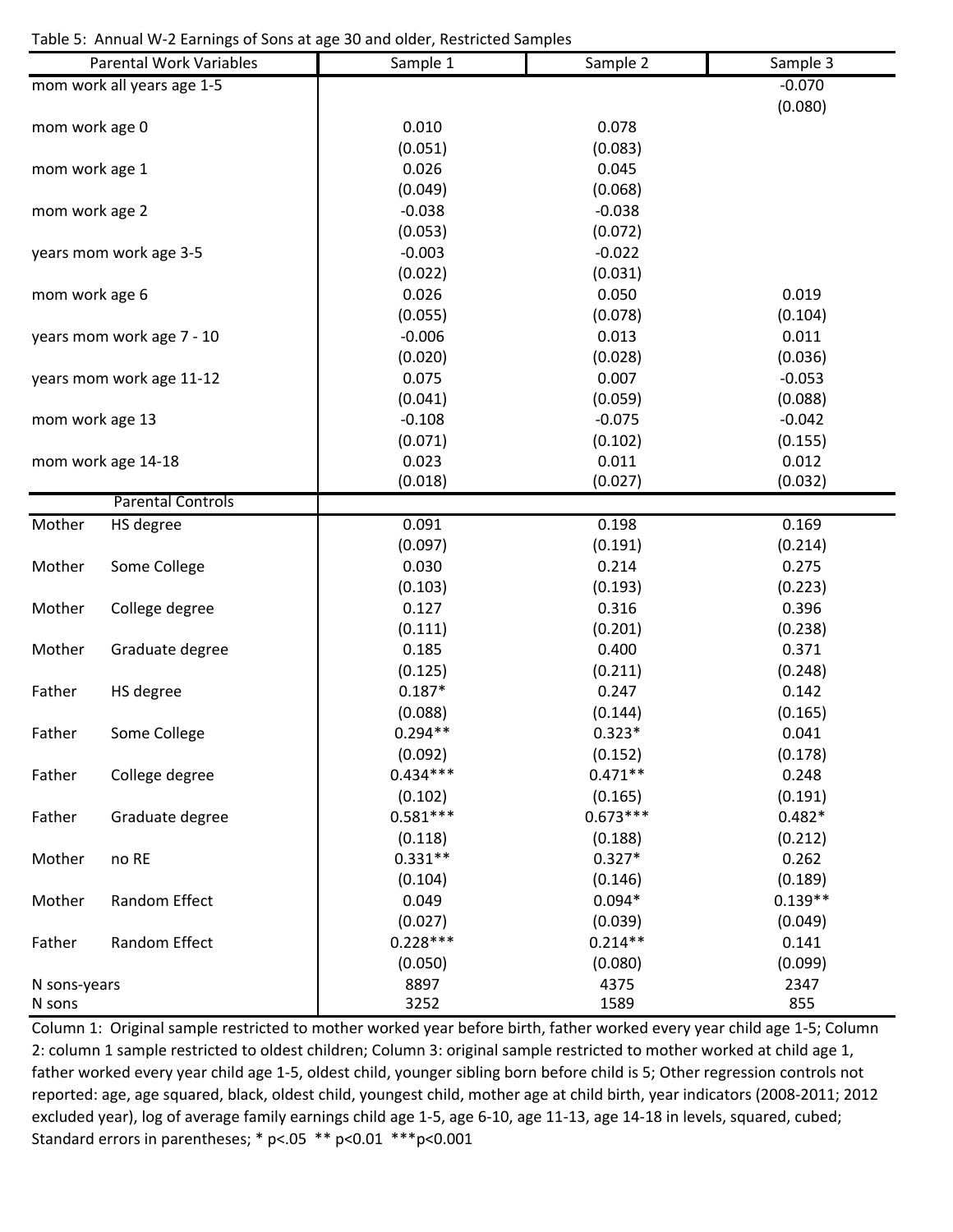| <b>Parental Work Variables</b> |          |
|--------------------------------|----------|
| mom work age 0                 | $-0.262$ |
|                                | (0.135)  |
| mom work age 1                 | 0.015    |
|                                | (0.134)  |
| mom work age 2                 | $-0.183$ |
|                                | (0.141)  |
| years mom work age 3-5         | $-0.109$ |
|                                | (0.089)  |
| mom work age 6                 | $-0.117$ |
|                                | (0.141)  |
| years mom work age 7 - 10      | $-0.050$ |
|                                | (0.082)  |
| years mom work age 11-12       | $-0.202$ |
|                                | (0.108)  |
| mom work age 13                | $-0.187$ |
|                                | (0.175)  |
| mom work age 14-18             | 0.004    |
|                                | (0.086)  |
| years dad work age 1-5         | 0.237    |
|                                | (0.151)  |
| N sons                         | 1170     |
| N mothers                      | 571      |

Table 6: Annual W‐2 Earnings of Sons at age 30, Mother Fixed Effects

Original sample restricted to sons with brothers also born between 1978 and 1982; mother fixed effects included; Other regression controls not reported: oldest child, mother age at child birth, year indicators (2008‐ 2011; 2012 excluded year), log of average family earnings child age 1‐5, age 6‐10, age 11‐13, age 14‐18 in levels, squared, cubed; Standard errors in parentheses; \* p<.05 \*\* p<0.01 \*\*\*p<0.001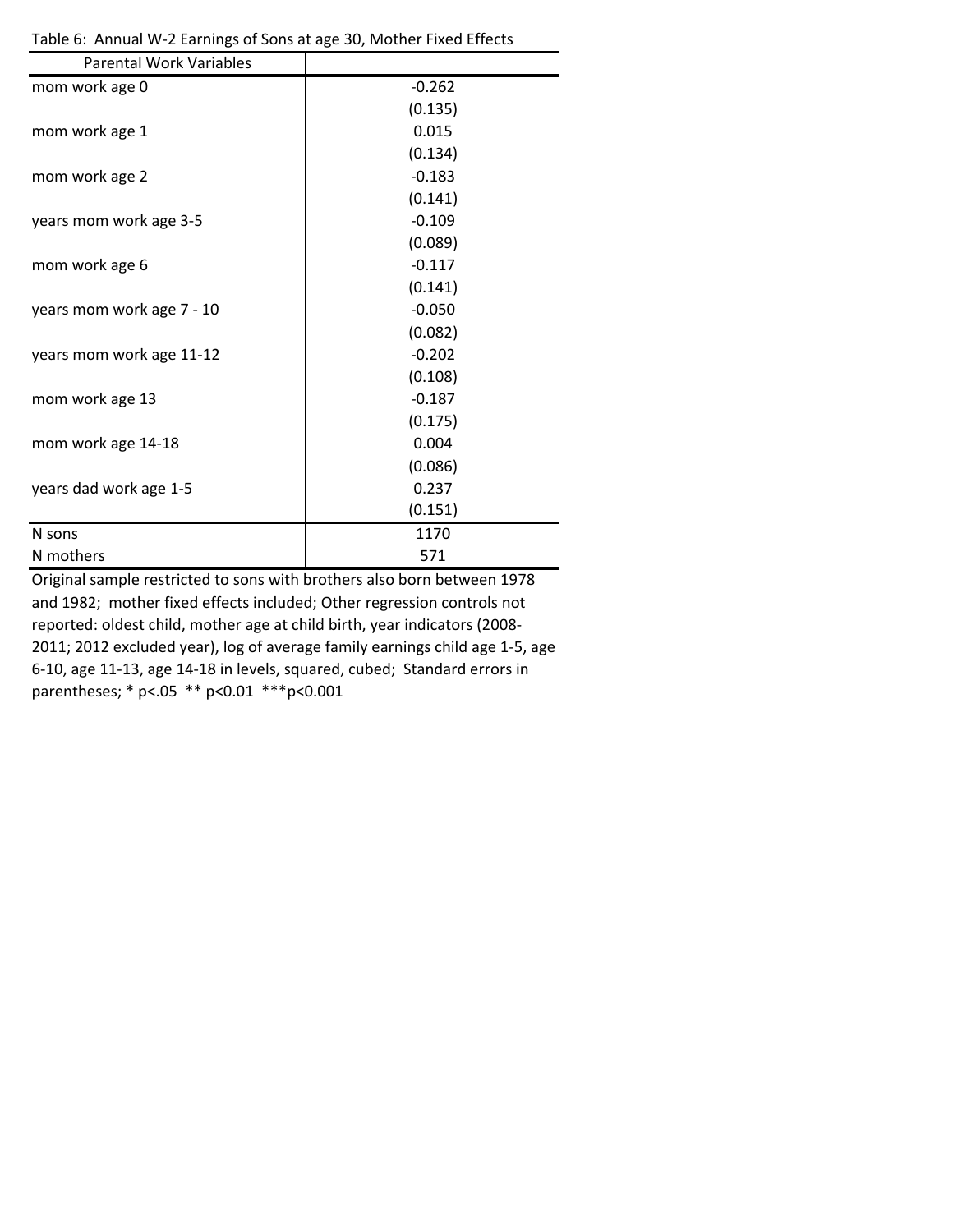| <b>Parental Work Variables</b>                   | <b>Full Controls</b> |
|--------------------------------------------------|----------------------|
| years mom work when child is age 1-5 at jobs in: |                      |
| manufacturing                                    | 0.024                |
|                                                  | (0.031)              |
| service 1                                        | 0.036                |
|                                                  | (0.032)              |
| education                                        | 0.040                |
|                                                  | (0.035)              |
| health                                           | 0.027                |
|                                                  | (0.031)              |
| service 2                                        | 0.045                |
|                                                  | (0.031)              |
| government                                       | 0.009                |
|                                                  | (0.019)              |
| self-employment                                  | 0.021                |
|                                                  | (0.024)              |
| missing                                          | $-0.006$             |
|                                                  | (0.039)              |
| firm size 1                                      | $-0.003$             |
|                                                  | (0.033)              |
| firm size 2                                      |                      |
|                                                  | $-0.026$             |
|                                                  | (0.036)              |
| firm size 3                                      | $-0.038$             |
|                                                  | (0.037)              |
| firm size 4                                      | $-0.018$             |
|                                                  | (0.036)              |
| firm size 5                                      | $-0.041$             |
|                                                  | (0.039)              |
| firm size 6                                      | $-0.021$             |
|                                                  | (0.034)              |
| firm size 7                                      | $-0.051$             |
|                                                  | (0.044)              |
| firm size 8                                      | $-0.041$             |
|                                                  | (0.028)              |
| mom work age 6                                   | 0.045                |
|                                                  | (0.041)              |
| years mom work age 7 - 10                        | $-0.014$             |
|                                                  | (0.015)              |
| years mom work age 11-12                         | 0.015                |
|                                                  | (0.030)              |
| mom work age 13                                  | $-0.082$             |
|                                                  | (0.053)              |
| mom work age 14-18                               | 0.021                |
|                                                  | (0.014)              |
| years dad work age 1-5                           | 0.003                |
|                                                  | (0.024)              |
| N sons-years                                     | 15373                |
| N sons                                           | 5511                 |

Original sample restricted to sons with mothers with valid SSNs. Other regression controls not reported: age, age squared, black, oldest child, youngest child, mother age at child birth, year indicators (2008‐2011; 2012 excluded year), log of average family earnings child age 1‐5, age 6‐10, age 11‐13, age 14‐18 in levels, squared, cubed; Standard errors in parentheses; \* p<.05 \*\* p<0.01 \*\*\* p<0.001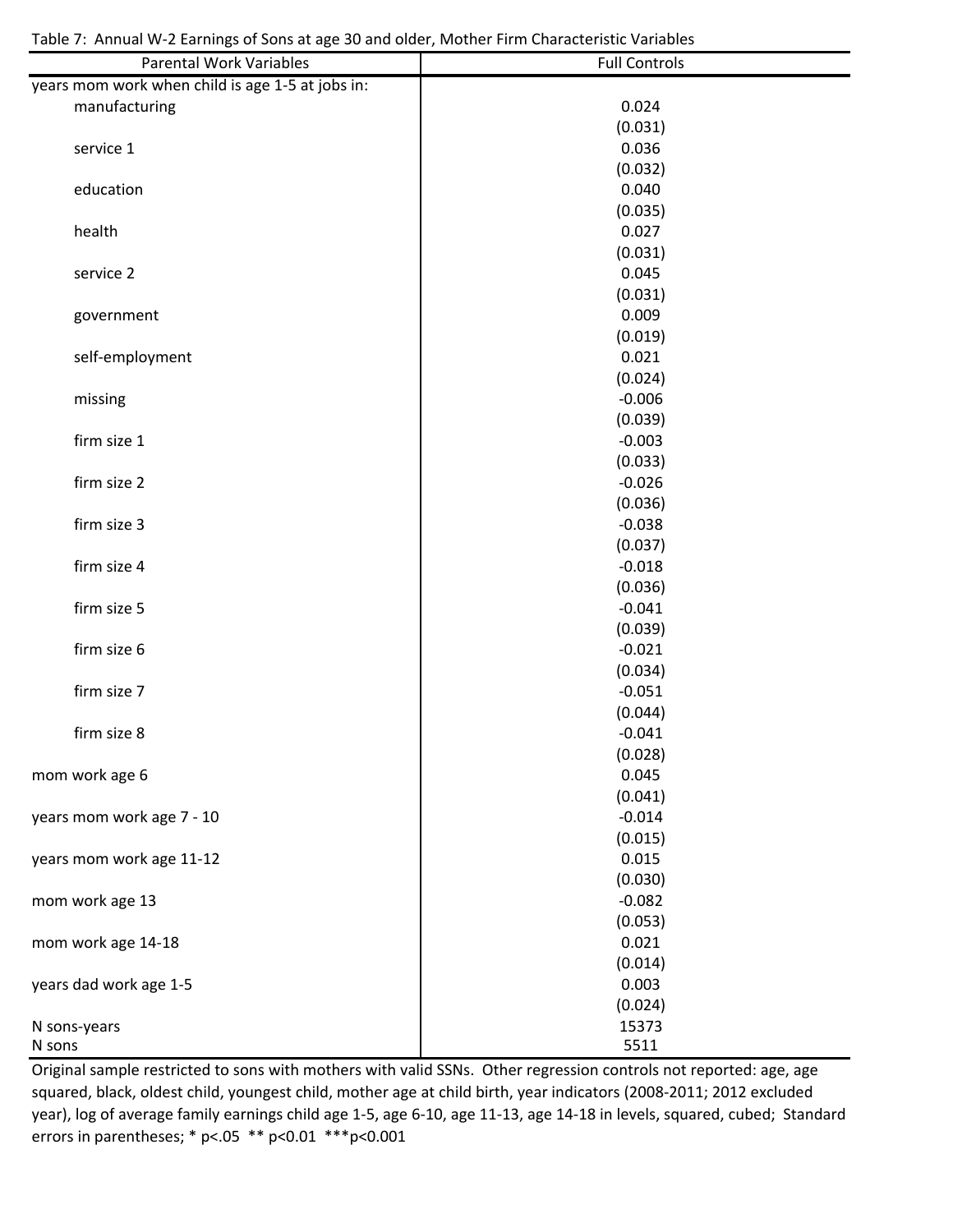Table 8: Annual Labor Force Participation of Sons at age 18 and older

|                        | <b>Parental Work Variables</b> | (1) Simple | (2) Full Controls |
|------------------------|--------------------------------|------------|-------------------|
| mom work age 0         |                                | 0.030      | $-0.005$          |
|                        |                                | (0.058)    | (0.058)           |
| mom work age 1         |                                | $-0.024$   | $-0.016$          |
|                        |                                | (0.071)    | (0.069)           |
| mom work age 2         |                                | 0.066      | 0.040             |
|                        |                                | (0.067)    | (0.066)           |
|                        | years mom work age 3-5         | $-0.015$   | $-0.012$          |
|                        |                                | (0.027)    | (0.027)           |
|                        |                                | 0.037      | 0.020             |
| mom work age 6         |                                |            |                   |
|                        |                                | (0.065)    | (0.064)           |
|                        | years mom work age 7 - 10      | $-0.016$   | $-0.019$          |
|                        |                                | (0.021)    | (0.021)           |
|                        | years mom work age 11-12       | 0.067      | 0.042             |
|                        |                                | (0.043)    | (0.044)           |
| mom work age 13        |                                | $-0.098$   | $-0.060$          |
|                        |                                | (0.083)    | (0.083)           |
|                        | mom work age 14-18             | $0.096***$ | $0.059**$         |
|                        |                                | (0.017)    | (0.019)           |
| years dad work age 1-5 |                                | $0.134***$ | 0.050             |
|                        |                                | (0.016)    | (0.031)           |
|                        | <b>Parental Controls</b>       |            |                   |
| Mother                 | HS degree                      |            | $0.157*$          |
|                        |                                |            | (0.077)           |
| Mother                 | Some College                   |            | 0.139             |
|                        |                                |            |                   |
|                        |                                |            | (0.087)           |
| Mother                 | College degree                 |            | 0.114             |
|                        |                                |            | (0.104)           |
| Mother                 | Graduate degree                |            | 0.085             |
|                        |                                |            | (0.129)           |
| Father                 | HS degree                      |            | 0.122             |
|                        |                                |            | (0.075)           |
| Father                 | Some College                   |            | 0.141             |
|                        |                                |            | (0.085)           |
| Father                 | College degree                 |            | 0.004             |
|                        |                                |            | (0.098)           |
| Father                 | Graduate degree                |            | 0.135             |
|                        |                                |            | (0.115)           |
| Mother                 | no RE                          |            | $-0.052$          |
|                        |                                |            | (0.101)           |
| Mother                 | Random Effect                  |            | $-0.019$          |
|                        |                                |            | (0.030)           |
|                        |                                |            |                   |
| Father                 | no RE                          |            | $-0.146$          |
|                        |                                |            | (0.251)           |
| Father                 | Random Effect                  |            | 0.040             |
|                        |                                |            | (0.047)           |
| N sons-years           |                                | 104715     | 104715            |
| N sons                 |                                | 6986       | 6986              |

Sample is boys who were: 1. born between 1978 and 1982; 2. living with both biological parents at time of SIPP panel (1984, 1990-1993,1996); Other regression controls not reported in both columns: age, age squared, black, oldest child, youngest child, mother age at child birth, year indicators (1996‐ 2011; 2012 excluded year); in column 2: log of average family earnings child age 1‐5, age 6‐10, age 11‐13, age 14‐18 in levels, squared, cubed; Standard errors in parentheses; \* p<.05 \*\* p<0.01 \*\*\*p<0.001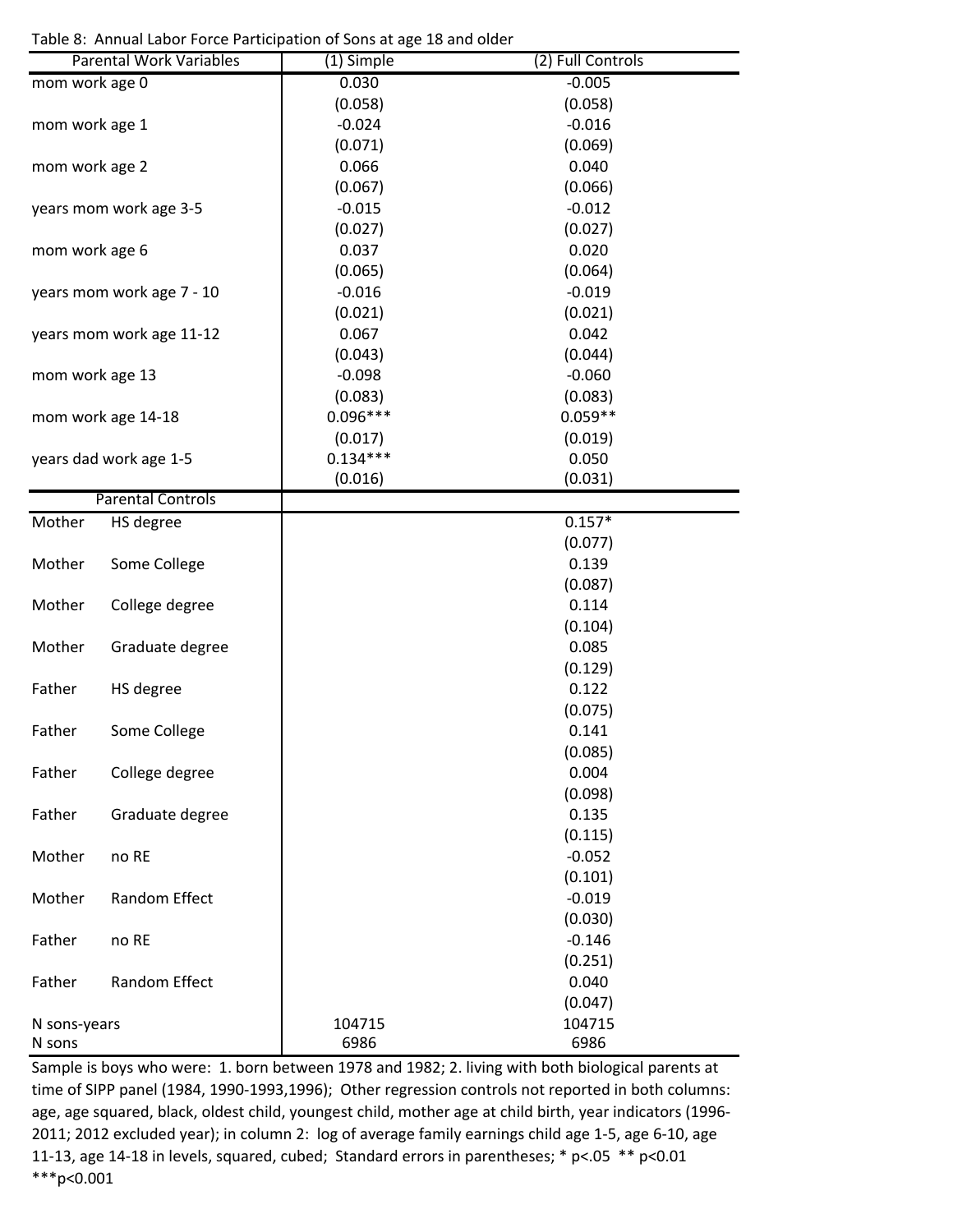Table 9: Annual Labor Force Participation of Sons at ages 18 and older, By Mother Education Category

|                 | <b>Parental Work Variables</b> | (1) College or more | (2) Some College         | (3) High School or less |
|-----------------|--------------------------------|---------------------|--------------------------|-------------------------|
| mom work age 0  |                                | $-0.026$            | 0.097                    | $-0.064$                |
|                 |                                | (0.133)             | (0.100)                  | (0.083)                 |
| mom work age 1  |                                | $-0.033$            | $-0.067$                 | 0.017                   |
|                 |                                | (0.155)             | (0.122)                  | (0.100)                 |
| mom work age 2  |                                | $-0.050$            | 0.176                    | $-0.002$                |
|                 |                                | (0.167)             | (0.117)                  | (0.092)                 |
|                 | years mom work age 3-5         | $-0.035$            | $-0.001$                 | $-0.008$                |
|                 |                                | (0.071)             | (0.050)                  | (0.036)                 |
| mom work age 6  |                                | 0.105               | $-0.081$                 | 0.031                   |
|                 |                                | (0.187)             | (0.129)                  | (0.080)                 |
|                 | years mom work age 7 - 10      | 0.038               | $-0.043$                 | $-0.024$                |
|                 |                                | (0.056)             | (0.044)                  | (0.027)                 |
|                 | years mom work age 11-12       | 0.054               | 0.096                    | 0.028                   |
|                 |                                | (0.101)             | (0.080)                  | (0.062)                 |
| mom work age 13 |                                | $-0.104$            | 0.259                    | $-0.170$                |
|                 |                                | (0.213)             | (0.161)                  | (0.112)                 |
|                 | mom work age 14-18             | 0.053               | $-0.018$                 | $0.084***$              |
|                 |                                | (0.048)             | (0.040)                  | (0.025)                 |
|                 | years dad work age 1-5         | 0.040               | $-0.044$                 | 0.066                   |
|                 |                                | (0.080)             | (0.066)                  | (0.041)                 |
|                 | <b>Parental Controls</b>       |                     |                          |                         |
| Mother          | HS degree                      | $\qquad \qquad -$   | $\overline{\phantom{0}}$ | 0.157                   |
|                 |                                |                     |                          | (0.082)                 |
| Mother          | Graduate degree                | $-0.038$            |                          |                         |
|                 |                                | (0.108)             |                          |                         |
| Father          | HS degree                      | $-1.431**$          | $-0.003$                 | 0.150                   |
|                 |                                | (0.483)             | (0.196)                  | (0.084)                 |
| Father          | Some College                   | $-1.333**$          | $-0.020$                 | 0.195                   |
|                 |                                | (0.470)             | (0.192)                  | (0.106)                 |
| Father          | College degree                 | $-1.523**$          | $-0.016$                 | $-0.035$                |
|                 |                                | (0.469)             | (0.208)                  | (0.149)                 |
| Father          | Graduate degree                | $-1.222*$           | $-0.253$                 | 0.120                   |
|                 |                                | (0.476)             | (0.233)                  | (0.232)                 |
| Mother          | no RE                          | $-0.027$            | $-0.389$                 | 0.005                   |
|                 |                                | (0.237)             | (0.228)                  | (0.127)                 |
| Mother          | Random Effect                  | $-0.066$            | $-0.116*$                | 0.035                   |
|                 |                                | (0.061)             | (0.056)                  | (0.042)                 |
| Father          | no RE                          | 1.094               | $-0.792$                 | $-0.114$                |
|                 |                                | (0.739)             | (0.421)                  | (0.300)                 |
| Father          | Random Effect                  | $-0.039$            | 0.062                    | 0.042                   |
|                 |                                | (0.110)             | (0.087)                  | (0.067)                 |
| N sons-years    |                                | 21619               | 29337                    | 53759                   |
| N sons          |                                | 1453                | 1964                     | 3569                    |

Sample is boys who were: 1. born between 1978 and 1982; 2. living with both biological parents at time of SIPP panel (1984, 1990-1993,1996); Other regression controls not reported: age, age squared, black, oldest child, youngest child, mother age at child birth, year indicators (1996‐2011; 2012 excluded year), log of average family earnings child age 1‐5, age 6‐10, age 11‐13, age 14‐18 in levels, squared, cubed; Standard errors in parentheses; \* p<.05 \*\* p<0.01 \*\*\*p<0.001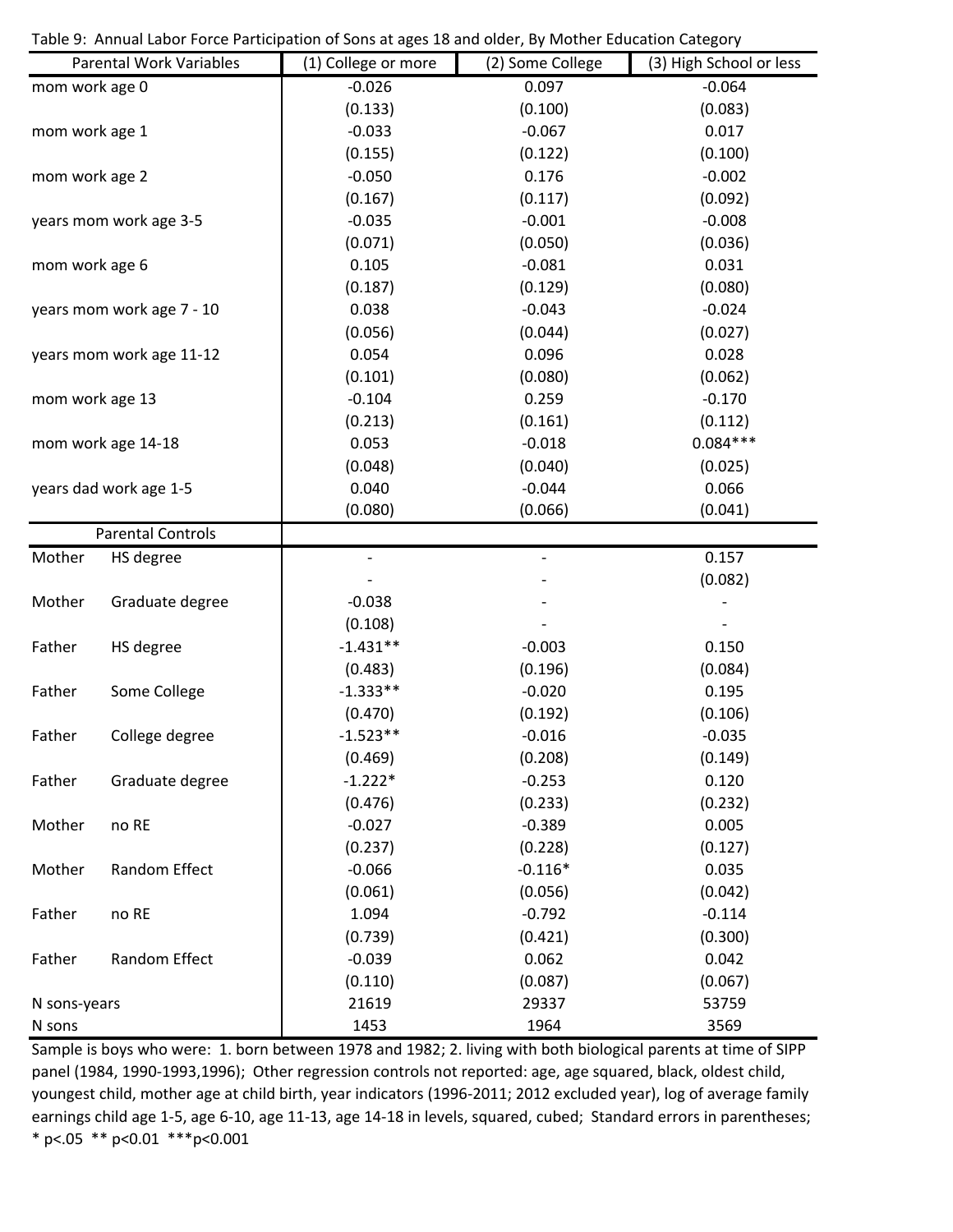Table 10: Annual W‐2 Earnings of Daughters at age 30 and older

|                   | <b>Parental Work Variables</b> | (1) Simple | (2) Full Controls |
|-------------------|--------------------------------|------------|-------------------|
| mom work age 0    |                                | 0.058      | 0.042             |
|                   |                                | (0.041)    | (0.041)           |
| mom work age 1    |                                | $-0.066$   | $-0.047$          |
|                   |                                | (0.050)    | (0.049)           |
| mom work age 2    |                                | 0.047      | 0.041             |
|                   |                                | (0.049)    | (0.048)           |
|                   | years mom work age 3-5         | $-0.031$   | $-0.037$          |
|                   |                                | (0.020)    | (0.020)           |
| mom work age 6    |                                | 0.016      | 0.018             |
|                   |                                | (0.049)    | (0.048)           |
|                   | years mom work age 7 - 10      | $-0.010$   | $-0.005$          |
|                   |                                | (0.016)    | (0.016)           |
|                   | years mom work age 11-12       | 0.024      | 0.032             |
|                   |                                | (0.034)    | (0.034)           |
|                   |                                | 0.004      | 0.026             |
| mom work age 13   |                                | (0.062)    | (0.061)           |
|                   | mom work age 14-18             | $0.040**$  | 0.010             |
|                   |                                | (0.013)    | (0.014)           |
|                   |                                | 0.009      |                   |
|                   | years dad work age 1-5         |            | $-0.025$          |
|                   | <b>Parental Controls</b>       | (0.013)    | (0.025)           |
| Mother            |                                |            | 0.044             |
|                   | HS degree                      |            |                   |
|                   |                                |            | (0.053)           |
| Mother            | Some College                   |            | $0.185**$         |
|                   |                                |            | (0.058)           |
| Mother            | College degree                 |            | 0.126             |
|                   |                                |            | (0.070)           |
| Mother            | Graduate degree                |            | $0.240**$         |
|                   |                                |            | (0.087)           |
| Father            | HS degree                      |            | $0.115*$          |
|                   |                                |            | (0.054)           |
| Father            | Some College                   |            | $0.140*$          |
|                   |                                |            | (0.059)           |
| Father            | College degree                 |            | $0.311***$        |
|                   |                                |            | (0.067)           |
| Father            | Graduate degree                |            | $0.323***$        |
|                   |                                |            | (0.080)           |
| Mother            | no RE                          |            | 0.015             |
|                   |                                |            | (0.073)           |
| Mother            | Random Effect                  |            | $0.095***$        |
|                   |                                |            | (0.022)           |
| Father            | no RE                          |            | 0.010             |
|                   |                                |            | (0.282)           |
| Father            | Random Effect                  |            | $0.116***$        |
|                   |                                |            | (0.035)           |
| N daughters-years |                                | 15076      | 15076             |
| N daughters       |                                | 5570       | 5570              |

Sample is girls who were: 1. born between 1978 and 1982; 2. living with both biological parents at time of SIPP panel (1984, 1990-1993,1996); 3. had positive earnings at age 30 or older; Other regression controls not reported in both columns: age, age squared, black, oldest child, youngest child, mother age at child birth, year indicators (2008‐2011; 2012 excluded year); in column 2: log of average family earnings child age 1‐5, age 6‐10, age 11-13, age 14-18 in levels, squared, cubed; Standard errors in parentheses; \* p<.05 \*\* p<0.01 \*\*\* p<0.001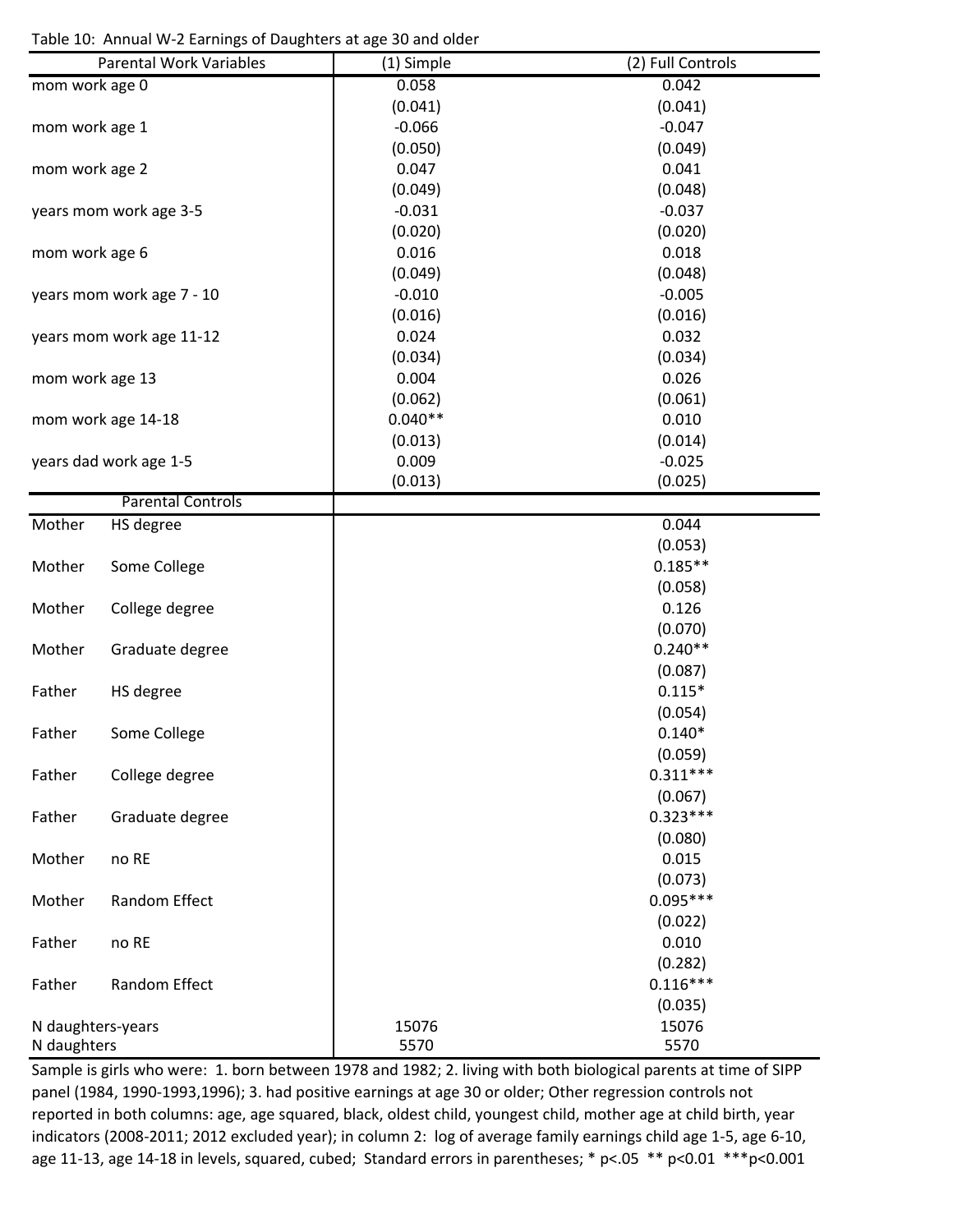|                  | <b>Parental Work Variables</b> | (1) Full Controls | F-stat |
|------------------|--------------------------------|-------------------|--------|
| mom work age 0   |                                | $-0.331$          | 4.38   |
|                  |                                | (0.516)           |        |
|                  | mom work age 1 - 5             | $-0.132$          | 5.21   |
|                  |                                | (0.148)           |        |
|                  | years mom work age 6 - 10      | $-0.060$          | 7.23   |
|                  |                                | (0.173)           |        |
|                  | years mom work age 11-13       | 0.514             | 6.98   |
|                  |                                | (0.501)           |        |
|                  | mom work age 14-18             | $-0.191$          | 4.16   |
|                  |                                | (0.315)           |        |
|                  | years dad work age 1-5         | $-0.105$          |        |
|                  |                                | (0.055)           |        |
|                  | <b>Parental Controls</b>       |                   |        |
| Mother           | HS degree                      | 0.130             |        |
|                  |                                | (0.111)           |        |
| Mother           | Some College                   | $0.320*$          |        |
|                  |                                | (0.135)           |        |
| Mother           | College degree                 | 0.301             |        |
|                  |                                | (0.189)           |        |
| Mother           | Graduate degree                | 0.446             |        |
|                  |                                | (0.229)           |        |
| Father           | HS degree                      | 0.025             |        |
|                  |                                | (0.090)           |        |
| Father           | Some College                   | 0.019             |        |
|                  |                                | (0.112)           |        |
| Father           | College degree                 | 0.131             |        |
|                  |                                | (0.168)           |        |
| Father           | Graduate degree                | 0.085             |        |
|                  |                                | (0.236)           |        |
| Mother           | Random Effect                  | 0.093             |        |
|                  |                                | (0.069)           |        |
| Father           | <b>Random Effect</b>           | 0.002             |        |
|                  |                                | (0.137)           |        |
| N daughter-years |                                | 15076             |        |
| N daughters      |                                | 5570              |        |

Sample is girls who were: 1. born between 1978 and 1982; 2. living with both biological parents at time of SIPP panel (1984, 1990‐1993,1996); 3. had positive earnings at age 30 or older; Other regression controls not reported in both columns: age, age squared, black, oldest child, youngest child, mother age at child birth, year indicators (2008‐2011; 2012 excluded year), log of average family earnings child age 1‐5, age 6‐10, age 11‐13, age 14‐18 in levels, squared, cubed; Excluded instruments are: presence of sibling under age 5 at child age 1, 5, 10, 14; female labor force participation rate in state of employment at child age 1, 5, 10, 14; number of child care establishments per capita in state of employment at child age 1, 2, 3; average total payroll/employment at child care estabs. in state of employment at child age 1, 2, 3. F-stat reports significance of excluded instruments in each first‐stage regression; Standard errors in parentheses; \* p<.05 \*\* p<0.01 \*\*\*p<0.001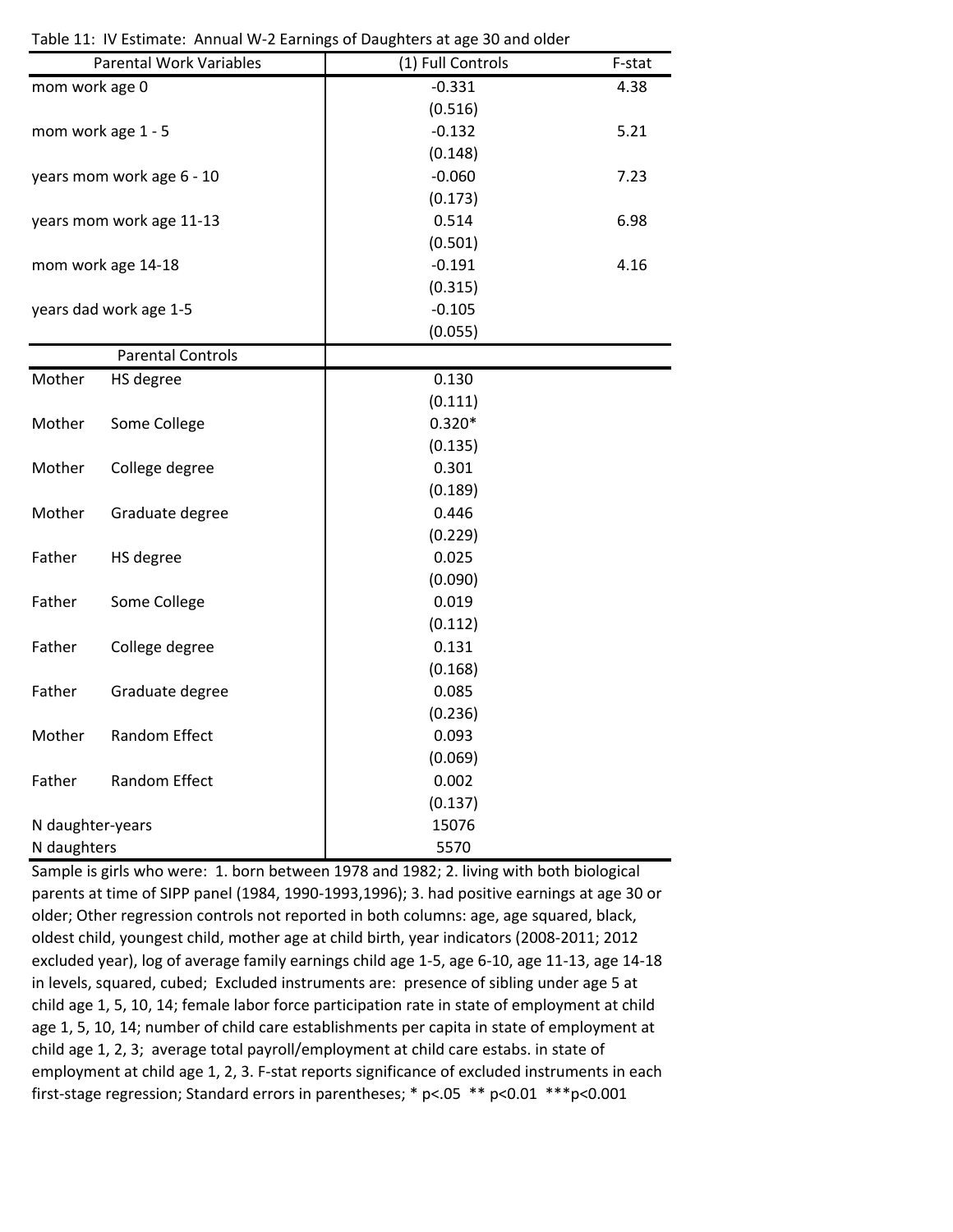|                          | <b>Parental Work Variables</b> | (1) College or more | (2) Some College | (3) High School or less |
|--------------------------|--------------------------------|---------------------|------------------|-------------------------|
| mom work age 0           |                                | $-0.030$            | $-0.023$         | 0.094                   |
|                          |                                | (0.092)             | (0.082)          | (0.055)                 |
| mom work age 1           |                                | 0.121               | $-0.142$         | $-0.073$                |
|                          |                                | (0.106)             | (0.090)          | (0.069)                 |
| mom work age 2           |                                | $-0.124$            | 0.125            | 0.079                   |
|                          |                                | (0.106)             | (0.087)          | (0.070)                 |
|                          | years mom work age 3-5         | $-0.053$            | 0.022            | $-0.071**$              |
|                          |                                | (0.043)             | (0.040)          | (0.026)                 |
| mom work age 6           |                                | 0.137               | $-0.049$         | 0.033                   |
|                          |                                | (0.118)             | (0.100)          | (0.059)                 |
|                          | years mom work age 7 - 10      | 0.008               | $-0.020$         | 0.002                   |
|                          |                                | (0.039)             | (0.031)          | (0.022)                 |
|                          | years mom work age 11-12       | $-0.040$            | $-0.044$         | $0.096*$                |
|                          |                                | (0.084)             | (0.070)          | (0.042)                 |
| mom work age 13          |                                | 0.261               | 0.034            | $-0.060$                |
|                          |                                | (0.168)             | (0.123)          | (0.074)                 |
|                          | mom work age 14-18             | $-0.018$            | 0.036            | 0.006                   |
|                          |                                | (0.038)             | (0.029)          | (0.018)                 |
| years dad work age 1-5   |                                | $-0.101*$           | 0.063            | $-0.028$                |
|                          |                                | (0.043)             | (0.051)          | (0.034)                 |
| <b>Parental Controls</b> |                                |                     |                  |                         |
| Mother                   | HS degree                      |                     |                  | 0.027                   |
|                          |                                |                     |                  | (0.055)                 |
| Mother                   | Graduate degree                | 0.125               |                  |                         |
|                          |                                | (0.077)             |                  |                         |
| Father                   | HS degree                      | $-0.194$            | 0.141            | $0.138*$                |
|                          |                                | (0.203)             | (0.137)          | (0.061)                 |
| Father                   | Some College                   | $-0.104$            | 0.113            | $0.162*$                |
|                          |                                | (0.178)             | (0.139)          | (0.071)                 |
| Father                   | College degree                 | 0.057               | 0.168            | $0.452***$              |
|                          |                                | (0.178)             | (0.147)          | (0.098)                 |
| Father                   | Graduate degree                | 0.069               | 0.304            | 0.278                   |
|                          |                                | (0.186)             | (0.168)          | (0.157)                 |
| Mother                   | no RE                          | $-0.231$            | $-0.015$         | 0.063                   |
|                          |                                | (0.211)             | (0.146)          | (0.091)                 |
| Mother                   | Random Effect                  | 0.042               | $0.104*$         | $0.105***$              |
|                          |                                | (0.047)             | (0.044)          | (0.031)                 |
| Father                   | no RE                          | $-0.233$            | $-1.568$         | 0.173                   |
|                          |                                | (0.405)             | (0.924)          | (0.219)                 |
| Father                   | Random Effect                  | 0.058               | 0.105            | $0.155**$               |
|                          |                                | (0.073)             | (0.061)          | (0.054)                 |
| N daughters-years        |                                | 3265                | 4142             | 7669                    |
| N daughters              |                                | 1195                | 1534             | 2841                    |

Table 12: Annual W‐2 Earnings of Daughters at age 30 and older, By Mother Education Category

Sample is girls who were: 1. born between 1978 and 1982; 2. living with both biological parents at time of SIPP panel (1984, 1990-1993,1996); 3. had positive earnings at age 30 or older; Other regression controls not reported in both columns: age, age squared, black, oldest child, youngest child, mother age at child birth, year indicators (2008‐2011; 2012 excluded year), log of average family earnings child age 1‐5, age 6‐10, age 11‐13, age 14‐18 in levels, squared, cubed; Standard errors in parentheses; \* p<.05 \*\* p<0.01 \*\*\*p<0.001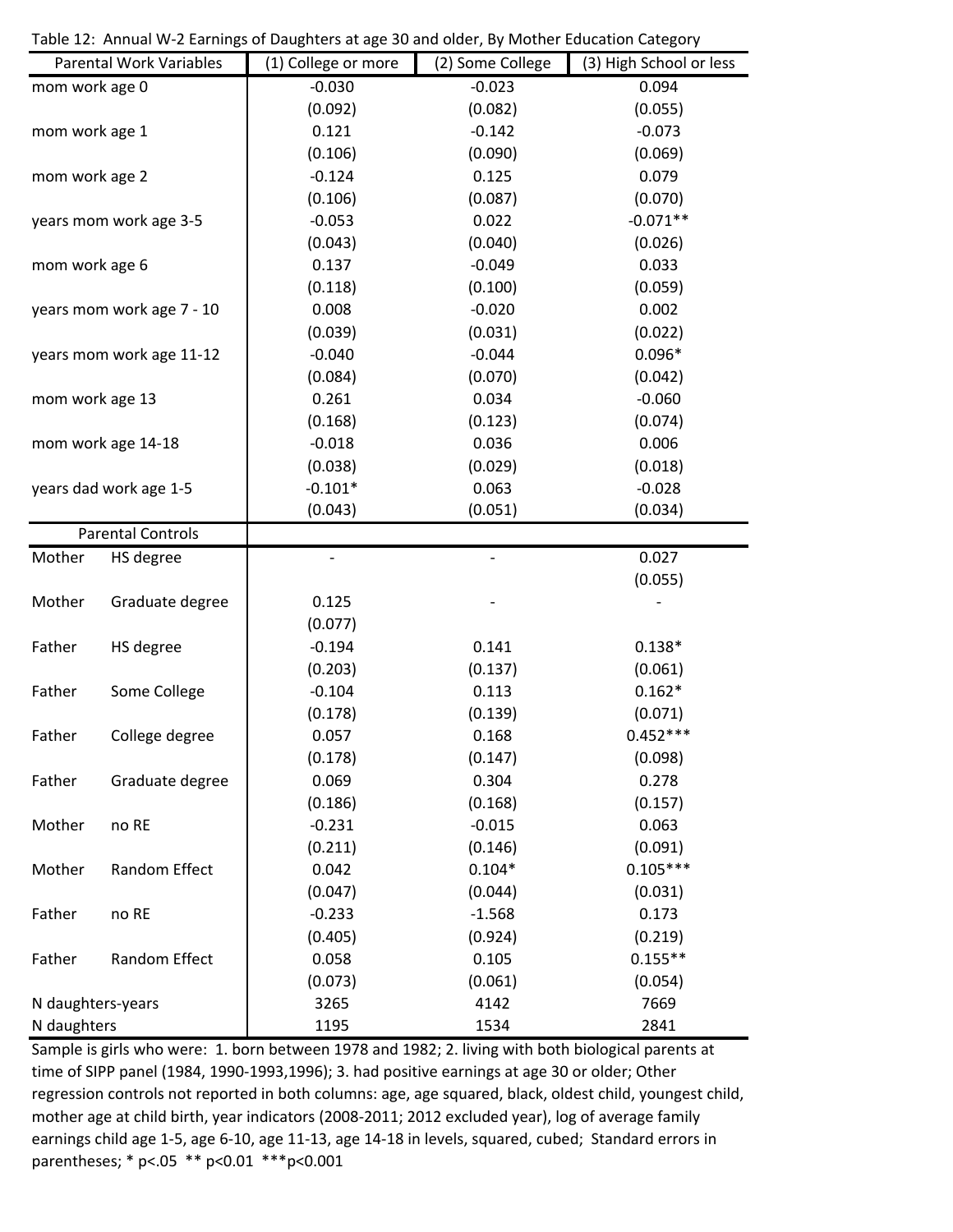Table 13: Annual W‐2 Earnings of Daughters at age 30 and older, Restricted Samples

|                   | <b>Parental Work Variables</b> | Sample 1  | Sample 2  | Sample 3  |
|-------------------|--------------------------------|-----------|-----------|-----------|
|                   | mom work all years age 1-5     |           |           | 0.140     |
|                   |                                |           |           | (0.101)   |
| mom work age 0    |                                | 0.087     | 0.073     |           |
|                   |                                | (0.057)   | (0.085)   |           |
| mom work age 1    |                                | 0.032     | 0.016     |           |
|                   |                                | (0.065)   | (0.089)   |           |
| mom work age 2    |                                | 0.007     | 0.119     |           |
|                   |                                | (0.063)   | (0.086)   |           |
|                   | years mom work age 3-5         | $-0.036$  | $-0.029$  |           |
|                   |                                | (0.028)   | (0.040)   |           |
| mom work age 6    |                                | $-0.004$  | $-0.031$  | $-0.030$  |
|                   |                                | (0.072)   | (0.105)   | (0.128)   |
|                   | years mom work age 7 - 10      | $-0.010$  | $-0.017$  | $-0.056$  |
|                   |                                | (0.024)   | (0.032)   | (0.043)   |
|                   | years mom work age 11-12       | 0.002     | $-0.004$  | 0.122     |
|                   |                                | (0.055)   | (0.075)   | (0.086)   |
| mom work age 13   |                                | 0.022     | 0.113     | 0.276     |
|                   |                                | (0.091)   | (0.125)   | (0.178)   |
|                   | mom work age 14-18             | 0.025     | $-0.003$  | $-0.026$  |
|                   |                                | (0.022)   | (0.030)   | (0.045)   |
|                   | <b>Parental Controls</b>       |           |           |           |
| Mother            | HS degree                      | 0.069     | 0.119     | $-0.137$  |
|                   |                                | (0.086)   | (0.152)   | (0.171)   |
| Mother            | Some College                   | $0.220*$  | 0.243     | 0.019     |
|                   |                                | (0.091)   | (0.157)   | (0.174)   |
| Mother            | College degree                 | 0.186     | 0.207     | 0.016     |
|                   |                                | (0.108)   | (0.173)   | (0.203)   |
| Mother            | Graduate degree                | $0.343**$ | 0.277     | $-0.204$  |
|                   |                                | (0.127)   | (0.202)   | (0.251)   |
| Father            | HS degree                      | 0.145     | $0.332*$  | $0.446*$  |
|                   |                                | (0.082)   | (0.146)   | (0.203)   |
| Father            | Some College                   | $0.187*$  | $0.429**$ | $0.598**$ |
|                   |                                | (0.085)   | (0.149)   | (0.210)   |
| Father            | College degree                 | $0.295**$ | $0.503**$ | $0.736**$ |
|                   |                                | (0.099)   | (0.165)   | (0.234)   |
| Father            | Graduate degree                | $0.241*$  | $0.553**$ | $0.744**$ |
|                   |                                | (0.117)   | (0.180)   | (0.256)   |
| Mother            | no RE                          | 0.036     | $-0.100$  | 0.047     |
|                   |                                | (0.134)   | (0.187)   | (0.260)   |
| Mother            | Random Effect                  | $0.071*$  | $0.112*$  | 0.075     |
|                   |                                | (0.033)   | (0.049)   | (0.066)   |
| Father            | Random Effect                  | 0.048     | 0.066     | $0.263*$  |
|                   |                                | (0.056)   | (0.085)   | (0.104)   |
| N daughters-years |                                | 7903      | 3844      | 2014      |
| N daughters       |                                | 2975      | 1423      | 738       |

Column 1: Original sample restricted to mother worked year before birth, father worked every year child age 1‐5; Column 2: column 1 sample restricted to oldest children; Column 3: original sample restricted to mother worked at child age 1, father worked every year child age 1‐5, oldest child, younger sibling born before child is 5; Other regression controls not reported: age, age squared, black, oldest child, youngest child, mother age at child birth, year indicators (2008‐2011; 2012 excluded year), log of average family earnings child age 1‐5, age 6‐10, age 11‐13, age 14‐18 in levels, squared, cubed; Standard errors in parentheses; \* p<.05 \*\* p<0.01 \*\*\*p<0.001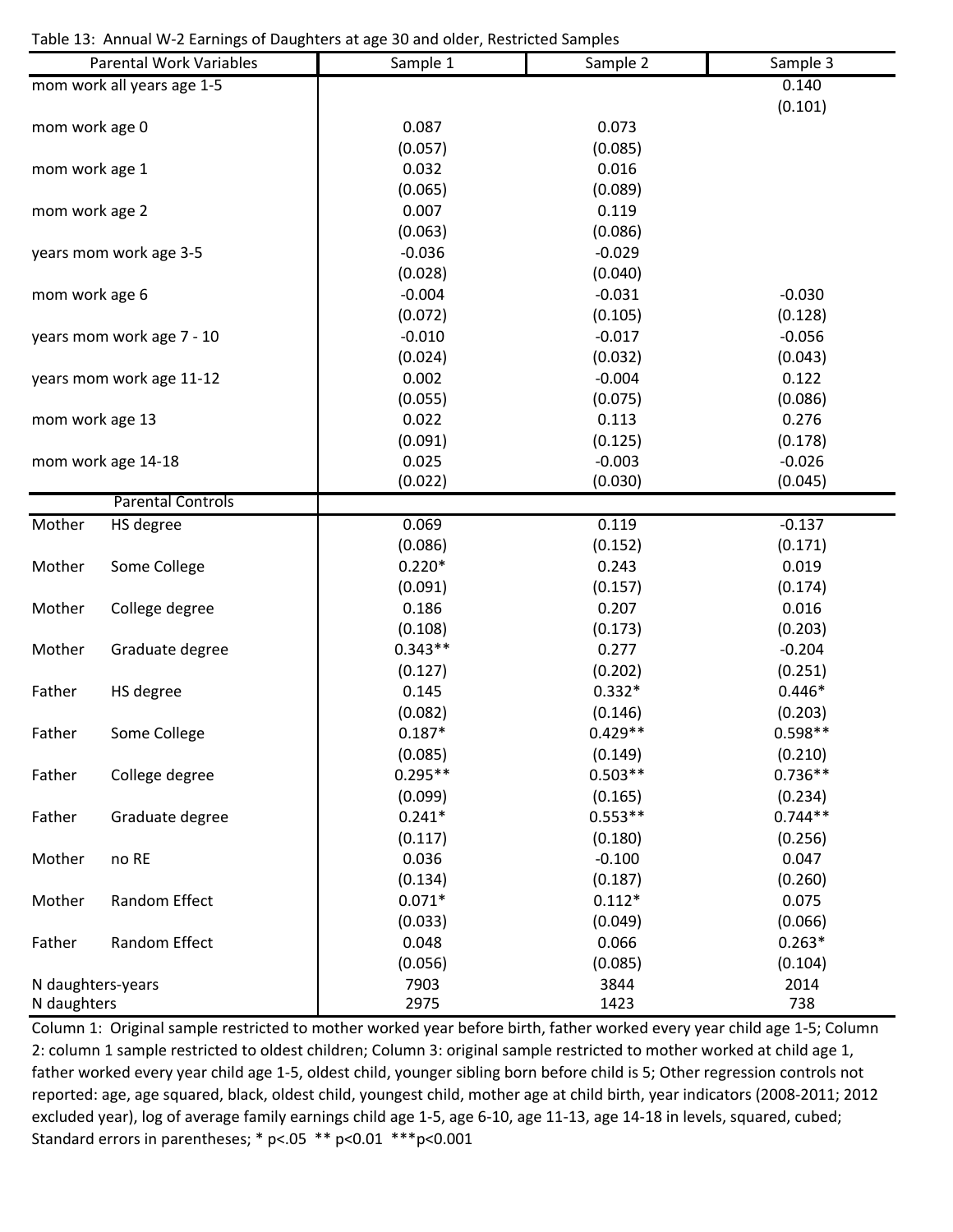| <b>Parental Work Variables</b> |          |
|--------------------------------|----------|
| mom work age 0                 | 0.056    |
|                                | (0.152)  |
| mom work age 1                 | $-0.147$ |
|                                | (0.165)  |
| mom work age 2                 | 0.099    |
|                                | (0.186)  |
| years mom work age 3-5         | 0.032    |
|                                | (0.104)  |
| mom work age 6                 | $-0.002$ |
|                                | (0.160)  |
| years mom work age 7 - 10      | 0.150    |
|                                | (0.099)  |
| years mom work age 11-12       | 0.102    |
|                                | (0.128)  |
| mom work age 13                | 0.089    |
|                                | (0.217)  |
| mom work age 14-18             | 0.073    |
|                                | (0.093)  |
| years dad work age 1-5         | $-0.024$ |
|                                | (0.213)  |
| N daughters                    | 945      |
| N mothers                      | 459      |

Table 14: Annual W‐2 Earnings of Daughters at age 30, Mother Fixed Effects

Original sample restricted to daughters with brothers also born between 1978 and 1982; mother fixed effects included; Other regression controls not reported: oldest child, mother age at child birth, year indicators (2008‐ 2011; 2012 excluded year), log of average family earnings child age 1‐5, age 6‐10, age 11‐13, age 14‐18 in levels, squared, cubed; Standard errors in parentheses; \* p<.05 \*\* p<0.01 \*\*\*p<0.001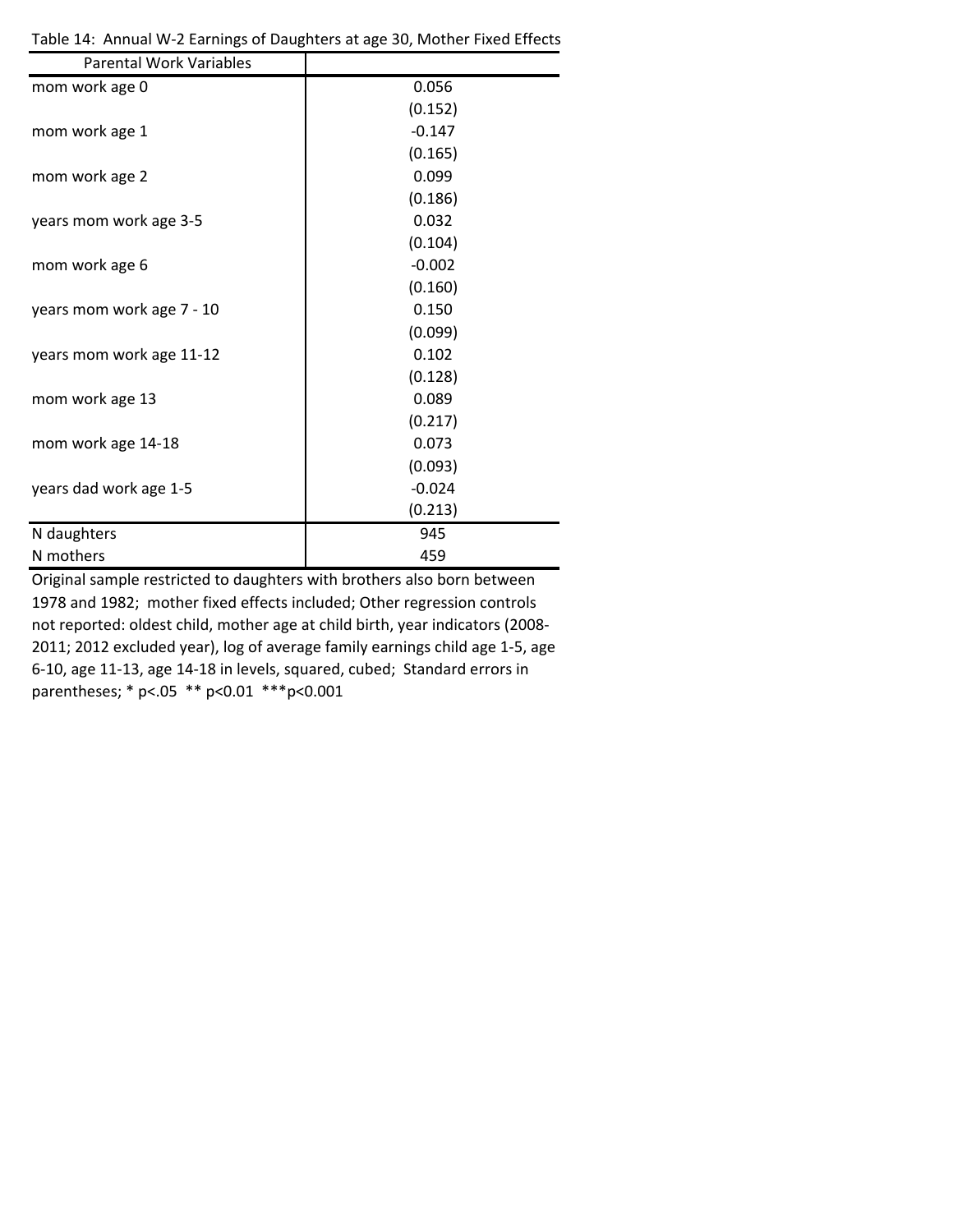| <b>Parental Work Variables</b>                   | <b>Full Controls</b> |
|--------------------------------------------------|----------------------|
| years mom work when child is age 1-5 at jobs in: |                      |
| manufacturing                                    | 0.009                |
|                                                  | (0.035)              |
| service 1                                        | 0.036                |
|                                                  | (0.032)              |
| education                                        | 0.006                |
|                                                  | (0.040)              |
| health                                           | 0.015                |
|                                                  | (0.036)              |
| service 2                                        | $-0.005$             |
|                                                  | (0.035)              |
| government                                       | 0.003                |
|                                                  | (0.021)              |
| self-employment                                  | 0.018                |
|                                                  | (0.028)              |
| missing                                          | 0.016                |
|                                                  | (0.042)              |
| firm size 1                                      | $-0.050$             |
|                                                  | (0.039)              |
| firm size 2                                      | $-0.032$             |
|                                                  | (0.041)              |
| firm size 3                                      | $-0.014$             |
|                                                  | (0.042)              |
| firm size 4                                      | $-0.034$             |
|                                                  | (0.043)              |
| firm size 5                                      | $-0.057$             |
|                                                  | (0.046)              |
| firm size 6                                      | $-0.018$             |
|                                                  | (0.038)              |
| firm size 7                                      | $-0.071$             |
|                                                  | (0.044)              |
| firm size 8                                      | $-0.023$             |
|                                                  | (0.032)              |
| mom work age 6                                   | 0.009                |
|                                                  | (0.050)              |
| years mom work age 7 - 10                        | $-0.004$             |
|                                                  | (0.017)              |
| years mom work age 11-12                         | 0.040                |
|                                                  | (0.036)              |
| mom work age 13                                  | 0.005                |
|                                                  | (0.064)              |
| mom work age 14-18                               | 0.015                |
|                                                  | (0.015)              |
| years dad work age 1-5                           | $-0.028$             |
|                                                  | (0.027)              |
|                                                  | 13809                |
| N daughters-years<br>N daughters                 | 5028                 |
|                                                  |                      |

Original sample restricted to daughters with mothers with valid SSNs. Other regression controls not reported: age, age squared, black, oldest child, youngest child, mother age at child birth, year indicators (2008‐2011; 2012 excluded year), log of average family earnings child age 1‐5, age 6‐10, age 11‐13, age 14‐18 in levels, squared, cubed; Standard errors in parentheses; \* p<.05 \*\* p<0.01 \*\*\*p<0.001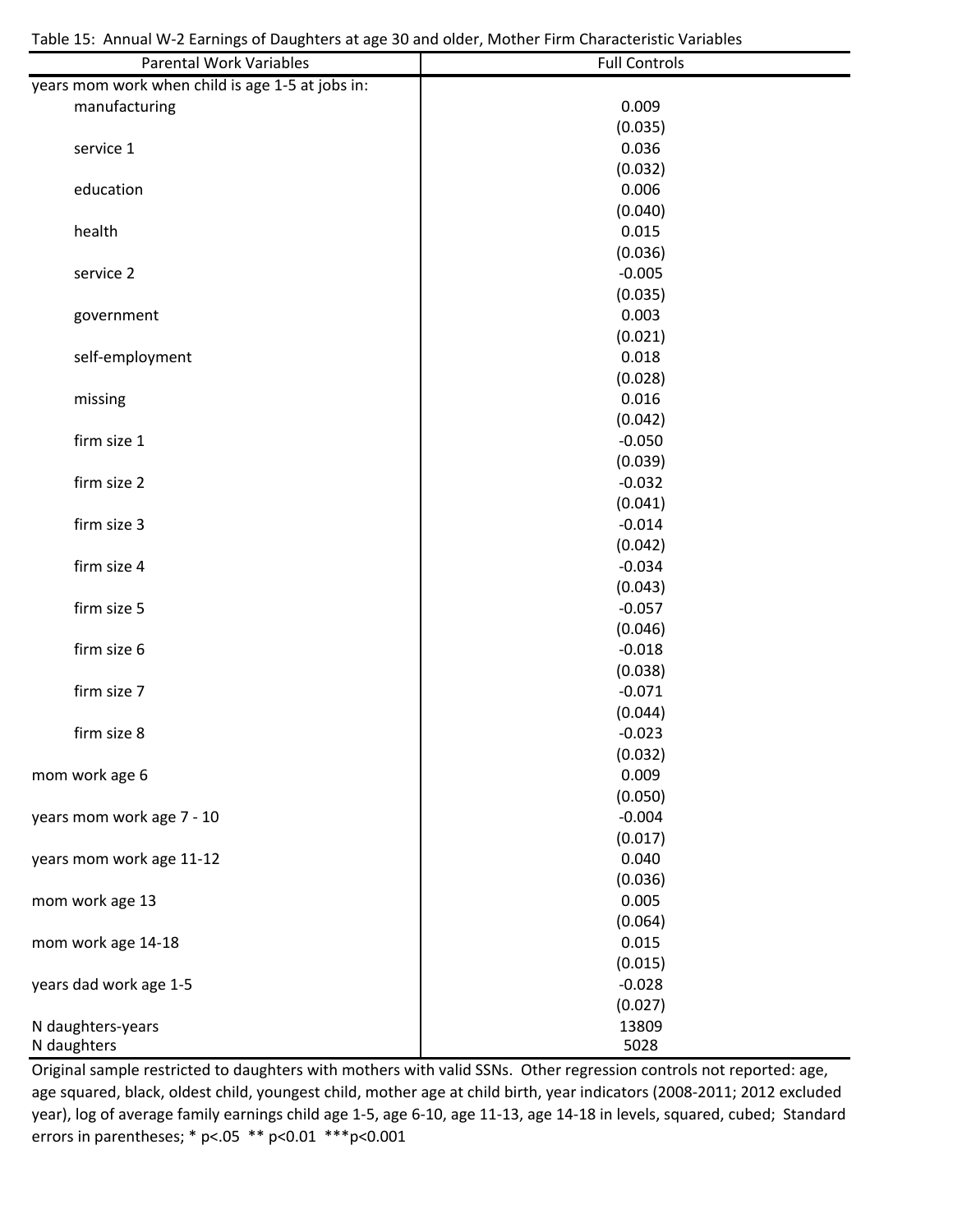Table 16: Annual Labor Force Participation of Daughters at age 18 and older

| $0.137*$<br>$0.106*$<br>mom work age 0<br>(0.054)<br>(0.053)<br>$-0.125$<br>$-0.123$<br>mom work age 1<br>(0.066)<br>(0.065)<br>0.120<br>0.108<br>mom work age 2<br>(0.071)<br>(0.071)<br>$-0.024$<br>$-0.028$<br>years mom work age 3-5<br>(0.027)<br>(0.027) |  |
|----------------------------------------------------------------------------------------------------------------------------------------------------------------------------------------------------------------------------------------------------------------|--|
|                                                                                                                                                                                                                                                                |  |
|                                                                                                                                                                                                                                                                |  |
|                                                                                                                                                                                                                                                                |  |
|                                                                                                                                                                                                                                                                |  |
|                                                                                                                                                                                                                                                                |  |
|                                                                                                                                                                                                                                                                |  |
|                                                                                                                                                                                                                                                                |  |
|                                                                                                                                                                                                                                                                |  |
| 0.090<br>0.108<br>mom work age 6                                                                                                                                                                                                                               |  |
| (0.064)<br>(0.063)                                                                                                                                                                                                                                             |  |
| 0.009<br>0.002<br>years mom work age 7 - 10                                                                                                                                                                                                                    |  |
| (0.022)<br>(0.022)                                                                                                                                                                                                                                             |  |
| 0.037<br>0.019<br>years mom work age 11-12                                                                                                                                                                                                                     |  |
| (0.043)<br>(0.042)                                                                                                                                                                                                                                             |  |
| $-0.043$<br>$-0.043$<br>mom work age 13                                                                                                                                                                                                                        |  |
| (0.079)<br>(0.076)                                                                                                                                                                                                                                             |  |
| $0.093***$<br>$0.061***$<br>mom work age 14-18                                                                                                                                                                                                                 |  |
|                                                                                                                                                                                                                                                                |  |
| (0.016)<br>(0.018)<br>$0.085***$                                                                                                                                                                                                                               |  |
| 0.034<br>years dad work age 1-5                                                                                                                                                                                                                                |  |
| (0.015)<br>(0.030)<br><b>Parental Controls</b>                                                                                                                                                                                                                 |  |
| Mother<br>0.095                                                                                                                                                                                                                                                |  |
| HS degree                                                                                                                                                                                                                                                      |  |
| (0.074)                                                                                                                                                                                                                                                        |  |
| 0.154<br>Mother<br>Some College                                                                                                                                                                                                                                |  |
| (0.085)                                                                                                                                                                                                                                                        |  |
| Mother<br>0.053<br>College degree                                                                                                                                                                                                                              |  |
| (0.099)                                                                                                                                                                                                                                                        |  |
| 0.054<br>Mother<br>Graduate degree                                                                                                                                                                                                                             |  |
| (0.131)                                                                                                                                                                                                                                                        |  |
| $0.143*$<br>Father<br>HS degree                                                                                                                                                                                                                                |  |
| (0.072)                                                                                                                                                                                                                                                        |  |
| 0.107<br>Father<br>Some College                                                                                                                                                                                                                                |  |
| (0.080)                                                                                                                                                                                                                                                        |  |
| $0.246**$<br>College degree<br>Father                                                                                                                                                                                                                          |  |
| (0.095)                                                                                                                                                                                                                                                        |  |
| Father<br>Graduate degree<br>0.170                                                                                                                                                                                                                             |  |
| (0.112)                                                                                                                                                                                                                                                        |  |
| $-0.118$<br>no RE<br>Mother                                                                                                                                                                                                                                    |  |
| (0.094)                                                                                                                                                                                                                                                        |  |
| Mother<br>Random Effect<br>0.018                                                                                                                                                                                                                               |  |
| (0.028)                                                                                                                                                                                                                                                        |  |
| 0.386<br>Father<br>no RE                                                                                                                                                                                                                                       |  |
| (0.279)                                                                                                                                                                                                                                                        |  |
| Random Effect<br>$-0.022$<br>Father                                                                                                                                                                                                                            |  |
| (0.046)                                                                                                                                                                                                                                                        |  |
| 99909<br>99909<br>N daughters-years                                                                                                                                                                                                                            |  |
| 6662<br>6662<br>N daughters                                                                                                                                                                                                                                    |  |

Sample is girls who were: 1. born between 1978 and 1982; 2. living with both biological parents at time of SIPP panel (1984, 1990-1993,1996); Other regression controls not reported in both columns: age, age squared, black, oldest child, youngest child, mother age at child birth, year indicators (1996‐ 2011; 2012 excluded year); in column 2: log of average family earnings child age 1‐5, age 6‐10, age 11‐13, age 14‐18 in levels, squared, cubed; Standard errors in parentheses; \* p<.05 \*\* p<0.01 \*\*\*p<0.001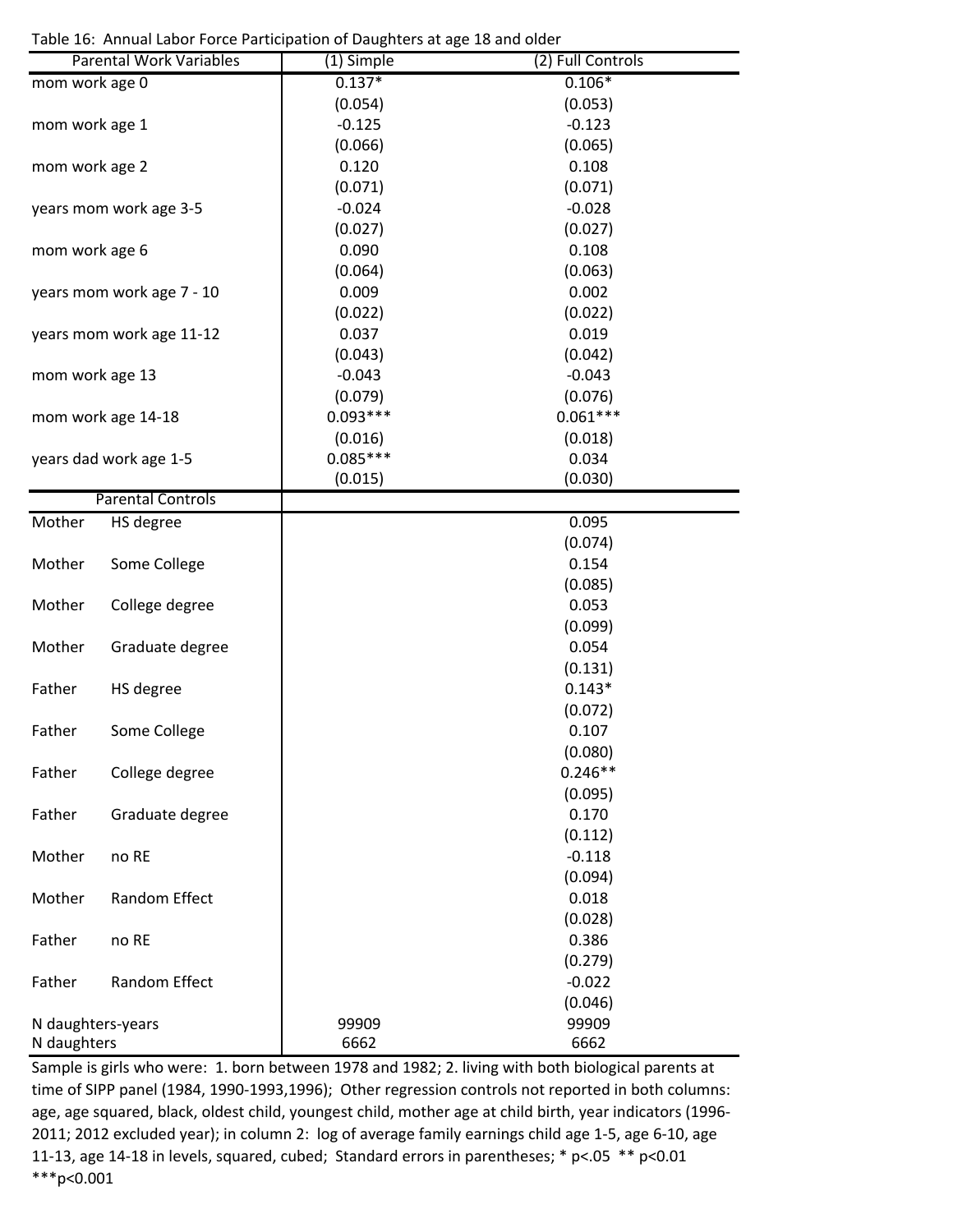Table 17: Annual Labor Force Participation of Daughters at ages 18 and older, By Mother Education Category

|                                                                                                                                                                                                                                                                                                                                                                     |                 | (1) College or more          | (2) Some College             | (3) High School or less |
|---------------------------------------------------------------------------------------------------------------------------------------------------------------------------------------------------------------------------------------------------------------------------------------------------------------------------------------------------------------------|-----------------|------------------------------|------------------------------|-------------------------|
|                                                                                                                                                                                                                                                                                                                                                                     |                 | 0.004                        | 0.156                        | 0.086                   |
|                                                                                                                                                                                                                                                                                                                                                                     |                 | (0.113)                      | (0.114)                      | (0.071)                 |
| <b>Parental Work Variables</b><br>mom work age 0<br>mom work age 1<br>mom work age 2<br>years mom work age 3-5<br>mom work age 6<br>years mom work age 7 - 10<br>years mom work age 11-12<br>mom work age 13<br>mom work age 14-18<br>years dad work age 1-5<br><b>Parental Controls</b><br>Mother<br>HS degree<br>Mother<br>Graduate degree<br>Father<br>HS degree |                 | $-0.002$                     | $-0.284*$                    | $-0.081$                |
|                                                                                                                                                                                                                                                                                                                                                                     |                 | (0.133)                      | (0.134)                      | (0.090)                 |
|                                                                                                                                                                                                                                                                                                                                                                     |                 | 0.079                        | $0.300*$                     | 0.046                   |
|                                                                                                                                                                                                                                                                                                                                                                     |                 | (0.155)                      | (0.141)                      | (0.095)                 |
|                                                                                                                                                                                                                                                                                                                                                                     |                 | $-0.093$                     | $-0.045$                     | 0.002                   |
|                                                                                                                                                                                                                                                                                                                                                                     |                 | (0.063)                      | (0.060)                      | (0.035)                 |
|                                                                                                                                                                                                                                                                                                                                                                     |                 | 0.028                        | 0.065                        | 0.144                   |
|                                                                                                                                                                                                                                                                                                                                                                     |                 | (0.145)                      | (0.137)                      | (0.084)                 |
|                                                                                                                                                                                                                                                                                                                                                                     |                 | 0.016                        | $-0.025$                     | 0.001                   |
|                                                                                                                                                                                                                                                                                                                                                                     |                 | (0.051)                      | (0.046)                      | (0.029)                 |
|                                                                                                                                                                                                                                                                                                                                                                     |                 | $-0.102$                     | $-0.024$                     | 0.071                   |
|                                                                                                                                                                                                                                                                                                                                                                     |                 | (0.111)                      | (0.093)                      | (0.054)                 |
|                                                                                                                                                                                                                                                                                                                                                                     |                 | 0.176                        | $-0.015$                     | $-0.090$                |
|                                                                                                                                                                                                                                                                                                                                                                     |                 | (0.214)                      | (0.171)                      | (0.094)                 |
|                                                                                                                                                                                                                                                                                                                                                                     |                 | 0.061                        | 0.058                        | $0.055*$                |
|                                                                                                                                                                                                                                                                                                                                                                     |                 | (0.048)                      | (0.041)                      | (0.023)                 |
|                                                                                                                                                                                                                                                                                                                                                                     |                 | 0.017                        | $0.131*$                     | 0.011                   |
|                                                                                                                                                                                                                                                                                                                                                                     |                 | (0.065)                      | (0.067)                      | (0.038)                 |
|                                                                                                                                                                                                                                                                                                                                                                     |                 |                              |                              |                         |
|                                                                                                                                                                                                                                                                                                                                                                     |                 | $\qquad \qquad \blacksquare$ | $\qquad \qquad \blacksquare$ | 0.101                   |
|                                                                                                                                                                                                                                                                                                                                                                     |                 |                              |                              | (0.076)                 |
|                                                                                                                                                                                                                                                                                                                                                                     |                 | $-0.001$                     |                              |                         |
|                                                                                                                                                                                                                                                                                                                                                                     |                 | (0.112)                      |                              |                         |
|                                                                                                                                                                                                                                                                                                                                                                     |                 | 0.623                        | 0.157                        | $0.158*$                |
|                                                                                                                                                                                                                                                                                                                                                                     |                 | (0.528)                      | (0.203)                      | (0.079)                 |
| Father                                                                                                                                                                                                                                                                                                                                                              | Some College    | 0.625                        | 0.064                        | 0.119                   |
|                                                                                                                                                                                                                                                                                                                                                                     |                 | (0.512)                      | (0.198)                      | (0.095)                 |
| Father                                                                                                                                                                                                                                                                                                                                                              | College degree  | 0.502                        | 0.287                        | $0.384**$               |
|                                                                                                                                                                                                                                                                                                                                                                     |                 | (0.511)                      | (0.215)                      | (0.148)                 |
| Father                                                                                                                                                                                                                                                                                                                                                              | Graduate degree | 0.458                        | 0.237                        | 0.105                   |
|                                                                                                                                                                                                                                                                                                                                                                     |                 | (0.517)                      | (0.254)                      | (0.226)                 |
| Mother                                                                                                                                                                                                                                                                                                                                                              | no RE           | 0.102                        | $-0.583*$                    | $-0.053$                |
|                                                                                                                                                                                                                                                                                                                                                                     |                 | (0.256)                      | (0.240)                      | (0.110)                 |
| Mother                                                                                                                                                                                                                                                                                                                                                              | Random Effect   | $-0.007$                     | 0.059                        | 0.013                   |
|                                                                                                                                                                                                                                                                                                                                                                     |                 | (0.061)                      | (0.062)                      | (0.038)                 |
| Father                                                                                                                                                                                                                                                                                                                                                              | no RE           | 1.260*                       | 0.656                        | 0.279                   |
|                                                                                                                                                                                                                                                                                                                                                                     |                 | (0.589)                      | (0.590)                      | (0.330)                 |
| Father                                                                                                                                                                                                                                                                                                                                                              | Random Effect   | $-0.198*$                    | 0.047                        | 0.008                   |
|                                                                                                                                                                                                                                                                                                                                                                     |                 | (0.092)                      | (0.103)                      | (0.062)                 |
| N daughters-years                                                                                                                                                                                                                                                                                                                                                   |                 | 20757                        | 27385                        | 51767                   |
| N daughters                                                                                                                                                                                                                                                                                                                                                         |                 | 1387                         | 1834                         | 3441                    |

Sample is girls who were: 1. born between 1978 and 1982; 2. living with both biological parents at time of SIPP panel (1984, 1990-1993,1996); Other regression controls not reported: age, age squared, black, oldest child, youngest child, mother age at child birth, year indicators (1996‐2011; 2012 excluded year), log of average family earnings child age 1‐5, age 6‐10, age 11‐13, age 14‐18 in levels, squared, cubed; Standard errors in parentheses; \* p<.05 \*\* p<0.01 \*\*\*p<0.001